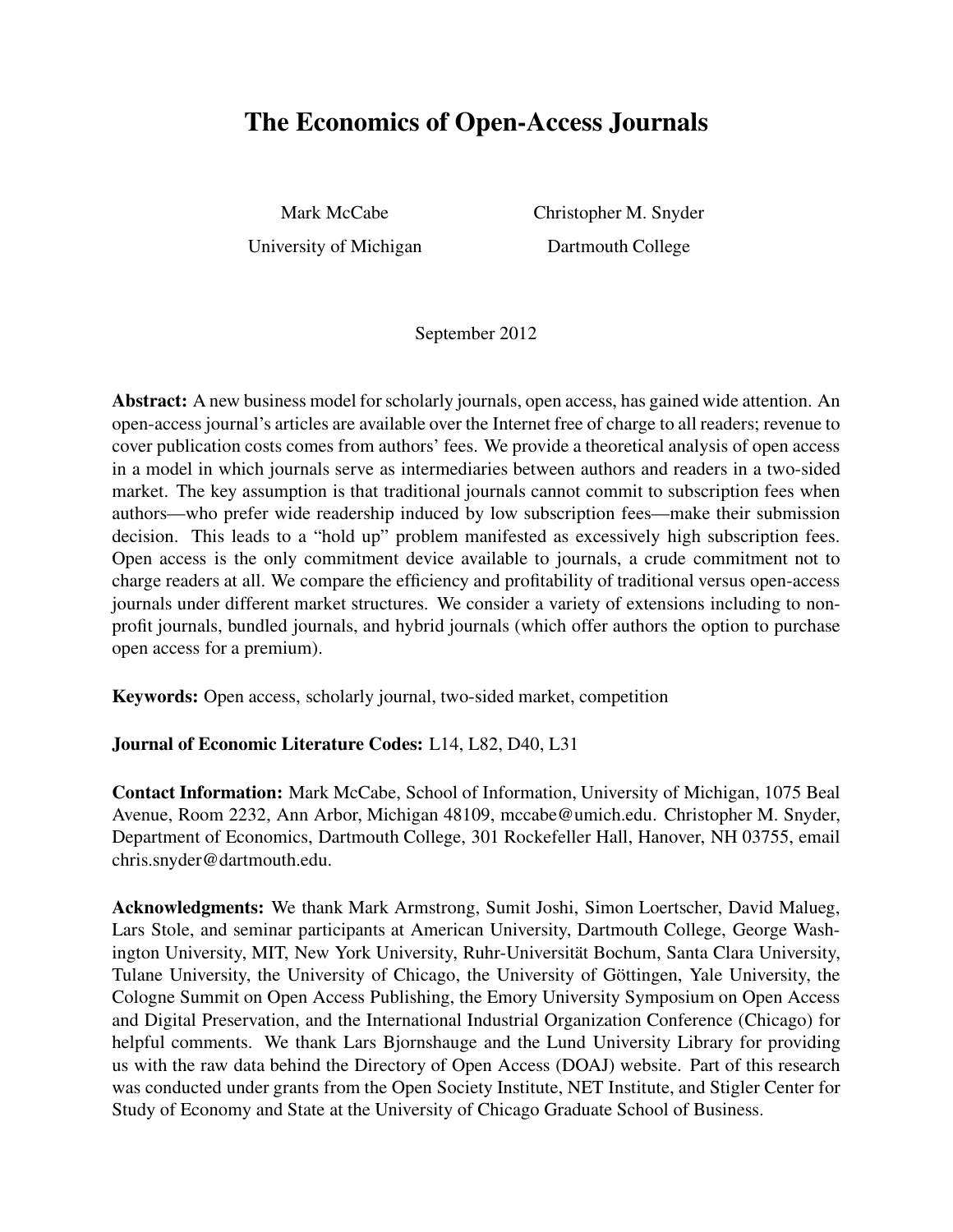# 1. Introduction

Traditional scholarly journals earns most of their revenue from fees charged to subscribers. Focus for the moment on library subscription fees since they constitute most of journal revenue, especially for journals published by for-profit firms. Library subscription fees vary widely across journals and can be quite high. Updating a study by Bergstrom (2001), Table 1 compares yearly library subscription fees for the top ten journals published by non-profit firms—which Bergstrom (2001) takes as a proxy for journal costs—to those published by for-profits.<sup>1</sup> The median for-profit subscription fee is \$2,339, 4.4 times higher than the average non-profit fee. All but one of the ten for-profit journals have higher subscription fees than all of the ten non-profits.

Recent developments in the market for journals led to dissatisfaction among some scholars and librarians with the traditional business model.<sup>2</sup> The advent of the Internet offered the prospect of nearly zero marginal cost distribution of journals in electronic form, potentially much lower than the traditional method of mailing print copies. While such technological advances might be expected to result in lower journal prices, real journal prices continued to rise. In his sample of biomedical journals published by commercial firms, McCabe (2002) found average library subscription fees more than doubled from the 1988–1994 period to the 1995–2001 period.<sup>3</sup>

This dissatisfaction with the traditional business model for journals led to the proposal of an alternative: the open-access model. An open-access journal's articles are available over the Internet free of charge to all readers. Revenue to cover publication costs (and generate a profit for commercial publishers) comes from fees charged to submitting authors. Figure 1 documents the growth in numbers of open-access journals as listed on a leading clearinghouse, the Directory of Open Access Journals. Across all subject areas, about 650 journals were added on average each year, for a present total of 5,112. A regression with a quadratic trend term shows a statistically

<sup>&</sup>lt;sup>1</sup>See Bergstrom and Bergstrom (2004) and Dewatripont *et al.* (2006) for related, comprehensive studies of journal prices as a function of profit status.

<sup>&</sup>lt;sup>2</sup>For journalistic accounts, see Weiss (2003) and Howard (2010), and for a policy analysis, see Willinsky (2006).

<sup>&</sup>lt;sup>3</sup>Current price trends will be discussed below. McCabe (2002) provides evidence that the price increase was due in part to a wave of mergers among commercial publishers, which dramatically increased ownership concentration during that period. For example, the market share of the dominant firm, Elsevier, exceeded 50 percent in biomedical journals by some measures.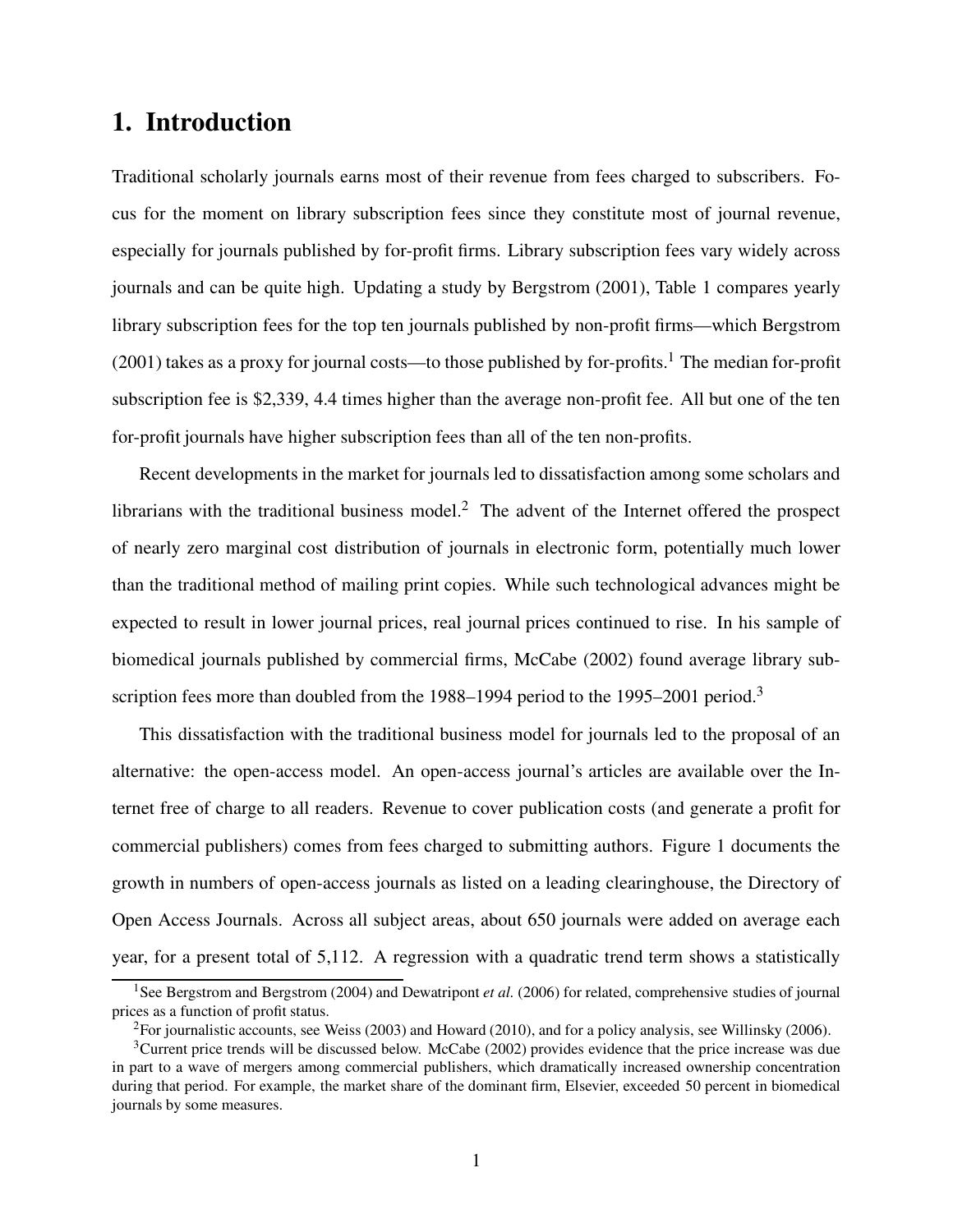significant but modest acceleration in the trend, at the rate of about 30 journals per year.

Panel A of Figure 2 shows the breakdown of the 5,112 open-access journals by country. The largest share is headquartered in the United States (21%), followed by Brazil (9%) and the United Kingdom (8%). The distribution is fairly unconcentrated across countries, with over 100 headquartering at least one open-access journal. Panel B provides a breakdown by subject area. Biology and medicine account for 42% of open-access journals, followed by the social sciences (29%) and humanities (12%).

Returning to Figure 1, Panel B shows the entry of open-access journals in our own subject area, economics. On average, 13 new such journals were added per year for a total of 93 currently, accelerating at the statistically significant but modest rate of 0.7 journals per year. As Table 2 shows, most of these journals are relatively low-impact. Only the listed 12 have attained a measurable IDEAS/RePEc ranking (see the table notes for methodology), and of these only three have broken into the top 200. Given that the journals are relatively new, the impact will presumably grow over time for some of them.

There have been examples of the high-impact open-access journals in other subject areas. The most widely publicized initiative is the Public Library of Science (PLoS), publishing the PLoS Biology, PLoS Medicine, and PLoS One journals, founded by Nobel-prize-winning biologist Harold Varmus with a \$9 million grant from the Moore Foundation. In 2009, PLoS Biology attained the highest impact factor among biology journals and *PLoS Medicine* the sixth highest among medical journals according to the Thomson Reuters Journal Citation Reports. PLoS One—a general science journal which aims to referee papers papers only on the basis of the rigor of the methodology, letting the "market" judge the importance of the results ex post—published nearly 7,000 articles in 2010, becoming the largest journal in the world (Morrison 2011). PLoS Biology and PLoS Medicine charge \$2,900 and PLoS One \$1,350 to authors of accepted papers.<sup>4</sup>

The fee structure of journals has potentially important consequences for social welfare. Sub-

<sup>&</sup>lt;sup>4</sup>By contrast, open-access journals in economics charge much lower author fees. Of the three top-ranked journals in Table 2, only one, Theoretical Economics, charges author fees, a \$75 submission fee, waived for members and reduced for authors from developing countries. Presumably these journals operate on grants and donations of labor and computer facilities.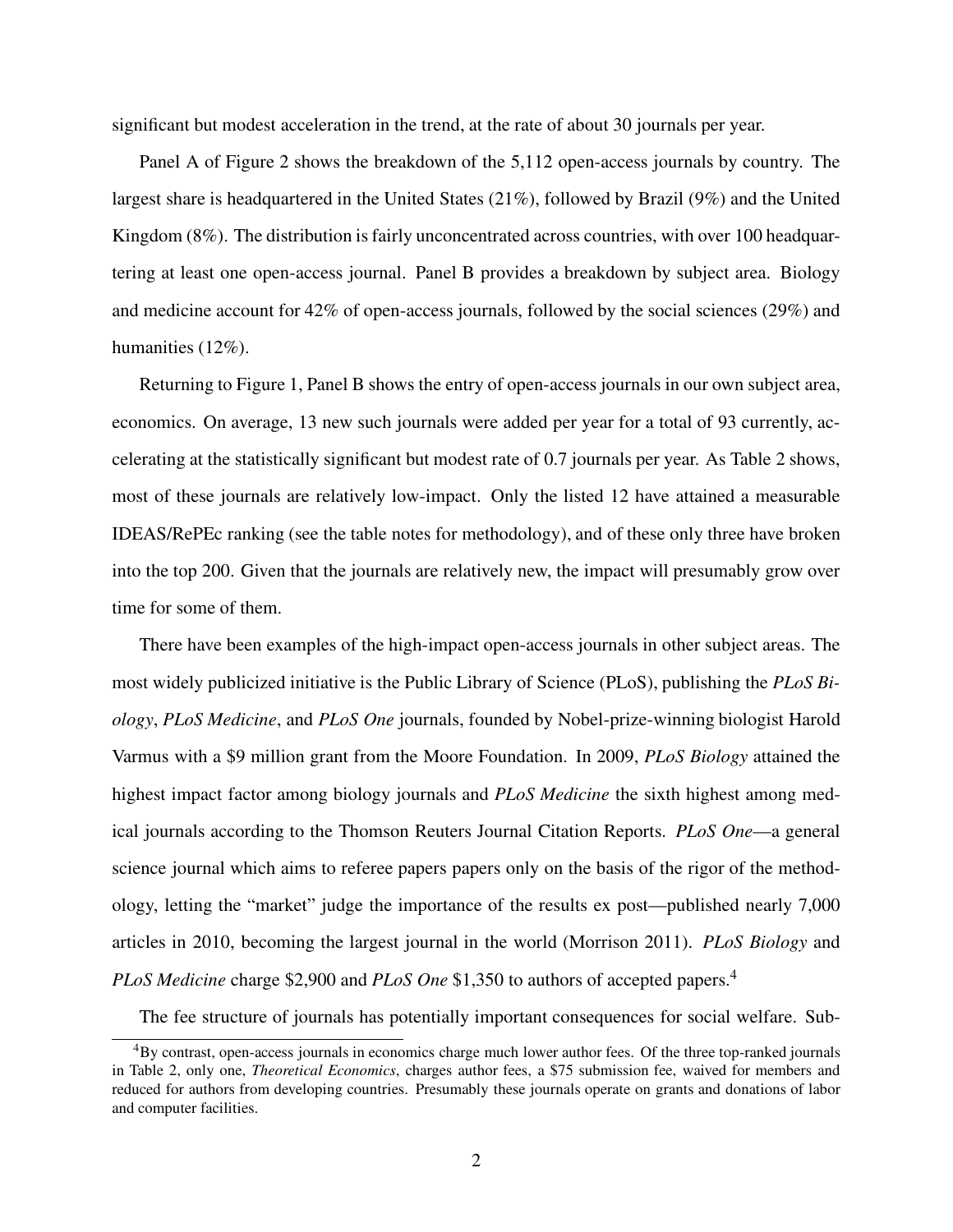scription prices rose to the point where libraries began to cancel significant titles (Weiss 2003, Howard 2010). These cancellations harm both readers and authors—readers because their access to past research is limited, and authors because fewer readers will reduce their impact and citations at the margin.<sup>5</sup> Since journals are a channel for dissemination of knowledge in the economy, frictions in this channel may have much broader implications for the economy as a whole. Another reason for analyzing the journals market for an academic audience is that it is one of the few markets that academics participate in as producers and consumers and exercise some control over as journal founders and editors.

Many questions surround the economics of open-access journals. First, it is not obvious that profit-maximizing journals would ever voluntarily choose to have open access. If such examples exist, they may depend on special conditions on market structure, demand, and costs. Second, it is not obvious that a non-profit journal with the objective of introducing open access would be competitively viable. If open access only leads to a slight increase in readership and impact, authors may choose to stay with traditional journals and avoid the open-access journal's higher author fees. Third, it is not obvious that social welfare is enhanced by open access. True, it reduces any deadweight loss on the reader side. But if author fees need to be raised to pay for publication costs and to provide a profit margin, it may increase deadweight loss on the author side, leading to the publication of less research.

To address these and other related questions, in this paper we construct a simple model of journals as intermediaries in a two-sided market, intermediating between authors on one side and readers on the other. Each side of the market benefits from externalities provided by the other: an author benefit from additional readers because this increases his impact and citations; a reader

<sup>&</sup>lt;sup>5</sup>The possibility that open access will offer more citations to authors is suggested by Lawrence's (2001) study of 1,500 computer conference "venues" that publish some of their content as open-access articles and some only in print. Within venues, open-access articles generated over three times the citations of print articles. Similarly huge effects of open access were found in other contexts by Antelman (2004) and Harnad and Brody (2004). None of these studies fully accounts for the possible non-random selection of articles for open access. Gaule and Maystre (2008) show that almost all of the measured increase in citations from open access is a selection bias, which disappears when one instruments for open access. Other recent attempts to control for this selection bias include Davis et al. (2008) and Gargouri at al. (2010).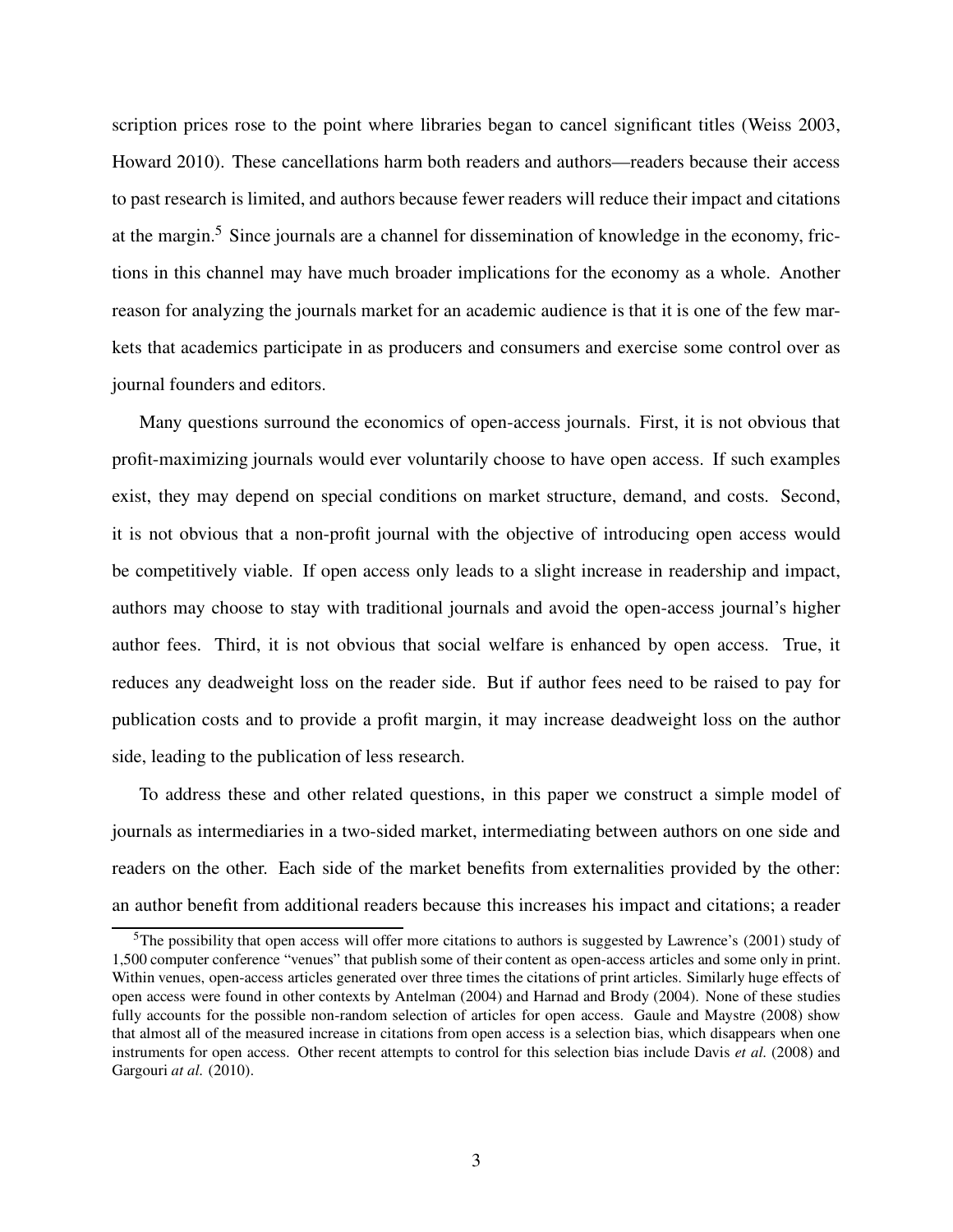benefits from additional articles because articles contain content which is valuable to readers.<sup>6</sup> Since authors are unable to compensate readers for these externalities and vice versa, how total fees are divided between authors and readers will matter in equilibrium because fees cannot simply be passed through.

The model, laid out in Section 2, hinges on a commitment assumption which we argue captures the key difference between traditional and open-access journals in practice and which turns out to deliver a wealth of interesting theoretical implications. We assume that a traditional journal cannot commit to subscription fees when soliciting submissions from authors; it can only commit to the submission fee. This assumption captures the empirical fact documented below that the average article receives most of its citations well after the the year of publication, whereas no traditional journal quotes subscription fees beyond the current year. This inability to commit means that a traditional journal has only one instrument to compete for authors: the submission fee. All other things equal, authors would prefer the journal to charge a low submission fee and thus attract a wide readership for their articles. However, everyone correctly foresees that the journal will extract the monopoly rent for access to the articles from subscribers. One crude commitment mechanism is available to a journal. While it cannot commit to a specific positive subscription fee, at the start of the game it can commit not to charge readers at all, thus becoming an open-access journal. The commitment involves a tradeoff for the journal: it is attractive to authors, especially those who value readership highly, and can boost profit earned from authors but it sacrifices all the profit earned from readers.

In Sections 3–5, we analyze the equilibrium in a variety of different market structures: monopoly traditional journal, monopoly open-access journal, and price competition among different combinations of them. A number of interesting findings emerge from the analysis. Subscription fees for traditional journals are high in a strong sense—not just the usual sense of being higher than a social planner would choose, but higher even than the journal itself would choose if it could commit ex

 $6$ Empirical papers measuring externalities across two-sided media markets include Rysman's (2004) study of yellow pages, Kaiser and Wright's (2006) study of magazines, and Wilbur's (2008) study of television broadcasts. See Rysman (2009) for a review of the literature.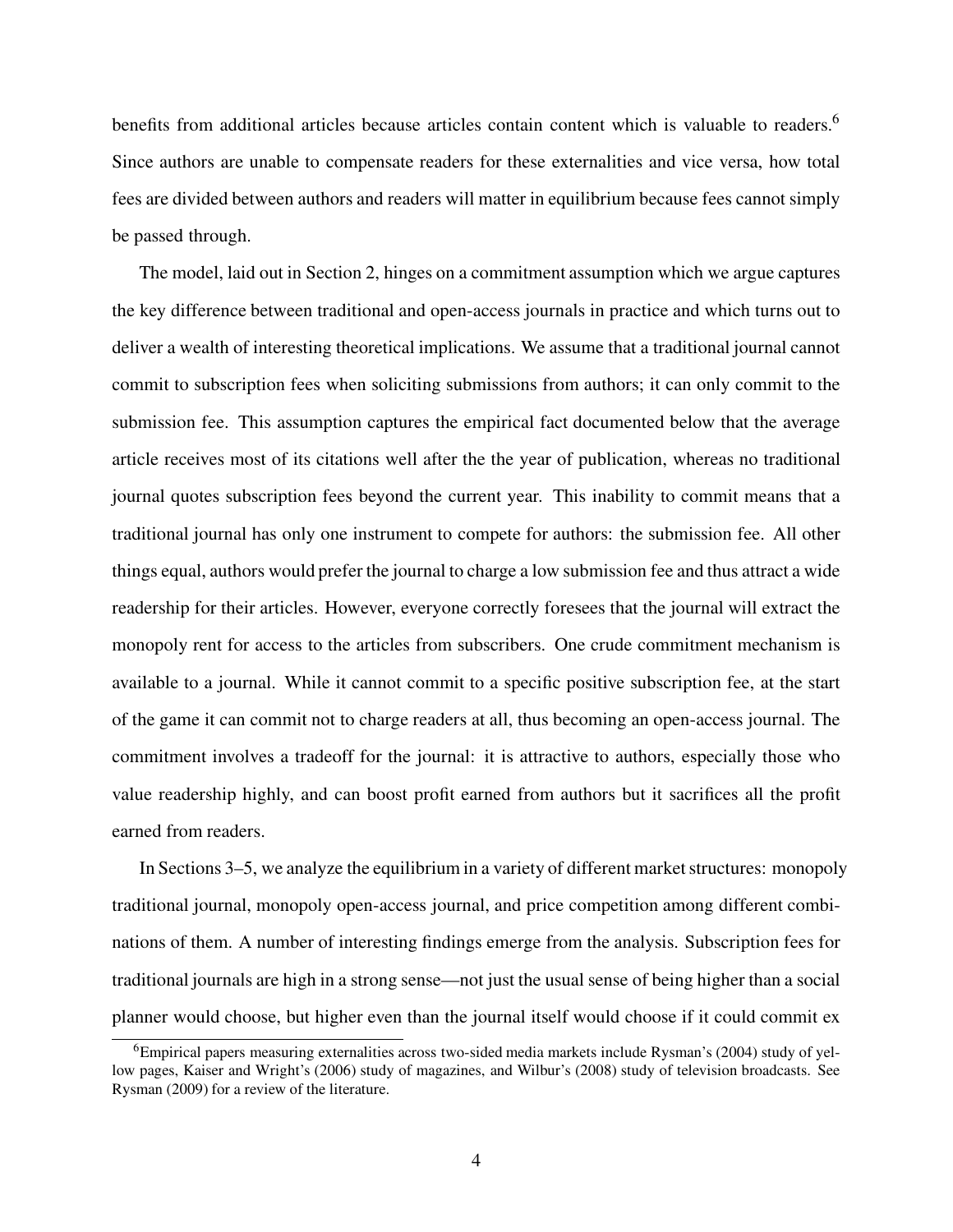ante. The journal-author transaction suffers from a classical hold-up problem (Grout 1984). Still equilibrium with an open-access journal is not guaranteed to generate higher social welfare. In general an open-access journal charges a higher submission fee than a traditional journal, which for some parameters is more distortionary than a high subscription fee.

The model provides the logic for a paradoxical result that competing traditional journals may remain quite profitable despite offering products which are perfect substitutes (from an ex ante perspective, different journals are just different names applied to a given collection of articles). The inability to commit to subscription fees means that once a journal has assembled a volume of articles, it can earn monopoly rents on the reader side ex post. These rents are not necessarily dissipated in the competition for authors ex ante because submission fees cannot be negative. These two frictions—a floor on submission fees of zero and an inability to commit to subscription fees—lead these perfectly substitutable journals to be imperfect competitors. Competition among open-access journals is in a sense more intense. Their commitment prevents them from earning rents on the reader side. Competition for authors squeezes all the rents from that side as well. The non-negativity constraint on submission fees does not bind for open-access journals because they hit the non-negativity constraint on profits first. Thus there is a natural asymmetry in the competitiveness of traditional and open-access journals.

If a single open-access journal competes against a single traditional one, both can earn profit. The market resembles Shaked and Sutton's (1982) model of vertical differentiation. Here the traditional journal functions as the low-quality product because it provides authors with a narrower readership; the open-access journal provides them with wider readership and thus higher quality. Authors who place a high value on wide readership submit to the open-access journal, paying a higher submission fee; and lower-value authors submit to the traditional journal.

The model is amenable to a variety of extensions of practical relevance. Section 6 extends the analysis to non-profit journals. Section 7 allows journals to adopt a hybrid pricing model, whereby a traditional journal offers open access to the subset of articles for which the authors choose to pay a premium. This is an important case to analyze because the largest commercial publishers are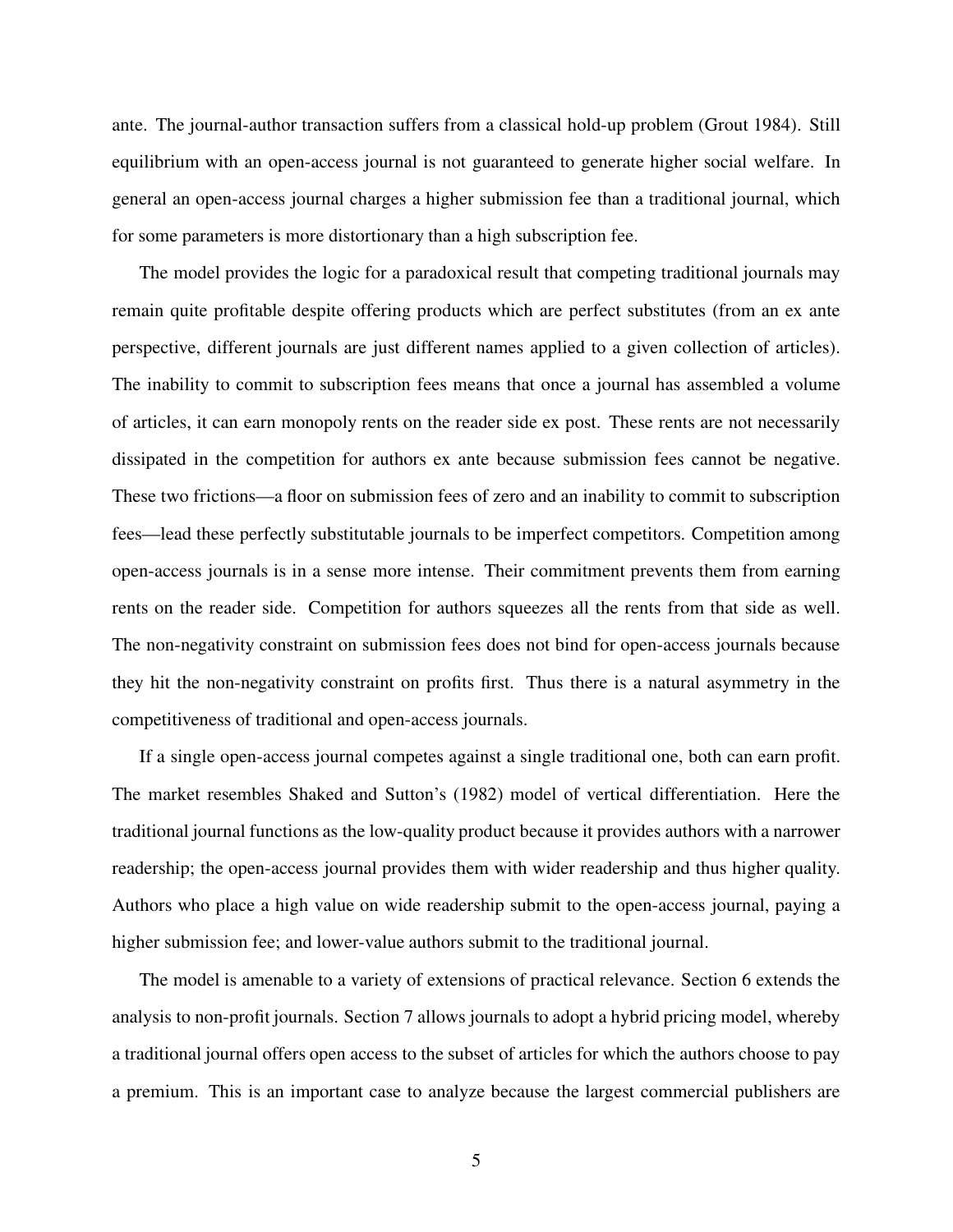starting to experiment with such a policy, and it is useful to understand its consequences for the market. Section 8 considers alternative assumptions about costs of serving readers. In an Internet era in which delivering articles to readers is virtually costless, the main source of reader costs is involved in administering their accounts. Open-access journals have no reader accounts to process and thus may face a lower reader cost than traditional journals. Traditional journals can combat this disadvantage by bundling journals, dividing any fixed administrative costs over the large number of journals included in the bundle. This extension provides a logic for bundling journals which has asymmetric across traditional and open-access journals.

Our paper is most closely related to the three other papers (McCabe and Snyder 2005, 2007; Jeon and Rochet 2010) that analyze the market for academic journals using two-sided-market models.<sup>7</sup> The main difference is in the underlying models. The present paper introduces novel assumptions about the timing of price setting and commitment that capture what we think is the key difference between traditional and open-access journals that is new in the literature. There are other differences as well. McCabe and Snyder (2005, 2007) are chiefly concerned with article and journal quality, requiring significant compromises to maintain the tractability of the analysis. McCabe and Snyder (2005) effectively transforms the two-sided-market model into a one-sided market one by assuming inelastic author demand. The short paper only provides a few results and only for a monopoly journal. McCabe and Snyder (2007) allow for one form of competition, that arising in a free-entry equilibrium, but to simplify the analysis they assume per-article prices for readers and per-reader prices for authors. Not only is this assumption counterfactual—submission and subscription fees are in fact lump-sum—allowing authors' total payment to increase with the number of readers effectively solves the hold-up problem between journals and authors that is the substance of the present paper. Solving for equilibrium in the more difficult case of lumpsum prices is a methodological contribution of the present paper. Jeon and Rochet (2010) make a number of simplifications, restricting attention to the monopoly case, abstracting away from

<sup>&</sup>lt;sup>7</sup>Several other papers (McCabe 2004, Jeon and Menicucci 2006, Armstrong 2009) provided theoretical analyses of the market for academic journals using a one-sided-market model, which is not amenable to analyzing open-access questions.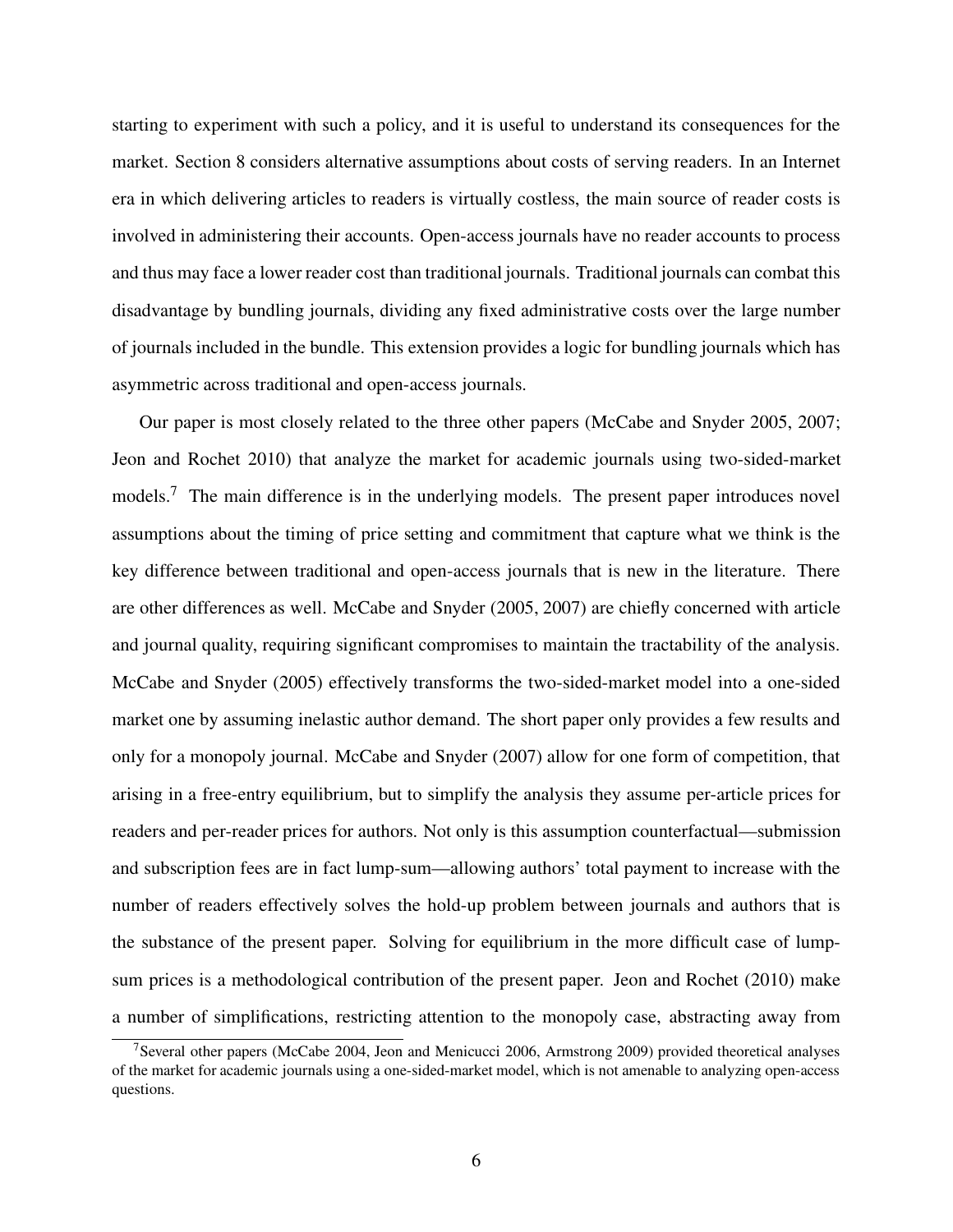reader costs, and assuming journals cannot charge both positive author and reader prices. Our model generalizes all of these dimensions.

Our paper is part of a much larger theoretical literature on two-sided markets as applied to such markets as telecommunications, payment-card systems, and media.<sup>8</sup> The papers in this literature closest to the present one are Armstrong (2006) and Rochet and Tirole (2006). These papers provide general analyses of platform competition for a variety of different cases. Each has a section on the case relevant to our setting, that of singlehoming on one side of the market and multihoming on the other side; with academic journals, authors can submit a single article only to one journal (singlehoming) while readers can subscribe to multiple journals simultaneously (multihoming). Again, our model is fundamentally different, involving new assumptions about the timing of price setting and commitment. Our work differs in other details from Armstrong (2006) in that our specification of costs is more general and our platforms (journals) are homogeneous rather than being differentiated on a Hotelling line. Imperfect competition arises from a different source in our paper than horizontal differentiation. Much of the formal analysis in Rochet and Tirole (2006) is directed to the monopoly case. The Lerner-index formulas we derive in the monopoly case are qualitatively similar to theirs. Their analysis of platform competition is less formal, focusing on general principles such as how moving from monopoly to competition or from single to multihoming affects relative prices. Neither Rochet and Tirole (2006) nor Armstrong (2006) analyze open access, the central issue in our paper.

## 2. Model

The model has three types of economic agents: authors, readers, and journals. The representative author writes a single article. Each time his or her article is read, the author obtains benefit  $v^a$ , embodying the pure psychic benefit from being read as well as the benefit of having the journal

<sup>8</sup>The literature on two-sided markets includes Ambrus and Argenziano (2009); Armstrong (2006); Baye and Morgan (2001); Caillaud and Jullien (2001, 2003); Evans (2003); Hagiu (2006), Hermalin and Katz (2004); Jeon, Laffont, and Tirole (2004); Laffont et al. (2001); Rochet and Tirole (2002, 2003, 2006); Schmalensee (2002); and Wright (2004a, 2004b). For theoretical work on media markets, see Anderson and Coate (2005).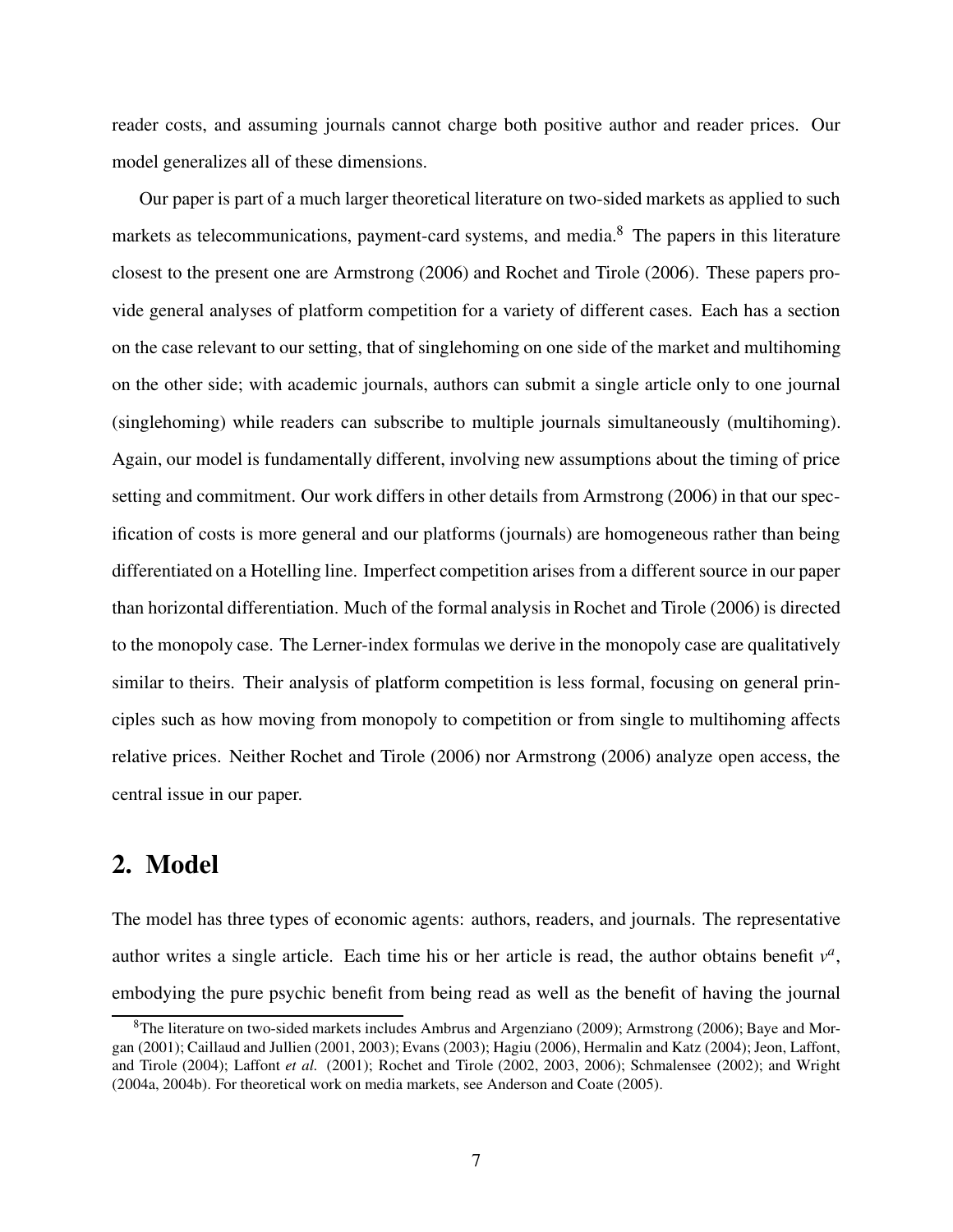certify the quality of the article. Journal certification improves the author's chances of tenure, promotion, outside offers, and other career prospects. The certification benefit is here taken to be proportional to the number of readers since publication in a widely-read journal generates more cites and other measures of impact. On the other side of the market, a representative reader obtains benefit v<sup>r</sup> from each article read. An individual's value  $v^i$ ,  $i \in \{a, r\}$ , is a random variables having cumulative distribution function  $F^i$  and density function  $f^i$  on support  $[0, \bar{v}^i]$ . The upper bound on the support,  $\bar{v}^i$ , can be infinite; but the mean value,  $E(v^i)$ , is finite. The distribution of  $v^i$  is common knowledge, but the specific value is private information for the individual.

Journals serve as intermediaries between authors and readers. Processing an article costs the journal  $c<sup>a</sup>$ , reflecting the effort involved in refereeing, copy editing, and typesetting—so-called "first copy" costs. Distributing an article to a reader costs  $c<sup>r</sup>$ , reflecting printing and shipping costs as well as the cost of servicing the reader's account. In the case Internet rather than print distribution, printing and shipping costs are essentially zero, so servicing the reader's account is the only significant component of  $c<sup>r</sup>$ . While journals a range of fields and quality levels, we will focus on a particular segment of the market within which all journals are assumed to be homogeneous.

We assume, consistent with industry practice, that authors cannot make direct payments to readers and vice versa, so that the benefits authors provide readers and vice versa are externalities. This makes academic journals a classic example of what the economic literature refers to as a two-sided market. See Rochet and Tirole (2006) for a discussion and review of the literature. In a two-sided market, how total fees are divided across the two sides of the market will matter in equilibrium because their inability to make direct payments to each other eliminates their ability to pass the fees through.

In the basic model, journals are assumed to be profit maximizers. Journal j charges submission fee  $p_j^a$  and subscription fee  $p_j^r$ . Following industry practice, these fees are taken to be fixed. For example,  $p_j^a$  is not conditioned on the number of subscribers the journal ends up having. Since all articles are of equal quality, it makes no difference whether  $p_j^a$  is taken to be a submission fee or a publication fee since all submitted articles are accepted for publication in equilibrium. Also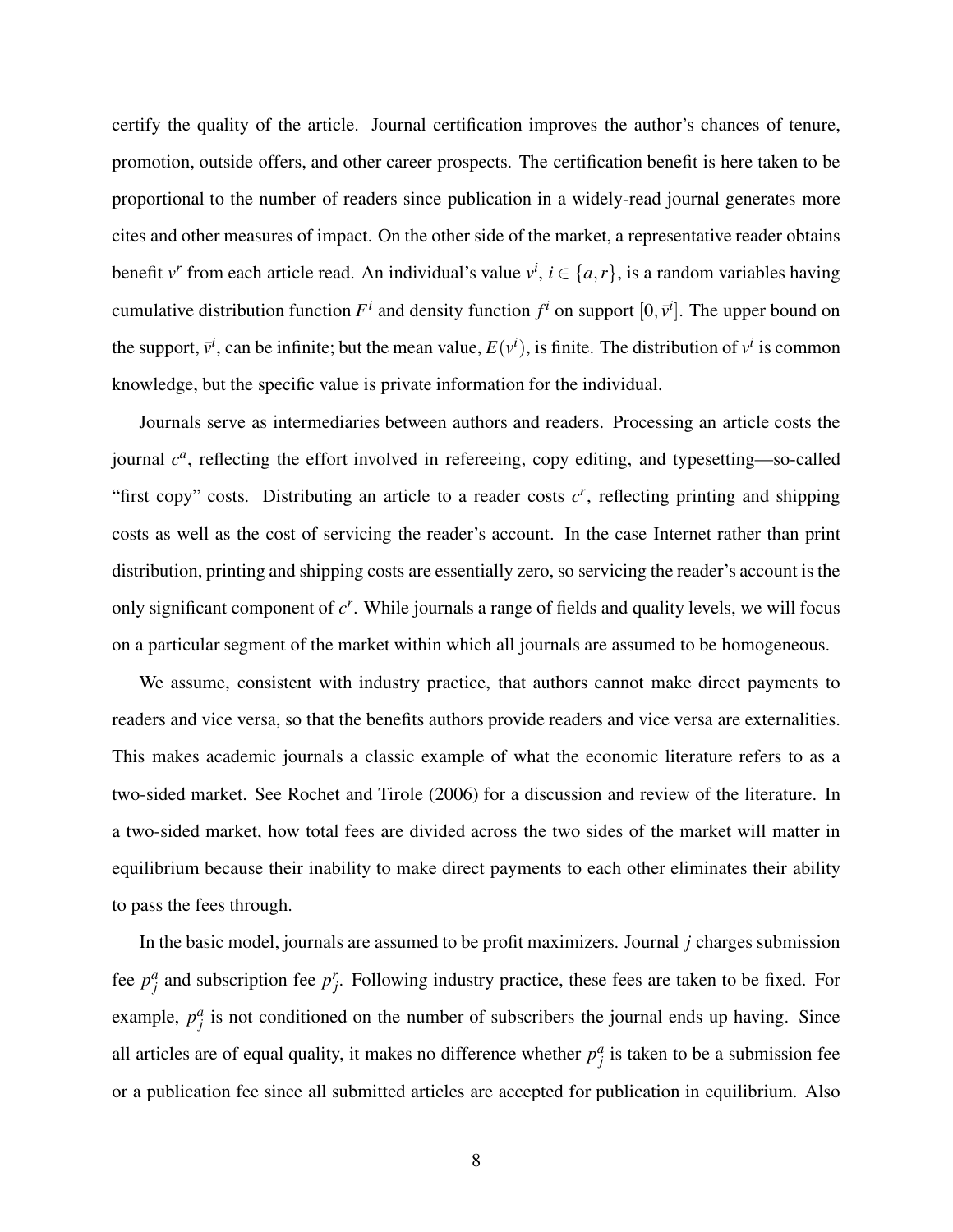following industry practice, we constrain  $p_j^a, p_j^r \ge 0$ . Journals may subsidize authors and readers in setting prices below marginal cost, but journals cannot make explicit cash transfers to authors or readers.<sup>9</sup>

The model has four stages. In the first stage, journals compete for authors by setting  $p_j^a$ . In the second stage, authors make their submission decision. In the third stage, journals compete for readers by setting  $p_j^r$ . In the last stage, readers make their subscription decisions. We will solve for the subgame perfect equilibrium of this sequential game.

Different types of journal differ in their ability to commit to prices it will set in later stages. Traditional journals cannot commit in the first stage to the reader price it will set in the fourth stage. Contractual incompleteness prevents future subscription fees from being part of the contract journals sign with authors. We will allow a limited amount of commitment to reader fees. A journal can declare itself to be open access, committing to zero reader fees in the future. This crude commitment is the only available commitment mechanism for journals. Traditional journals, which reserve the right to charge positive reader fees, cannot commit to the exact level this positive fee takes.

Figure 3 offers evidence supporting the notion that traditional journals have difficulty committing to subscription prices. If an article received most of its cites in the of publication, then the author might just be concerned with the current number of readers, a function of the current subscription fee. In fact the bulk of cites come many years after publication. The figure reports an estimate of the survivorship function for cites for economics journal volumes. Over 95% of cites come more than a year after publication; nearly 80% come more than five years after publication. We are aware no traditional journal that has committed to a subscription fees beyond the current year, to say nothing of five years and beyond. If subscription fees were stable over time, the current fee might provide some assurance about future levels. However, McCabe (2002) found annual subscription-fee increases averaging around 10% during the period studied. Further

 $9$ The restriction of cash transfers appears to be nearly universal among scholarly journals. We impose the constraint exogenously, but it might be endogenized in a model in which the journal attempts to guard against corruption for example or to avoid an adversely selected pool of submissions from authors motivated by profit rather than prestige.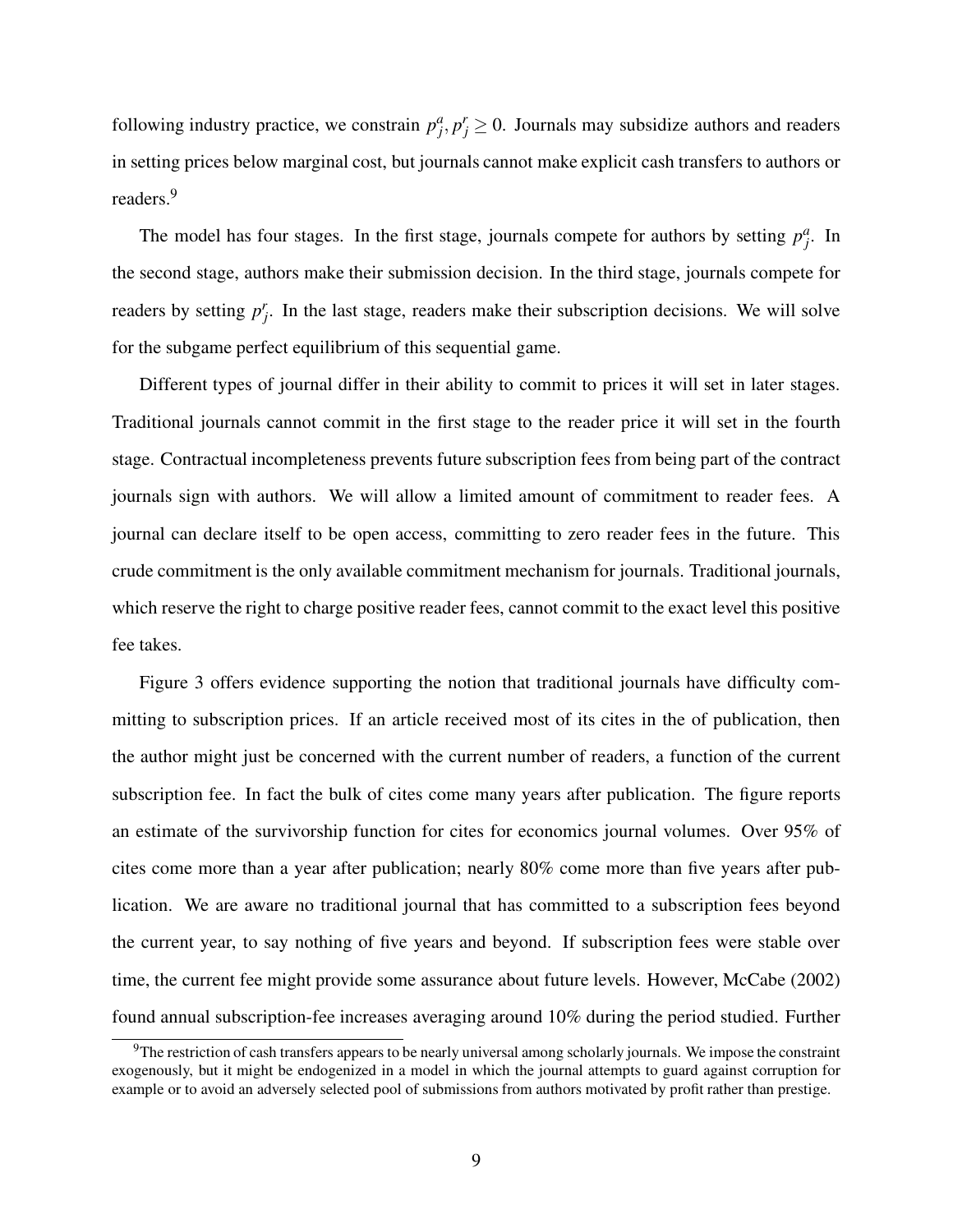reducing commitment ability, large commercial publishers negotiate with individual institutions over subscription prices for their bundle of journals (see, e.g., McCabe 2004), so the published subscription price is now more of a list price which few subscribers pay.

Two features of the model deserve to be highlighted as the solutions to the puzzle of how journals can be homogeneous but at the same time imperfectly competitive: namely, journals cannot offer negative submission fees and traditional journals cannot commit to submission fees. If journals could offer negative subscription fees, competition for authors would dissipate all rents through that channel. Even with the floor on submission fees, if journals could commit to subscription fees, they could compete for authors indirectly through reductions in subscription fees (which are attractive to authors via increased readership). The inability to commit to subscription fees prevents journals from dissipating all rents through competition in that dimension. Thus some rents are preserved in spite of the homogeneity of journals.

Let T be the set of traditional journals and O the set of open access journals entering the market. We will take the numbers of each type, |T| and  $|O|$ , to be exogenous and examine equilibrium for all whole-number combinations  $(|T|,|O|)$ . Section 4 analyzes the case of a monopoly journal, taking each subcase of a traditional and an open-access journal in turn. Section 5 analyzes the case of competing journals, first analyzing competition among just traditional journals, then among just open-access journals, then among a combination of both types. Before solving for equilibrium in these cases, we characterize the first-best benchmark.

# 3. First Best

The social welfare generated by arbitrary author price  $p^a$  and reader price  $p^r$  equals the expected value of the net surplus of the representative author and reader at these prices less the cost of serving them:

$$
SW(p^a, p^r) = \int_{p^a/Q^r(p^r)}^{\bar{v}^a} \left[ Q^r(p^r) v^a - c^a + \int_{p^r}^{\bar{v}^r} (v^r - c^r) dF^r(v^r) \right] dF^a(v^a),\tag{1}
$$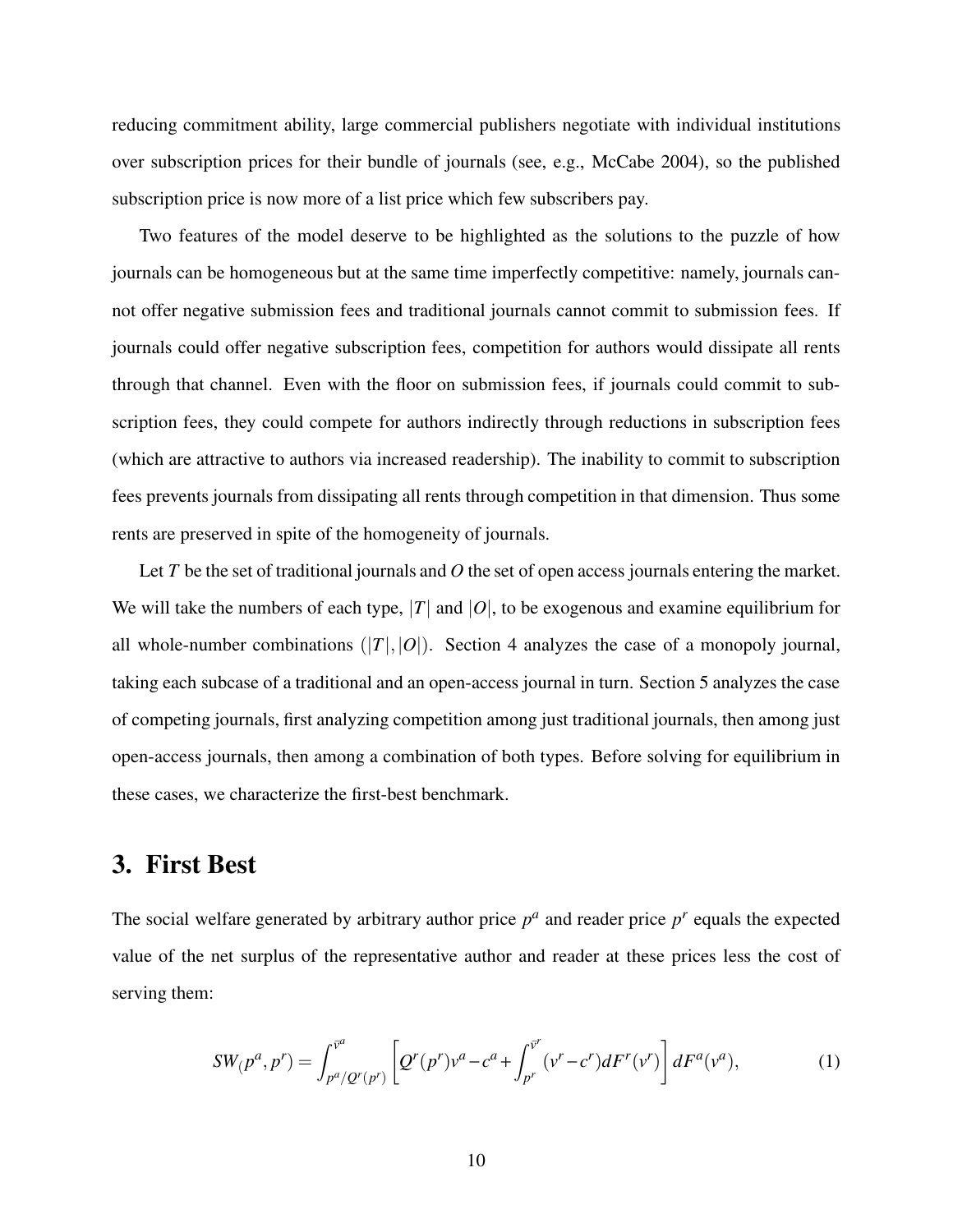or, after manipulating,

$$
SW_{p^a, p^r} = \int_{p^a / Q^r(p^r)}^{\bar{v}^a} \left[ \int_{p^r}^{\bar{v}^r} (\nu^a + \nu^r - c^r) dF'(v^r) - c^a \right] dF^a(v^a).
$$
 (2)

Taking the first-order conditions with respect to prices and rearranging gives the following expressions for the first best.

Proposition 1. The first-best submission and subscription fees are

$$
p_{fb}^{a} = \max \left\{ 0, c^{a} - E(v^{r} - c^{r}|v^{r} > p_{fb}^{r}) \Pr(v^{r} > p_{fb}^{r}) \right\}
$$
  
\n
$$
p_{fb}^{r} = \max \left\{ 0, c^{r} - E(v^{a}|v^{a} > p_{fb}^{a}/Q^{r}(p_{fb}^{r})) \right\}.
$$

A formal proof is provided in Appendix A. Note that implicit in the expressions for first-best prices is the requirement that they respect the non-negativity constraint on prices.

The first-best prices have an intuitive structure. They are set to the cost of serving the side of the market in question, adjusted downward by a term reflecting the net social benefit coming from the other side of the market.

Consider a digital environment in which there is no cost of serving readers under open access, i.e.,  $c^r = 0$ . Then an immediate corollary of Proposition 1 is that the first best involves open access: i.e.,  $p_{fb}^r = 0$ . This corollary is our first suggestion of possible efficiencies associated with open access. This corollary does not imply, however, that equilibrium with a profit-maximizing open-access journal is socially efficient. In general, such a journal would distort the submission fees above author cost to provide a profit margin. Nor does this corollary imply that equilibrium social welfare is higher with open-access than traditional journals. We move from an analysis of socially efficient outcomes to equilibrium outcomes next.

# 4. Monopoly Journals

This section solves the equilibrium with a monopoly journal. Section 4.1 solves for equilibrium with a monopoly traditional journal and Section 4.2 with a monopoly open-access journal.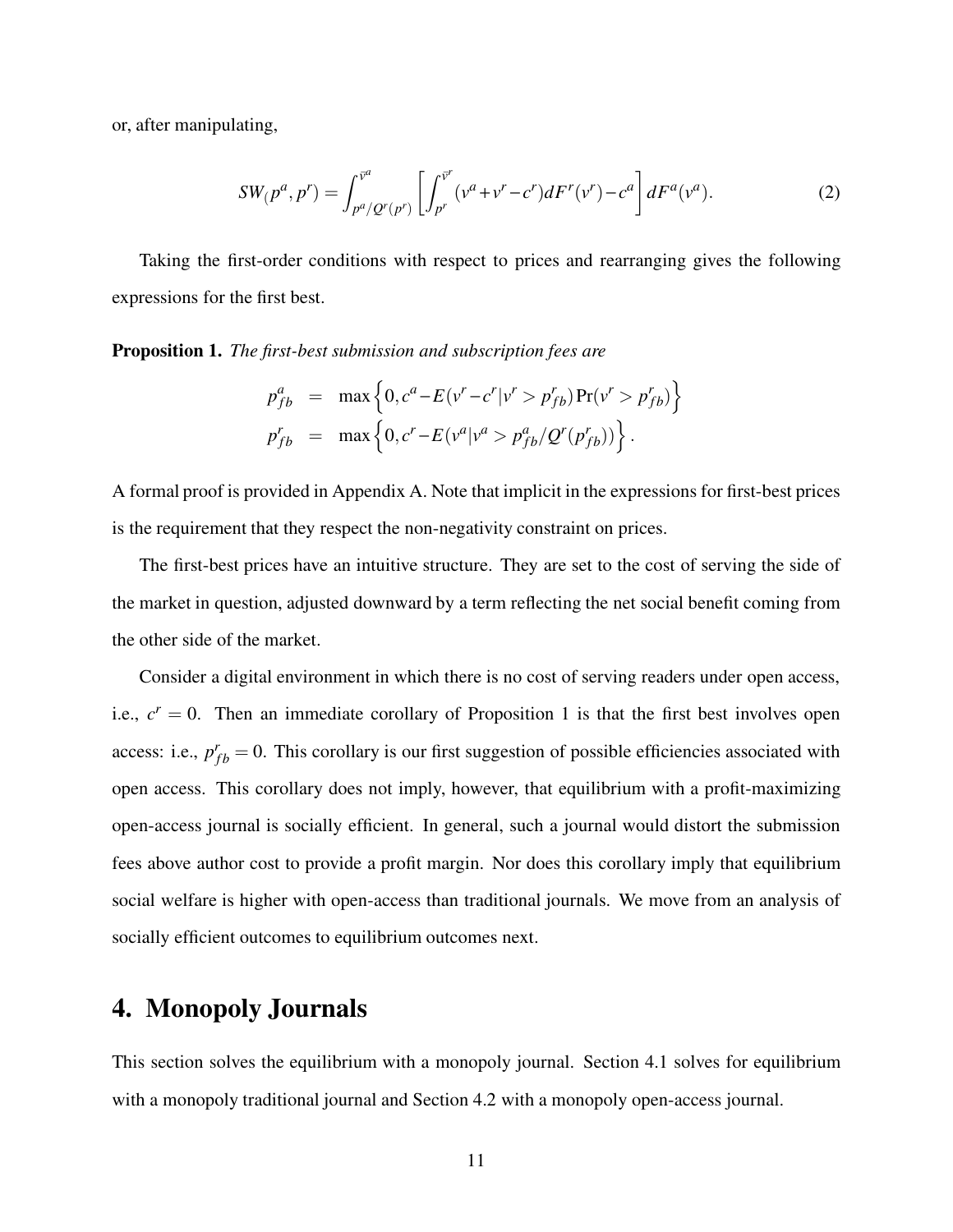### 4.1. Monopoly Traditional Journal

We use backward induction to solve for equilibrium starting with the representative reader's subscription decision in the last stage. The reader only subscribes to a journal that has published an article. In that case, the reader's net surplus is  $v^r - p^r$ . He strictly prefers to subscribe if  $v^r > p^r$ . Letting  $Q^r(y) \equiv 1 - F^r(y)$ , the probability the reader subscribes, and thus the journal's expected number of readers, is  $Q^r(p^r)$ .

Folding the game back to the third stage, if the journal has an article, it chooses  $p<sup>r</sup>$  to maximize the expected continuation profit from the reader:

$$
p'_{mt} \equiv \underset{p' \ge 0}{\operatorname{argmax}} (p^r - c^r) Q^r(p^r). \tag{3}
$$

The subscript on the optimal price identifies the journal as traditional and the market structure as monopoly.

This is a standard monopoly pricing problem. Rearranging the first-order condition from maximizing (3) yields the Lerner index formula

$$
L_{mt}^r \equiv \frac{p_{mt}^r - c^r}{p_{mt}^r} = \frac{1}{|\eta_{mt}^r|},\tag{4}
$$

where  $\eta_{mt}^r$  is the elasticity of reader demand evaluated at the equilibrium subscription price, i.e.,

$$
\eta_{mt}^r \equiv Q^{r\prime}(p_{mt}^r)\frac{p_{mt}^r}{q_{mt}^r},\tag{5}
$$

and where  $q_{mt}^r \equiv Q^r(p_{mt}^r)$  denote the expected number of readers in equilibrium. Equation (4) is the standard inverse elasticity rule for monopoly markups.

Folding the game back to the second stage, the representative author obtains net surplus  $v^a q_{mt}^r$  –  $p^a$  from submitting a paper, the benefit per reader  $v^a$  times the equilibrium number of readers  $q_{mt}^r$ less the submission fee  $p^a$ . The author submits if  $v^a > p^a/q_{mt}^r$ . Letting  $Q^a(y, z) \equiv 1 - F^a(y/z)$ , the probability the author submits, also the expected number of articles in the journal, is  $Q^a(p^a, q^r_m)$ .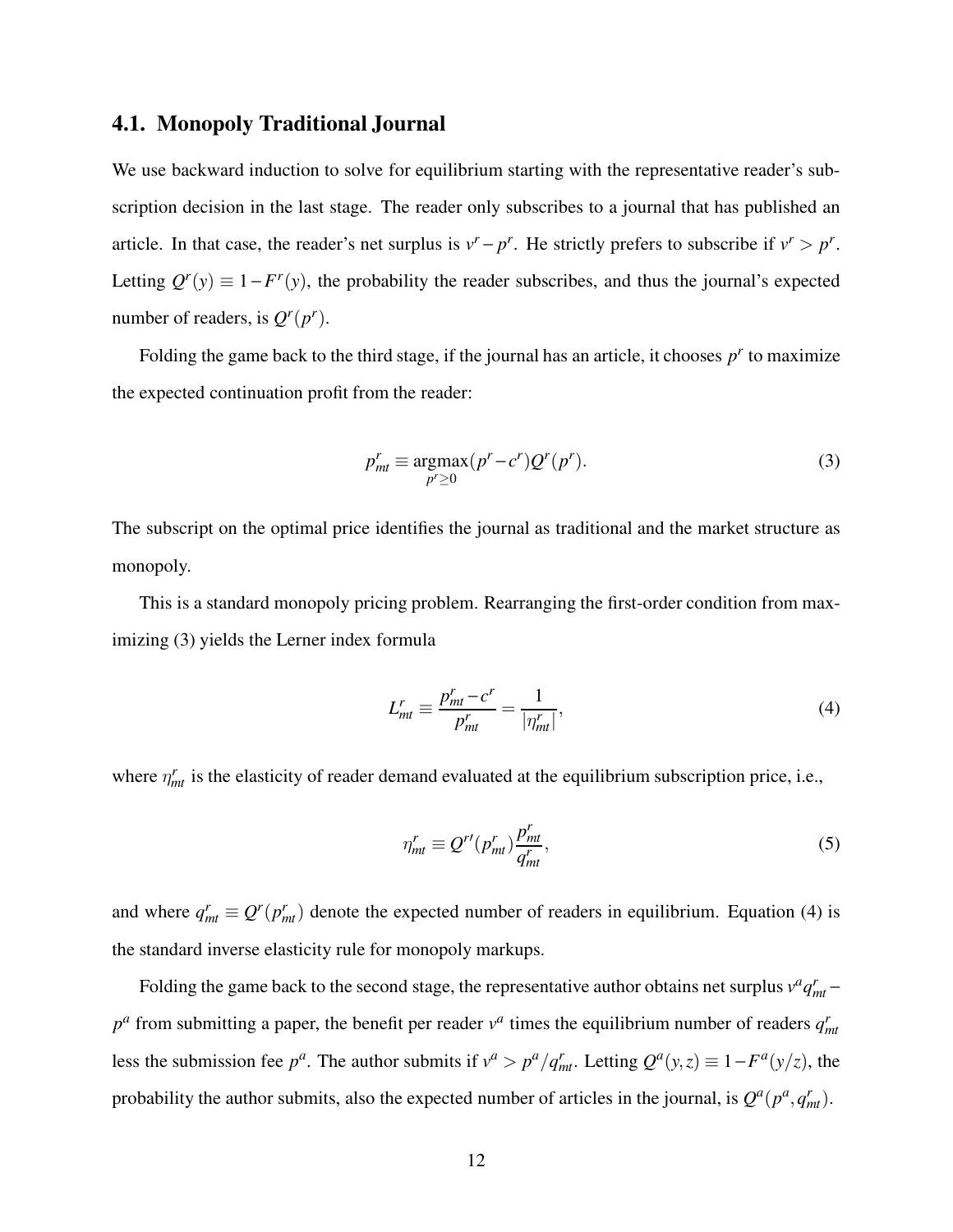Folding the game back to the first stage, the journal chooses  $p^a$  to maximize profit from all stages:

$$
pmta \equiv \underset{pa \ge 0}{\arg\max} (pa - ca + \pimtr) Qa (pa, qmtr).
$$
 (6)

The term  $\pi_{mt}^r \equiv (p_{mt}^r - c^r) q_{mt}^r$  reflects the expected continuation profit from readers attracted by the article. Rearranging the first-order condition from maximizing (6) yields the Lerner index formula

$$
L_{mt}^a \equiv \frac{p_{mt}^a - c^a}{p_{mt}^a} = \frac{1}{|\eta_{mt}^a|} - \frac{\pi_{mt}^r}{p_{mt}^a}.
$$
 (7)

where  $\eta_{mt}^a$  is the elasticity of author demand evaluated at the equilibrium submission fee, i.e.,

$$
\eta_{mt}^a \equiv Q_1^a(p_{mt}^a, q_{mt}^r) \frac{p_{mt}^a}{q_{mt}^a},\tag{8}
$$

and where  $q_{mt}^a \equiv Q^a(p_{mt}^a, q_{mt}^r)$ .

This Lerner index formula in (7) holds for an interior solution ( $p_{mt}^a > 0$ ) to (6). Otherwise we simply have the corner solution  $p_{mt}^a = 0.10$  The Lerner index characterizing the author price in (7) is lower than the standard inverse elasticity rule for a monopolist by the term  $\pi_{mt}^r/p_{mt}^a$ , reflecting the extra profit earned from the reader side of the market from signing up an author. Indeed, this Lerner index can be negative, in which case the author margin would be negative (i.e.,  $p_{mt}^a < c^a$ ).

The following proposition summarizes the analysis of a monopoly traditional journal.

**Proposition 2.** A monopoly traditional journal's submission fee  $p_{mt}^a$  satisfies the Lerner index condition  $L^a_{mt} = (1/|\eta^a_{mt}|) - (\pi^r_{mt}/p^a_{mt})$  if  $p^a_{mt} > 0$ ; otherwise  $p^a_{mt} = 0$ . Its subscription fee is positive ( $p_{mt}^r > 0$ ), with associated Lerner index satisfying an inverse elasticity rule:  $L_{mt}^r = 1/|\eta_{mt}^r|$ .

### 4.2. Monopoly Open-Access Journal

Next we turn to the case of a monopoly open-access journal, which commits ex ante to charge zero subscription fees ex post. We again solve for equilibrium using backward induction. The

 $10$ The solution will be interior if profit from the reader side is not so large as to overwhelm the incentive to extract revenue from authors:  $\pi_{mt}^r < c^a$  is a sufficient condition. Another sufficient condition for an interior solution is  $f^a(0) = 0.$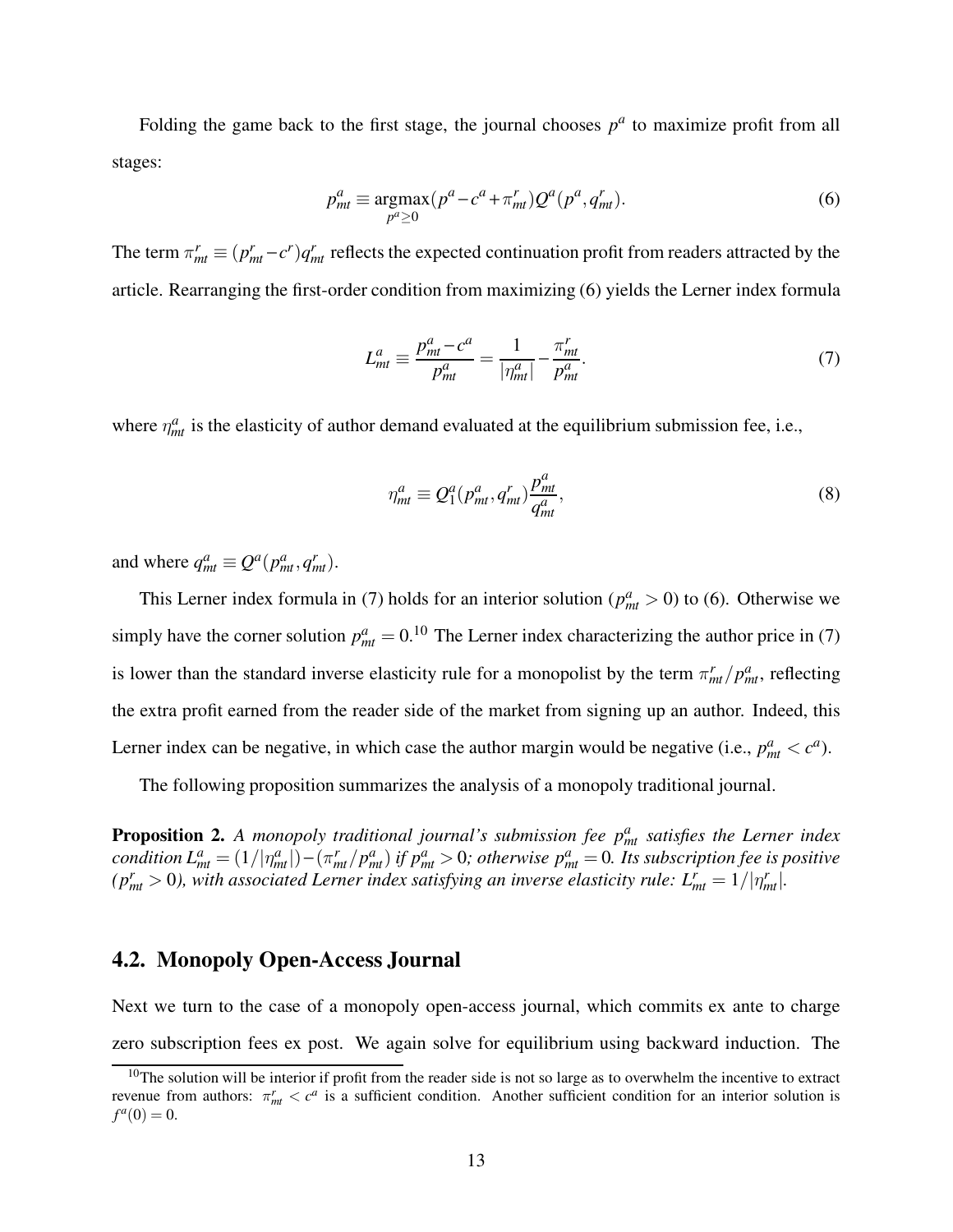representative reader ends up subscribing to the free journal carrying an article. Folding the game back to the second stage, the representative author obtains net surplus  $v^a - p^a$  from submitting a paper because the article certainly gains a reader. The author submits if  $v^a > p^a$ . The probability that the author submits, also the expected quantity of articles in the journal, therefore is  $Q^a(p^a, 1)$  =  $1 - F^a(p^a)$ .

Folding the game back to the first stage, the journal chooses  $p^a$  to maximize total profit from all stages:

$$
p_{mo}^a \equiv \underset{p^a \ge 0}{\text{argmax}} [p^a - (c^a + c^r)] Q^a(p^a, 1). \tag{9}
$$

The expression reflects the cost of serving the reader as well as the author but no revenue from readers. Rearranging the first-order condition from maximizing (9) yields the Lerner index formula

$$
L_{mo}^a \equiv \frac{p_{mo}^a - c^a}{p_{mo}^a} = \frac{1}{|\eta_{mo}^a|} + \frac{c^r}{p_{mo}^a}.
$$
 (10)

where  $\eta_{mo}^a$  is the elasticity of author demand evaluated at the equilibrium submission fee, i.e.,

$$
\eta_{mo}^a \equiv Q_1^a(p_{mo}^a, 1) \frac{p_{mo}^a}{q_{mo}^a},\tag{11}
$$

and where  $q_{mo}^a \equiv Q^a(p_{mo}^a, 1)$ .

Equation (10) implies that the open-access journal sets a higher price than implied by the inverse elasticity rule for a standard monopolist. The journal recognizes that publishing an article invariably generates a reader, who is costly to serve but provides no revenue. This ex post loss leads the journal to shade the submission fee up. If  $c^r = 0$ , then the journal's markup is exactly given by the standard inverse elasticity rule. A profitable open-access journal will necessarily have positive author margins: i.e.,  $p_{mo}^a > c^a$ ; moreover  $p_{mo}^a > c^a + c^r$ .

The following proposition summarizes the analysis of a monopoly open-access journal.

**Proposition 3.** A monopoly open-access journal charges no subscription fee  $p_{mo}^a = 0$ . Its submission fee is positive ( $p_{mo}^a > 0$ ), satisfying Lerner index condition  $L_{mo}^a = (1/|\eta_{mo}^a|) + (c^r/p_{mo}^a)$ .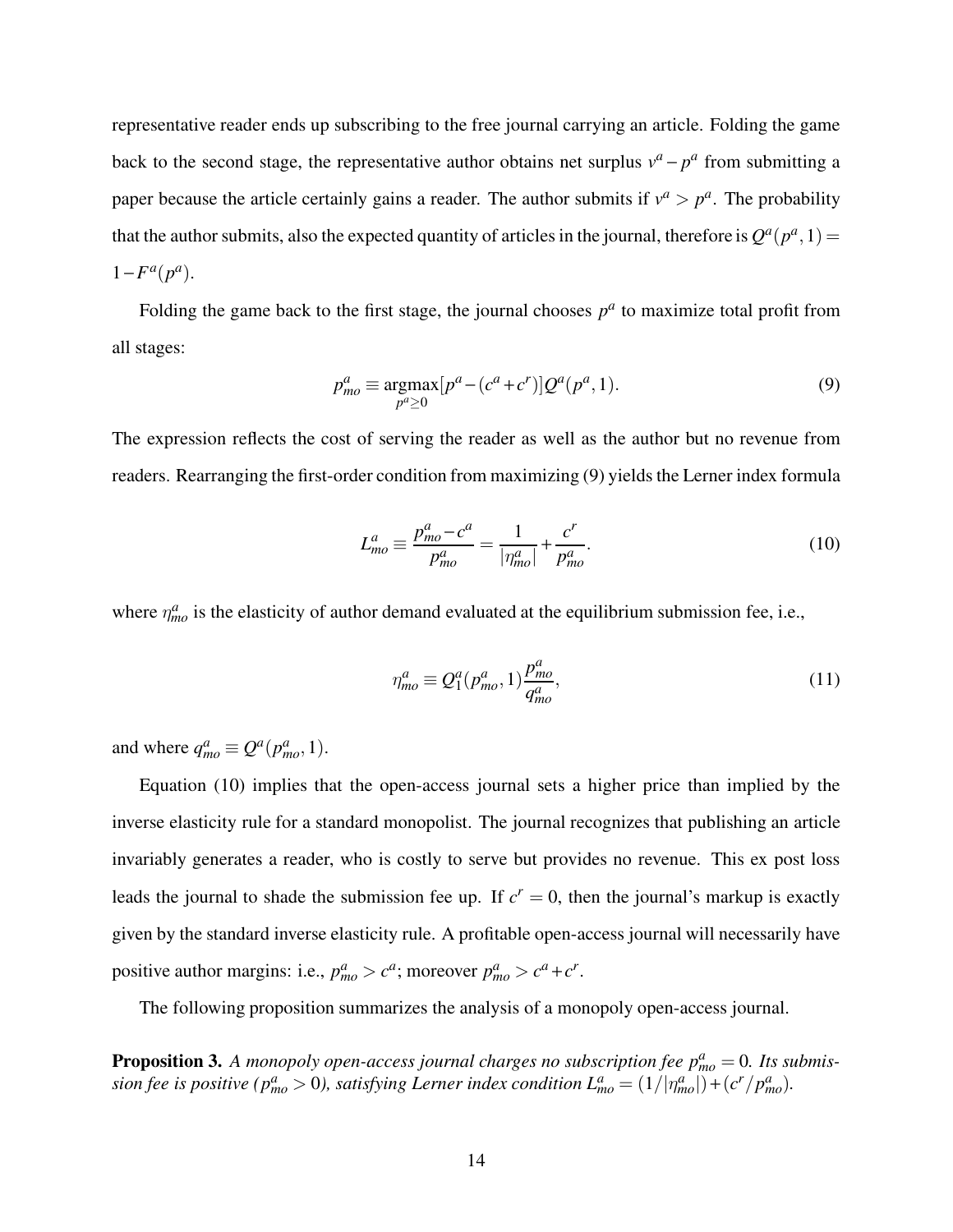### 4.3. Comparing Monopoly Journals

Next we turn to a comparison of traditional versus open-access journal, holding constant the monopoly structure in both cases. We will compare prices, profits, and social welfare across the two types of journal.

Obviously, the equilibrium subscription fee is weakly lower for an open-access than for a traditional journal. Under open access, the subscription fee is the lowest possible non-negative price, 0. Regarding submission fees, a comparison of the Lerner index formulae (7) with (10) suggests that the submission fee will be higher for the open-access than the traditional journal because the markup is above the inverse elasticity for the open-access journal but below for the traditional journal. Still, it is difficult to unambiguously rank the submission fees because the elasticities in the formulae are difficult to rank. The following proposition, proved in Appendix A, shows that a standard monotone hazard rate condition is sufficient for the open-access journal to charge a higher price than the traditional journal.

Proposition 4. A monopoly open-access journal has a weakly lower subscription fee than a monopoly traditional journal:  $p_{mo}^r = 0 \leq p_{mt}^r$ . Assume that the distribution of author benefits has a nondecreasing hazard rate and that a monopoly journal of either type makes strictly positive profit. Then the open-access journal has a strictly higher submission fee than the traditional journal:  $p_{mo}^a > p_{mt}^a$ .

Turning from a comparison of prices to profits, we will show in Proposition 5 that there are conditions under which an open-access journal is more profitable than a traditional journal and other conditions under which the opposite is true. At first glance one might think that the commitment to a low (indeed zero) price involved in open access may reduce profit. However, if the author side of the market is a substantial enough source of revenue relative to the reader side, the commitment to zero subscription fee and thus the widest possible readership associated with open access may boost the revenue from the author side enough to outweigh the profit sacrificed from the reader side. Conversely, if the reader side grows in importance as a revenue source, the traditional journal eventually becomes more profitable because it profits from the reader side, while the open-access journal does not. These insights are stated formally in the following proposition,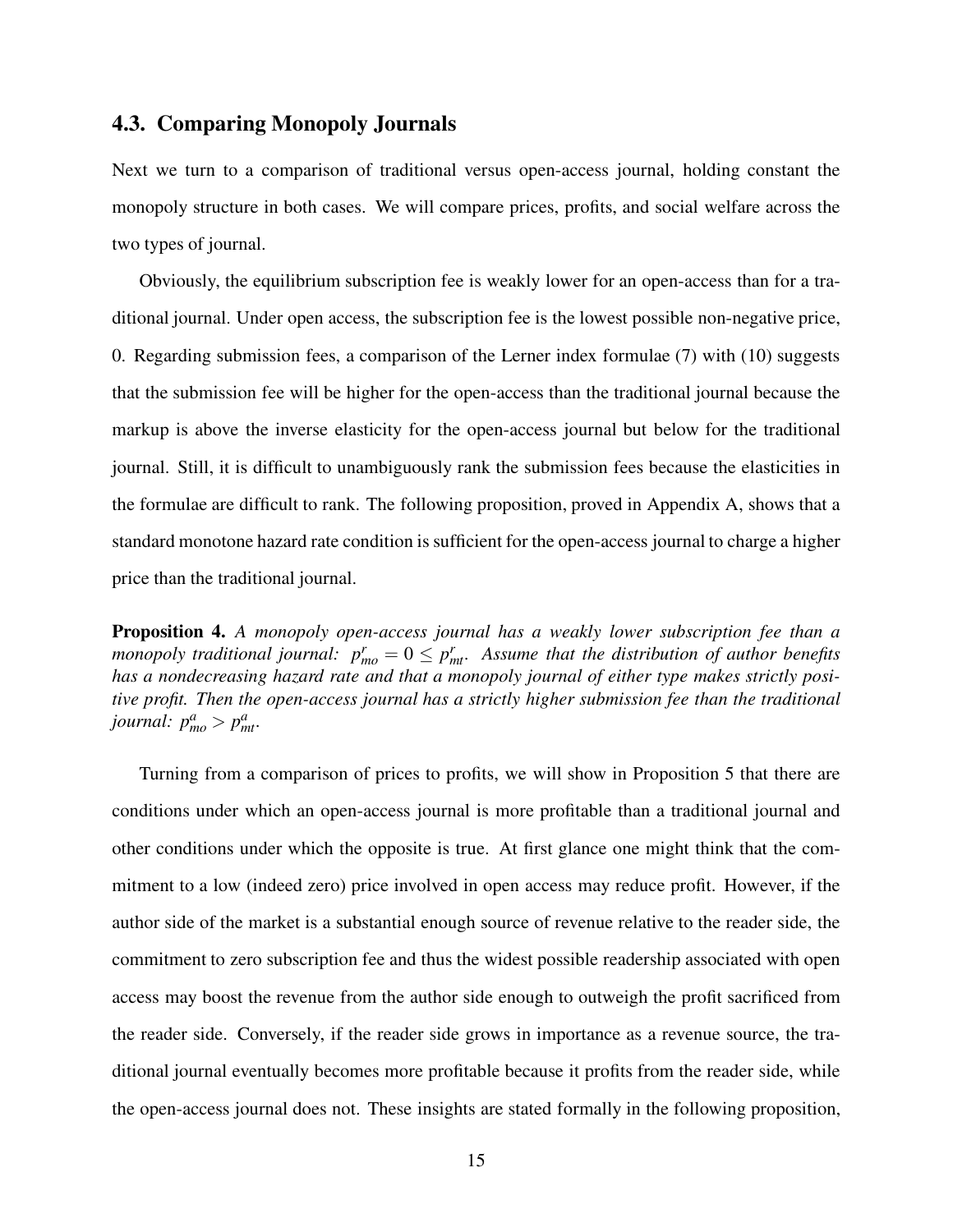proved in Appendix A.

**Proposition 5.** Scaling the author benefit as  $\theta^a v^a$  while holding all other parameters constant, a monopoly open-access journal is more profitable than a traditional one for sufficiently high  $\theta^a$ . Scaling the reader benefit as  $\theta^r v^r$  while holding all other parameters constant, a monopoly traditional journal is more profitable than an open-access one for sufficiently high  $\theta^r$ .

Endogenizing the journal's pricing policy, Proposition 5 implies that a monopoly journal would choose open access for a sufficiently high distribution of author values ceteris paribus and would choose traditional pricing for a sufficiently high distribution of reader values ceteris paribus.

Rather than taking the limit as the value on one side of the market increases, we can obtain a similar result in the limit as the value on the other side shrinks. The result is less clean because additional conditions on the parameters are needed. We still state and prove the result because it will be useful for a subsequent proposition.

**Proposition 6.** Scaling the reader benefit as  $\theta^r v^r$  while holding all other parameters constant, if  $\bar{v}^a > c^a + c^r$ , then a monopoly open-access journal is more profitable than a traditional one for  $\theta^r$  sufficiently close to 0. Scaling the author benefit as  $\theta^a v^a$  while holding all other parameters constant, if  $0 < c^a < \pi_{mt}^r$ , then a monopoly traditional journal is more profitable than an openaccess one for  $\theta^a$  sufficiently close to 0.

The proof is provided in Appendix A.

To illustrate Propositions 5 and 6, consider a numerical example with  $c^a = 1/4$ ,  $c^r = 0$ ,  $v^a$ uniformly distributed on  $[0, \bar{v}^a]$ , and v<sup>r</sup> uniformly distributed on  $[0, \bar{v}^r]$ . It can be shown that a monopoly journal would choose open access if  $\bar{v}^a > 1.2\bar{v}^r - 0.7$  (rounded to the nearest decimal) and traditional pricing otherwise.

Turning to a welfare comparison between traditional and open-access pricing, the picture is again inconclusive. Neither regime is unambiguously more efficient than the other. Equilibrium sometimes selects traditional pricing when it is socially inefficient and sometimes open access when it is socially inefficient. This possibility result is best illustrated with a concrete numerical example, shown in Figure 4, the same numerical example from the previous paragraph. All four possibilities arise in the figure. Holding constant the distribution of reader benefits, if the distribution of author benefits is enlarged, open access becomes efficient and is selected in equilibrium.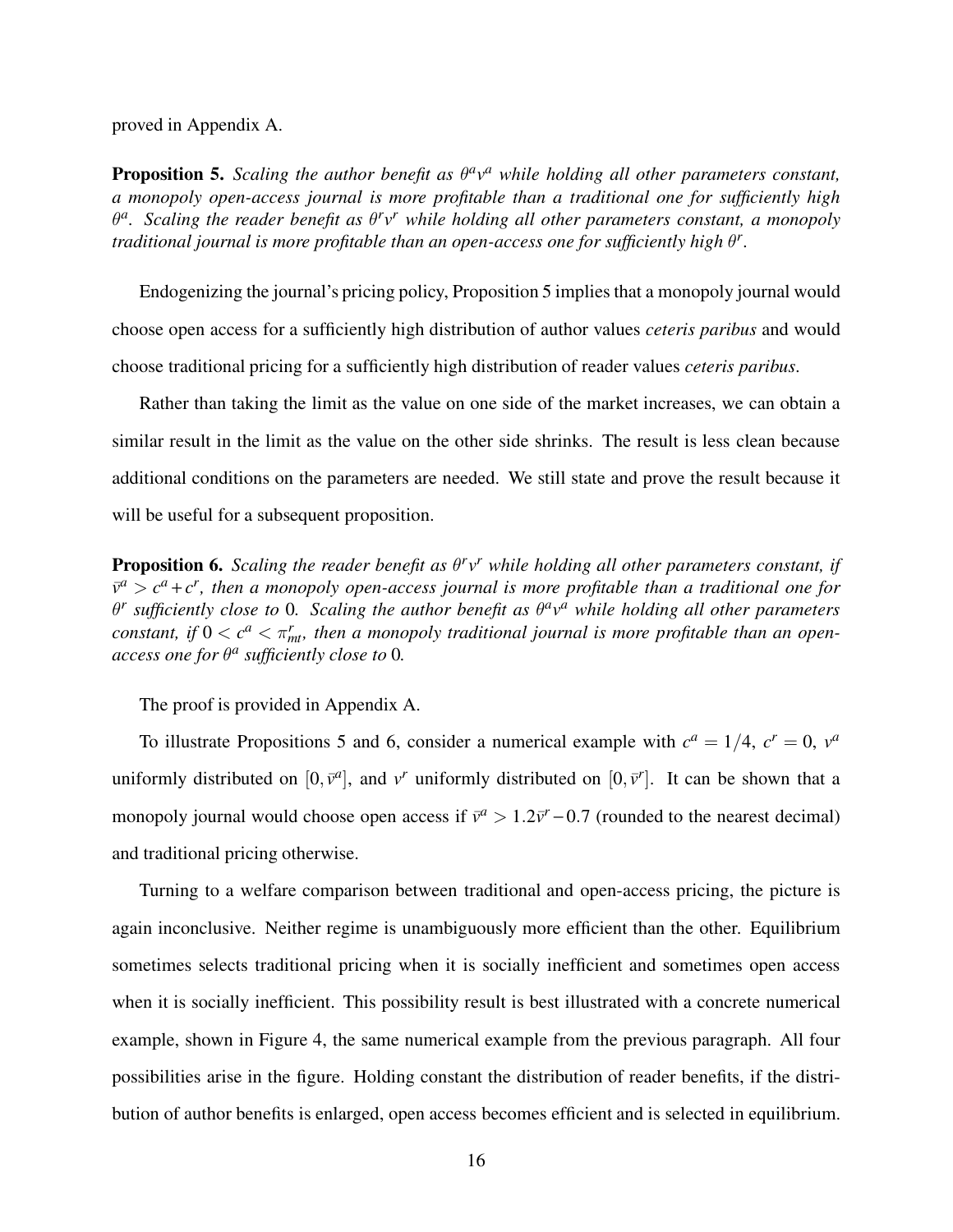The opposite happens if author benefits are held constant and the distribution of reader benefits is enlarged: traditional access is efficient and is selected in equilibrium. Equilibrium selects an inefficient pricing model when the distributions of author and reader benefits are more similar, with open access being inefficiently selected for smaller benefit distributions and with traditional access inefficiently selected for larger distributions.

The conditions under which equilibrium selects the efficient pricing model generalize beyond the figure, as stated in the following proposition, proved in Appendix A.

**Proposition 7.** Scaling the author benefit as  $\theta^a v^a$  while holding all other parameters constant, a monopoly open-access journal is more profitable and more socially efficient than a traditional one for sufficiently high  $\theta^a$ . If  $0 < c^a < \pi_{m\!t}^r$ , then a monopoly traditional journal is more profitable and more socially efficient than an open-access one for  $\theta^a$  sufficiently close to 0.

Intuitively, if author values grow without bound, the journal earns all its profit from authors, so the gain from committing via open access to a low reader price exceeds the loss from the fact that the commitment is a crude one to a zero price. Indeed, the loss is vanishingly small because committing to free reader access is optimal in this limit. If author values shrink to zero, then journals only source of profit is readers, and only traditional access exploits this profit source. Hence traditional access is more profitable in this limit. All social surplus also comes from reader side in this limit. Traditional access involves a lower author markup than open-access, leading to more submissions, and indirectly to more surplus on the reader side. Hence traditional access is socially more efficient in this limit as well.

## 5. Competing Journals

In this section we move from an analysis of monopoly to competing journals. Section 5.1 analyzes competition among two or more traditional journals, Section 5.2 among two or more open-access journals, and Section 5.3 among a set of journals including at least one of each type.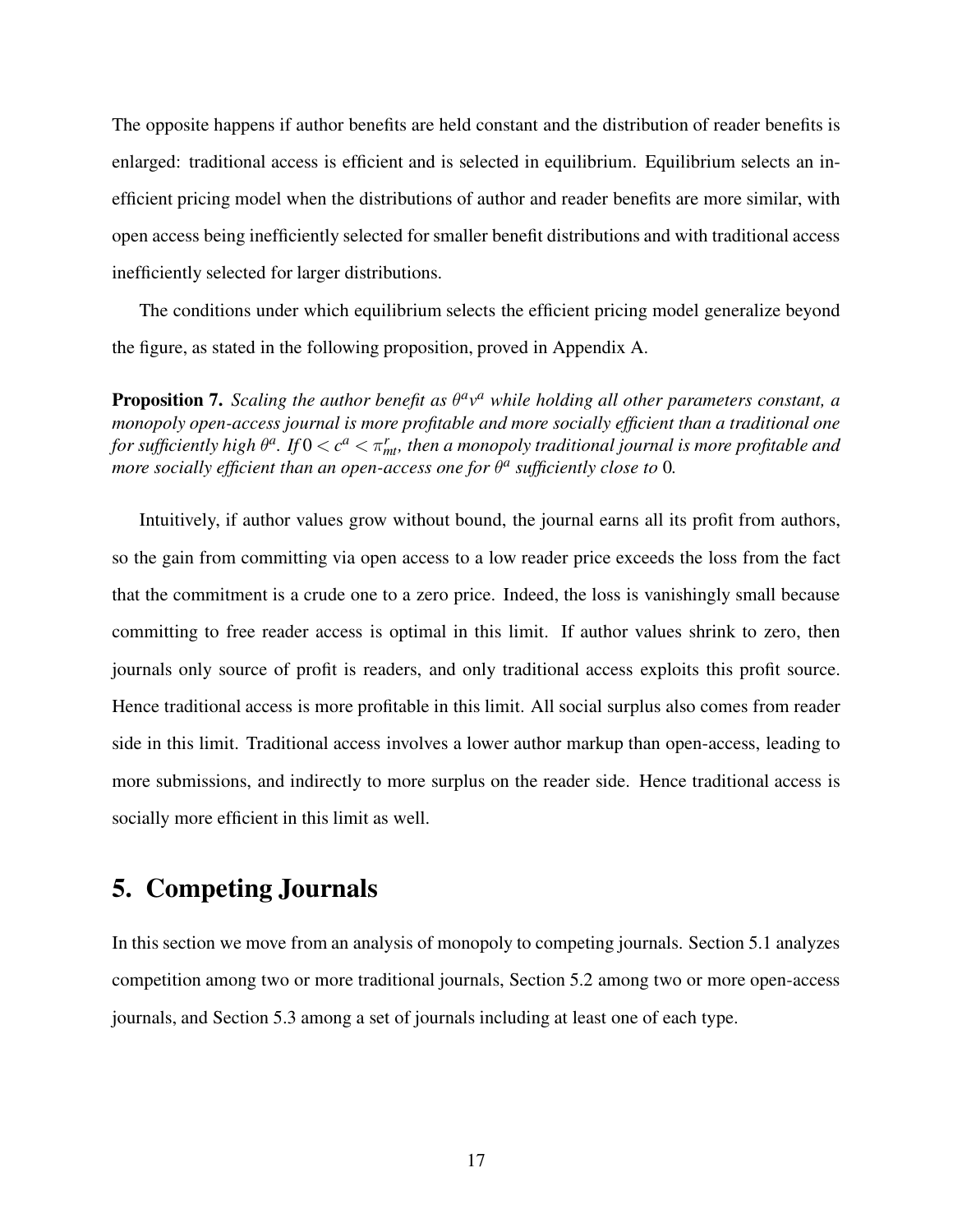### 5.1. Competing Traditional Journals

Suppose there are  $|T| \ge 2$  traditional journals in the market and no open-access journals. Using backward induction to solve for equilibrium, the continuation equilibrium in the last two subscription stages is identical to that for a monopoly traditional journal. Despite competition for authors in the first stage, whichever journal signs the author up simply behaves as a static monopolist in its dealings with the reader. The author's submission strategy is also the same as in the previous section.

Competition for authors in the first stage drives  $p_{ct}^a$  all the way down to the zero-profit level unless this violates the constraint  $p_{ct}^a \ge 0$ , in which case  $p_{ct}^a = 0$ . As shown in the proof of the next proposition, the zero-profit submission fee equals  $c^a - \pi_{mt}^r$ . Putting these facts together,  $p_{ct}^a =$  $\max(0, c^a - \pi_{mt}^r)$ , that is, the equilibrium submission fee is either a zero-profit or zero-price one, whichever is greater.

**Proposition 8.** Competition among  $|T| \geq 2$  traditional journals leads to submission fee  $p_{ct}^a$  =  $\max(0, c^a - \pi_{mt}^r)$ . The equilibrium subscription fee is the same as for a monopoly traditional journal:  $p_{ct}^r = p_{mt}^r$ .

Proposition 8 allows us to make inferences about the profitability of competing traditional journals from submission fees. If  $p_{ct}^a > 0$ , then zero profits rather than zero prices must be the binding constraint. Hence journals must be earning zero profits in this market. Paradoxically, free submission is a necessary condition for competing traditional journals to earn positive profit. Except for the knife-edged case in which  $c^a = \pi^r_{mt}$ , free submission is also a sufficient condition for positive profits in this market.

To emphasize, the journals market is a case in which competition among identical suppliers does not inevitably lead to zero profits. Competing traditional journals earn positive profit if and only if  $c^a \neq \pi_{mt}^r$  and  $p_{ct}^a = 0$ . In this case the journals are profitable in spite of the fact that they are competing suppliers of identical products. Once the journal has articles, it becomes a monopoly provider access to those articles, allowing positive continuation profit. First-stage competition for articles may not necessarily dissipate this continuation profit completely if negative author fees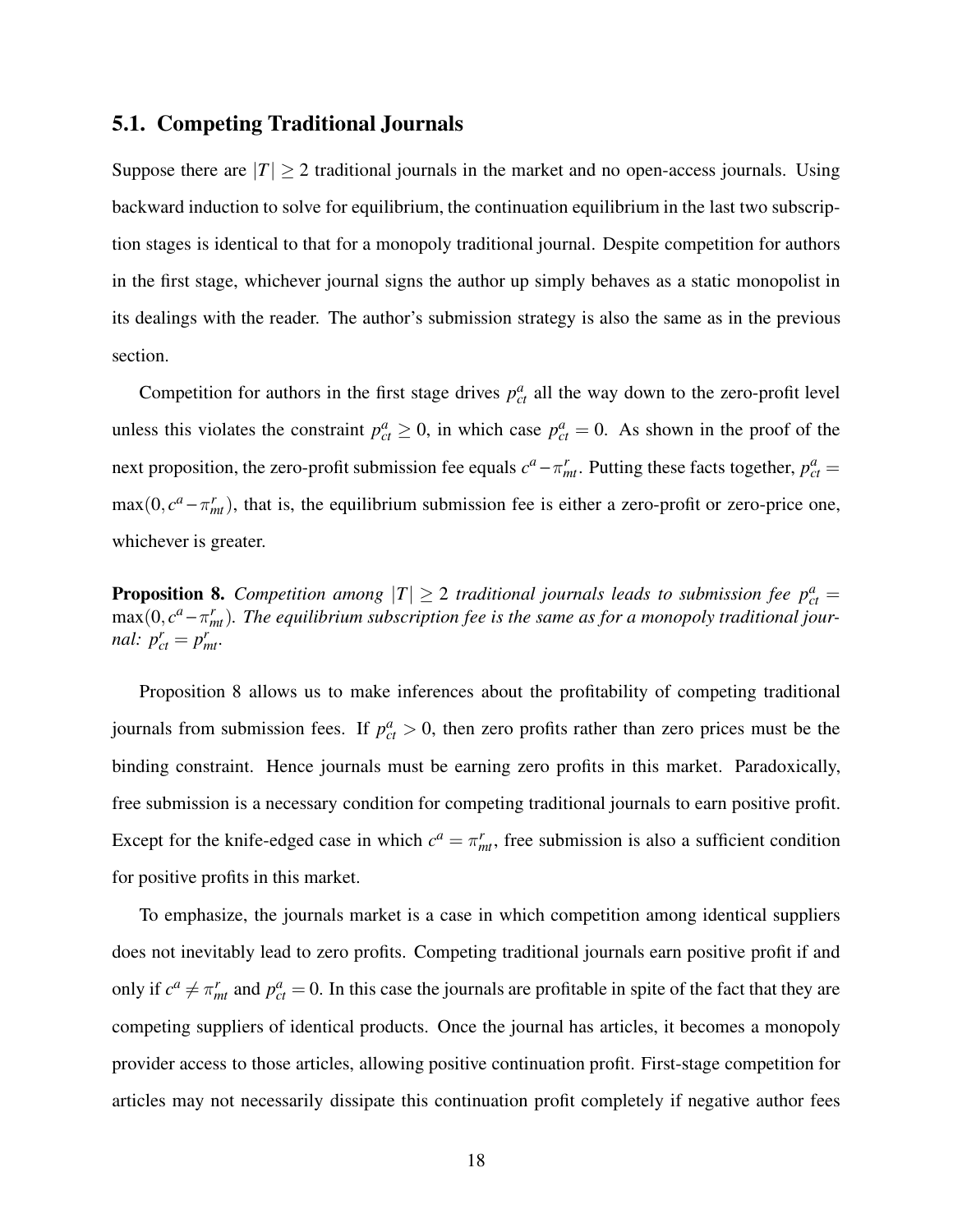would be required to do so.

Comparing Propositions 2 to 8, we can assess the comparative-static effect of the entry of a traditional journal into a market with an existing monopoly one. Such entry has no effect on the subscription fee. The only effect is a (weak) reduction in the submission fee. Profits fall (weakly) but not necessarily to zero. Since Proposition 8 holds for any  $|T| \geq 2$ , we can see that once the second journal has entered, further entry has no effect on prices or market-wide profit. Per-journal profit would fall as the set market-wide expected profit is divided among more journals. We have not modeled a sunk entry cost; but if such a cost were added to the model, it could be used to compute a bound the maximum number of journals that would endogenously enter the market.

Considering the for-profit journals listed in Table 1, half of them charge no submission fee, and the median is \$25. This is a greater rate of free submission and a lower median submission fee than for the non-profit journals in the table. If we are willing to assume that the journals in the table face competition within their niche, the theory in this section would offer a partial explanation for the observed submission fees. The for-profit journals compete aggressively for articles with low submission fees. Journals charging zero submission fees would be the ones predicted to be earning positive profits. Of course observed submission fees may serve practical purposes outside of the model such as providing a barrier to low-quality submissions (there is no role for such a barrier in the model because it abstracts from such quality considerations).

#### 5.2. Competing Open-Access Journals

Next suppose there are  $|O| \ge 2$  open-access journals in the market and no traditional ones. To solve for the equilibrium submission fee, we can use the same "Bertrand" logic as in the previous section. Competition among the journals drives  $p_{co}^a$  down to the zero-profit level, which can be shown to be  $p_{co}^a = c^a + c^r$ . A simplifying factor here is that costs are non-negative, so this fee is guaranteed to satisfy the zero-price constraint.

**Proposition 9.** Competition among  $|O| \ge 2$  open-access journals leads to submission fee  $p_{co}^a =$  $c^a+c^r$ . By definition they charge no subscription fee  $p_{co}^a=0$ .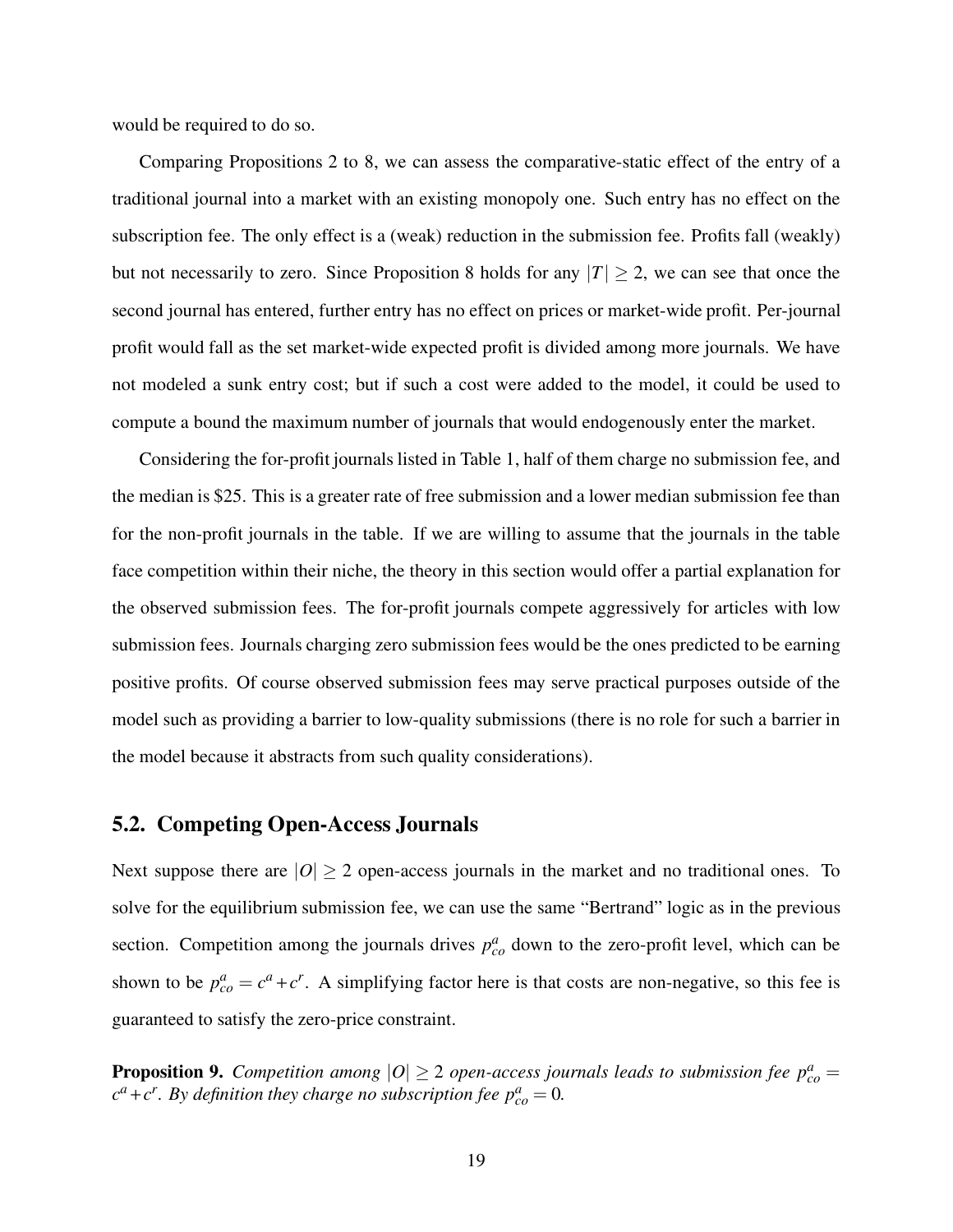Even in a digital environment in which  $c^r = 0$ , the submission fee is still positive as long as  $c^a > 0.$ 

### 5.3. Competition Among Both Types

This section analyzes competition with both traditional and open-access journals in the market. We begin with the case of exactly one of each in the market, i.e.,  $|T| = |O| = 1$ . Other market structures with different numbers of these types can be derived as corollaries of this analysis.

The subscription stage is identical to what we have found before. If the traditional journal attracts the article, it monopolizes this vis-a-vis readers; the open-access journal of course posts the article for free. The remaining question regards the equilibrium submission fees arising from competition. The analysis is similar to that for the standard model of vertical quality differentiation (see Shaked and Sutton 1982). The author effectively obtains a higher quality good from the openaccess journal in the sense that the entire mass 1 will read the article rather than just the  $q_{mt}^r$  who subscribe to the traditional journal. Thus an author with benefit parameter  $v^a$  obtains gross benefit is  $v^a$  from the open-access journal but only  $v^a q_{mt}^r$  from the traditional journal. As is standard in vertical-quality models, the high-quality (i.e., open-access) journal sells at a high price to an interval of the highest values  $v^a$ . The low-quality (i.e., traditional) journal sells at a lower price to authors with lower values of  $v^a$ . With both journals operating in their niches, they are able to charge positive markups.

Figure 5 provides a schematic diagram of competition between exactly one traditional and open-access journal. Journals' best-response functions are drawn as dark curves. Both are the standard solution to respective first-order conditions except that, if the traditional journal's price  $p_t^a$  is sufficiently high, the open-access operates as a monopolist because its higher quality good no longer faces effective competition from the traditional journal for authors. This accounts for the vertical portion of the open-access journal's best response function at its monopoly price. Equilibrium is given by the intersection of the best-response functions  $BR_t^a$  and  $BR_o^a$ .

Equilibrium for industry configurations with other combinations of journal types can also be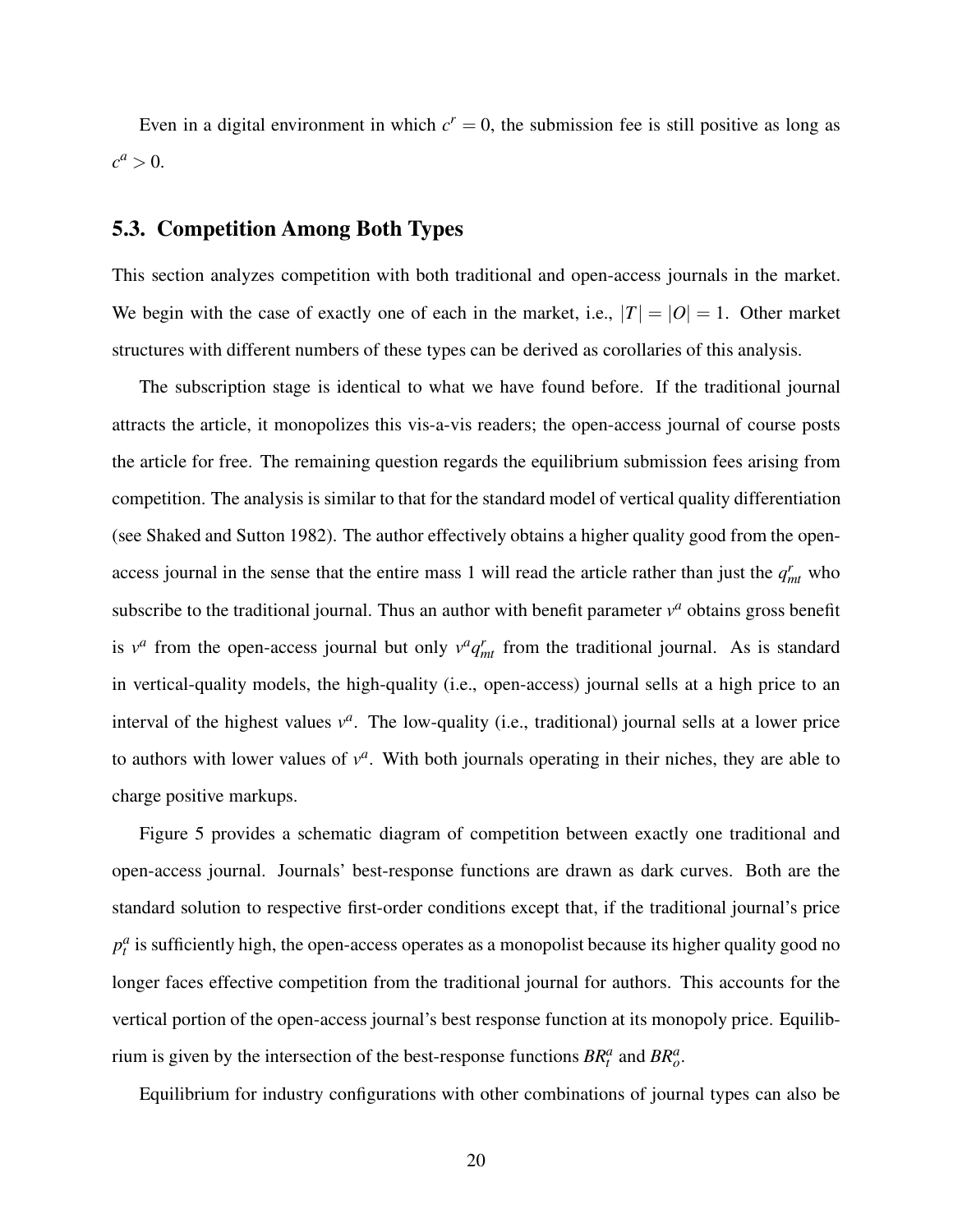represented in the figure. Consider the configuration with a single traditional and several openaccess journals, i.e.,  $|T| = 1$  and  $|O| \ge 2$ . Competition among the open-access journals forces their submission fee down to the zero-profit level. The traditional journal best-responds to this submission fee. The axes in Figure 5 have been scaled so that the origin reflects zero-profit prices. Hence equilibrium in this configuration is given by the intersection of  $BR<sup>a</sup><sub>t</sub>$  with the vertical axis. The traditional journal is not driven completely out of the market because the profit earned on readers can be used to subsidize lower submission fees, attracting authors with a low marginal rate of substitution between price and readership as indexed by  $v^a$ . Still, the stronger competition provided by the second open-access entrant induces the traditional journal to reduce its submission fee and cuts into its profit. Once two open-access journals have entered, further open-access entry has no effect on equilibrium prices or profits.

Analogously, equilibrium with several traditional journals and a single open-access journal i.e.,  $|T| \ge 2$  and  $|O| = 1$ —is given by the intersection of  $BR_o^a$  with the horizontal axis. Entry by a second traditional journal induces the open-access journal to reduce its submission fee and cuts into its profit. Further entry by traditional journals beyond the second has no effect on equilibrium prices or profit earned by the set of journals of one type.<sup>11</sup>

In the configuration with more than one of both traditional and open-access journals, the equilibrium submission fee is driven down to the zero-profit level for both types of journal, corresponding to the origin of the graph. Thus entry of a second traditional journal when there is existing competition from two or more open-access journals has no effect on open-access journals' prices but reduces the traditional journal's price. Entry of a second open-access journal when there is existing competition from two or more traditional journals has the inverse effect.

Although we have already solved for equilibrium with a monopoly journal and equilibrium with competition involving just one type of journal, for completeness these configurations, too, can be represented in the figure. Equilibrium with a monopoly traditional journal is indicated by the intersection of  $BR_t^a$  with the dotted horizontal line at the "choke price"  $\bar{v}^a$ . (The price for the

 $11$ If the zero-price constraint binds, allowing traditional journals to earn positive profit, the total is divided among more participants as more of them enter.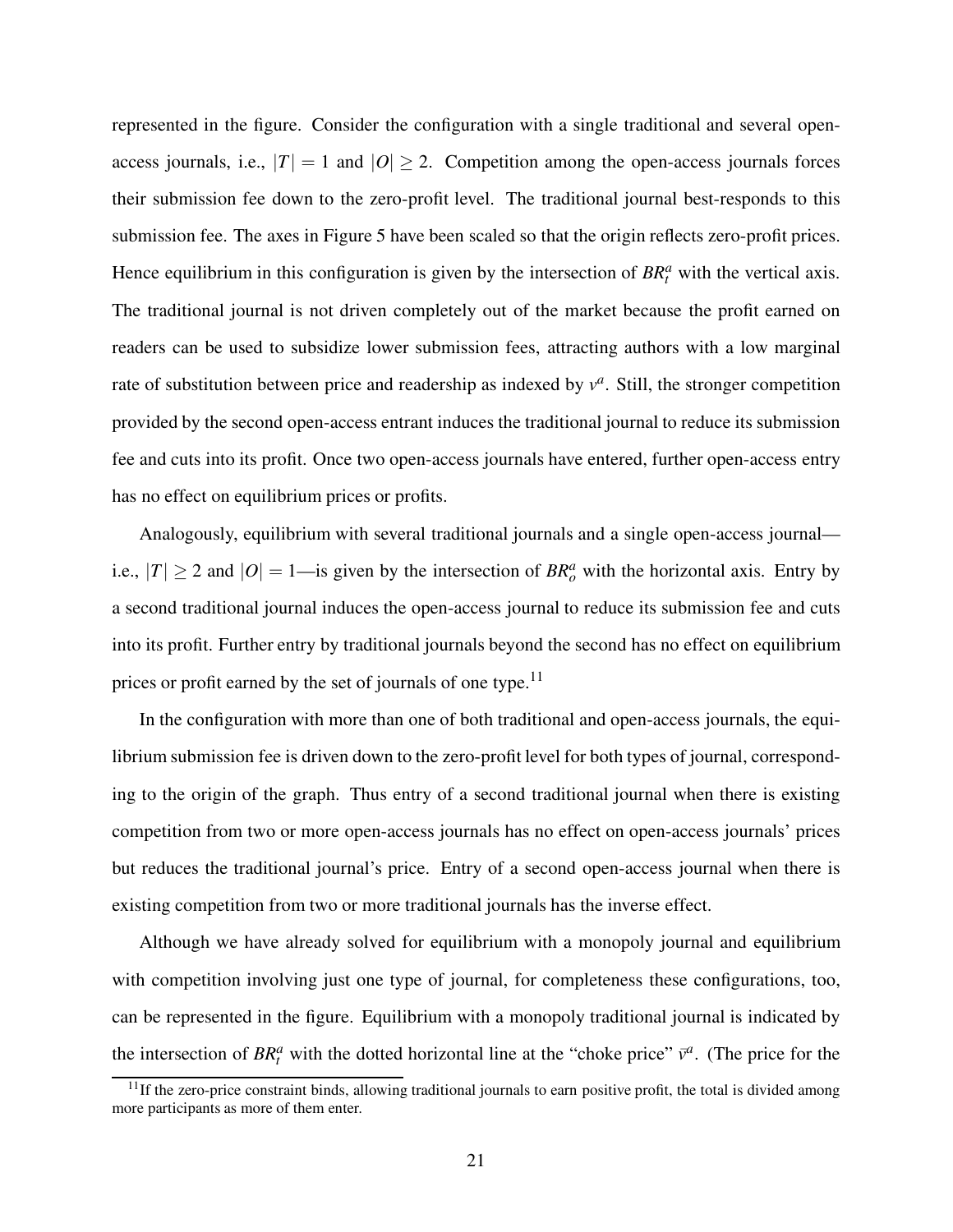absent journal is somewhat arbitrary, but setting it at or above the "choke price" is a straightforward way to indicate it.) Analogously, equilibrium with a monopoly open-access journal is indicated by the intersection of  $BR_o^a$  with the dotted vertical line at  $\bar{v}^a$ . Equilibrium with competing traditional journals is indicated by the point at the lower right of the figure at which the horizontal axis (the level to which Bertrand competition among traditional journals drives price down) meets the dotted vertical line for the open-access "choke price." Equilibrium with competing open-access journals is given by the analogous point at the upper left of the figure.

# 6. Non-Profit Journals

So far we have analyzed the case of for-profit journals. In this section we explore how the analysis changes for non-profit journals. This is an important case to study because in practice many journals on various topics and in various subfields are published by societies, universities, and other non-profits. In economics, for example, the top five journals ranked as noted in Table 1 are all non-profits. All of the open-access economics journals in Table 2 are published by non-profits.

The complication in studying non-profits is that their objective function is not uniquely determined unlike for-profits. It is still possible here to provide qualitative results that apply for a range of possible non-profit objectives.

The case of a non-profit open-access journal is straightforward. The subscription fee is given by the nature of the journal. Whatever the non-profits objective, it is unlikely this would lead to a higher-than-monopoly submission fee. Therefore, a non-profit open-access journal would typically charge a lower submission fee than a for-profit. How much lower depends on the specific objectives as well as the availability of external funds from grants or lines of business to subsidize losses if such are experienced. In the example of the journals in Table 2, only one (*Annals of the* University of Petrosani: Economics) charges an author fee. The rest have neither a submission nor a subscription fee, so must have an external source to fund the journal's operation.

The case of a non-profit traditional journal raises additional economic considerations. Whereas a for-profit traditional journal cannot commit not to monopolize the reader side of the market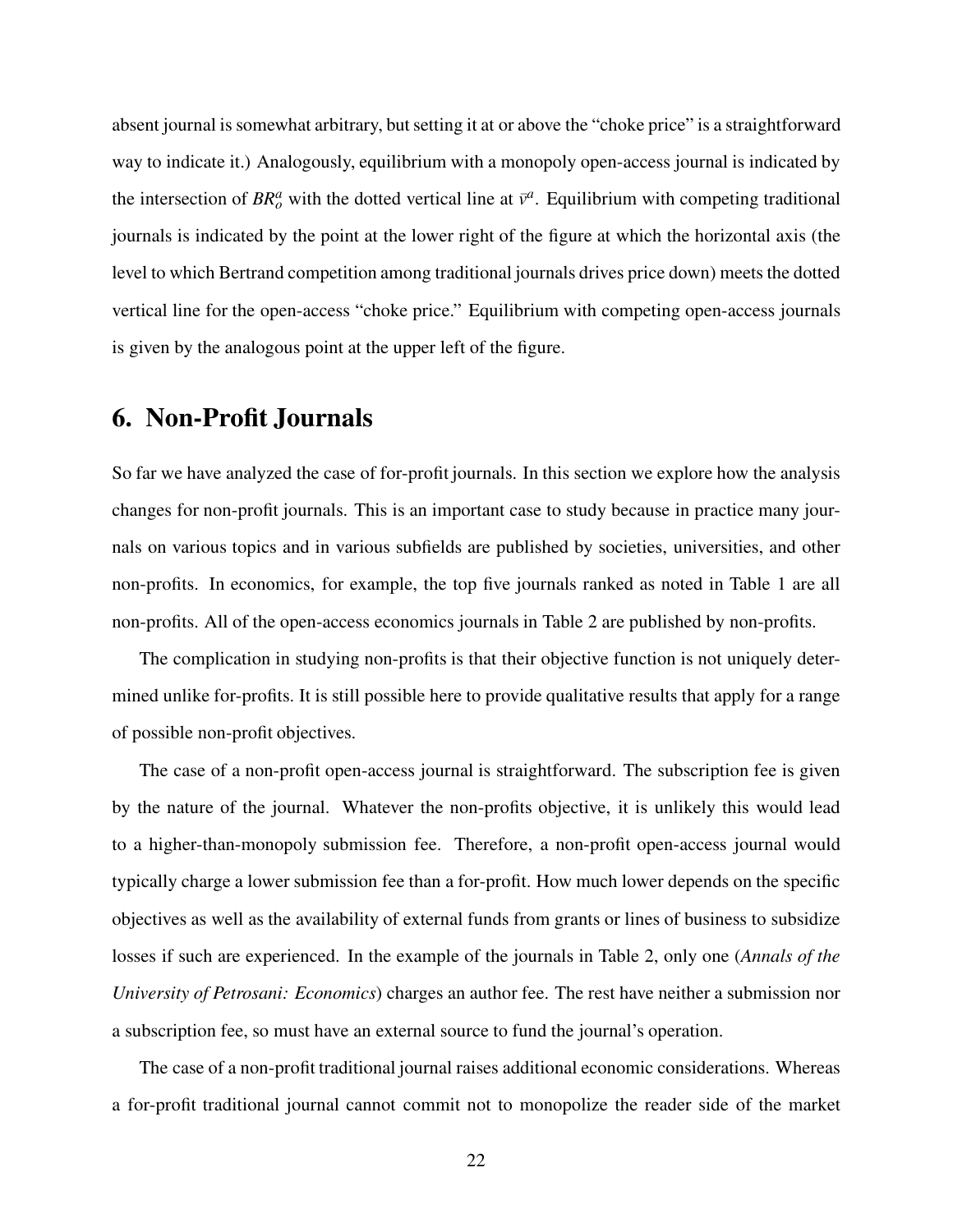with high subscription fees, non-profit status can end up functioning as a commitment to low subscription fees. In the simple case in which the publisher has no other lines of business besides the journal, subscription fees above a certain level would generate profit, violating the publisher's non-profit status. It is theoretically possible that a non-profit journal could generate the first best, if it could credibly establish this objective and had a source of funds to subsidize losses if necessary.

Indeed, the traditional model may be a better model for some non-profit journals, allowing a balance of low author and reader fees without constraining the reader fees to be exactly zero, which as shown in Section 3 may not be efficient. This may explain why many non-profits have not gone the open-access route. For example, none of the top non-profit economics journals in Table 1 have. However, open-access may be optimal for the non-profit, consistent with the policies of the journals in Table 2.

# 7. Hybrid Pricing Strategy

In this section we analyze the hybrid strategy of allowing authors the option of traditional access at one fee or open access for an additional premium. Major publishers have begun experimenting with this pricing strategy. For example, Elsevier, Springer, and Wiley recently instituted a policy of charging authors a \$3,000 premium for open access; all of the journals in Table 1 exhibiting a \$3,000 author fee for open access (*Economic Journal* and so forth) fall under this policy. Springer calls this hybrid hybrid pricing strategy "Open Choice"; Wiley calls it "OnlineOpen."

We model a hybrid journal as follows. We will continue to assume (as we had with traditional and open-access journals) that the journal's pricing strategy is exogenous at the start of the game and known to all players. Journals' first move is to set author prices. The hybrid journal sets a menu of two prices. We will continue to let  $p^a$  represent the basic submission fee and introduce  $x^a$  as the premium which the author can choose to pay for open access. Thus, for an author who submits an article that will receive traditional access, the total price is  $p^a$ ; for an article that will receive open access, the total price is  $p^a + x^a$ . Journal costs and author and reader benefits are the same as above.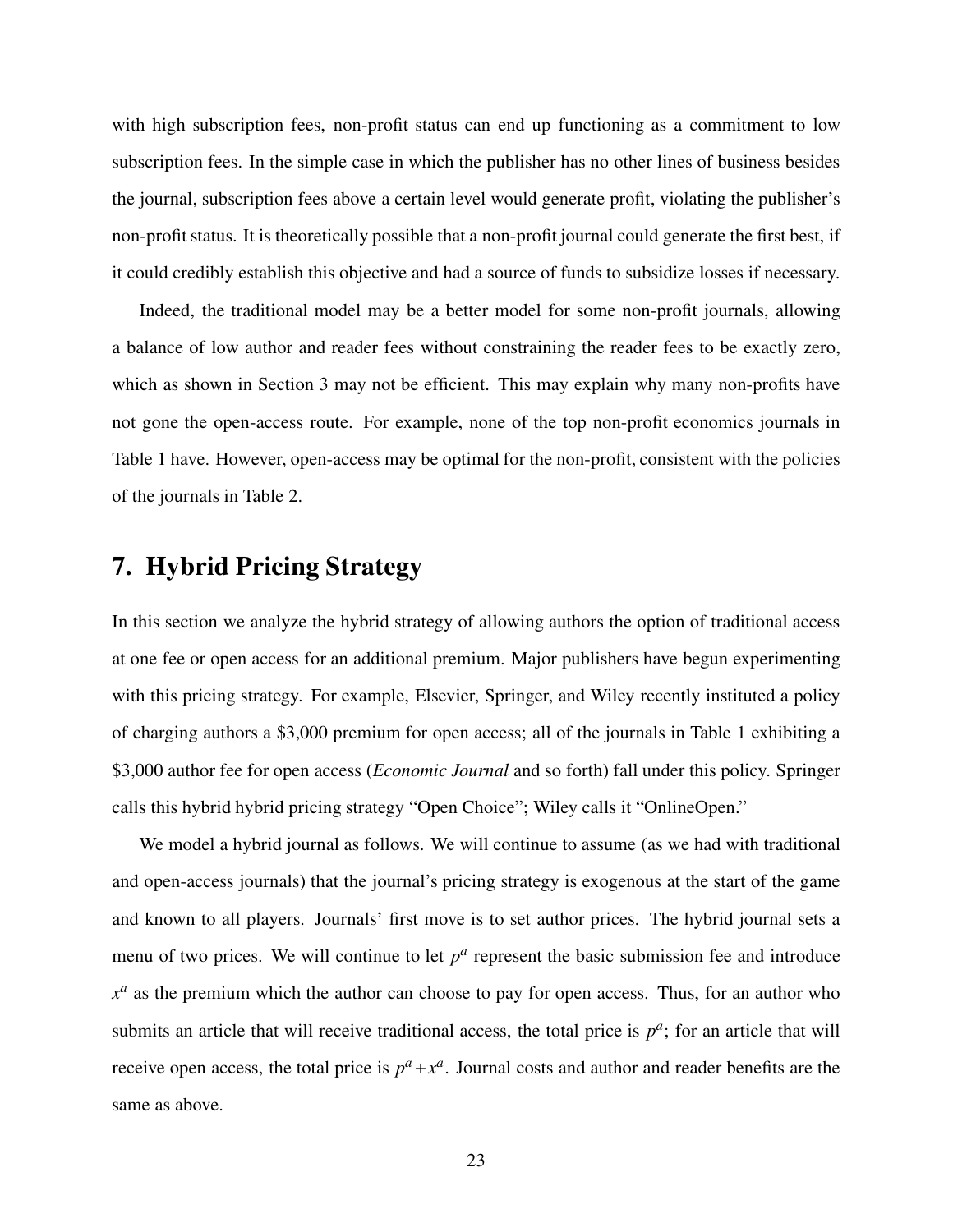### 7.1. Monopoly Hybrid Journal

Start by considering a monopoly hybrid journal. If the author opted for traditional access, the continuation equilibrium in the third and fourth stages is identical to that in Section 4.1. In particular, an expected number of readers  $q_{mt}^{r}$  access the article at a subscription fee of  $p_{mt}^{a}$  generating profit from the readers of  $\pi_{mt}^r$ . If the author opted for open access, the continuation equilibrium is identical to that in Section 4.2. In particular, the representative reader accesses the article and (by definition) no revenue is earned on him.

Folding the game back to the second stage, the author now has three options: do not submit, submit and opt for traditional access, or submit and opt for open access. Author behavior is similar to that described in Section 5.3 where authors had to choose between competing journals, one offering traditional access, another offering open access. The only difference here is that a single journal is offering a menu of the two options. Appendix B contains a detailed analysis of the author's equilibrium strategy in this continuation game. It is proved that the set of author types is partitioned into three subintervals: the lowest values choose not to submit, intermediate values choose to submit under traditional access, and the highest values submit and pay the premium for open access. The analysis is complicated by the fact that one or two of these subintervals can be empty depending on the journal's menu of prices  $(p^a, x^a)$ . To streamline the analysis, here we will focus on the interesting case of journal that is a non-trivially hybrid, that is, a journal whose equilibrium price menu leads to a positive measure of authors selecting traditional access and a positive measure selecting open access. The appendix provides sufficient conditions for this case to arise in equilibrium.

Figure 6 provides a schematic diagram of the author's strategy for different possible types. Authors with the lowest value of  $v^a$  do not submit articles; authors with intermediate values submit under traditional access; authors with the highest values submit an article, paying the premium for open access. The boundary between the first two subintervals is given by the author type who is indifferent between earning 0 by not submitting and earning  $q_{mt}^a v^a - p^a$  by submitting under traditional access. Rearranging, this condition becomes  $v^a = p^a / q^a_{mt}$ , as shown in the figure. The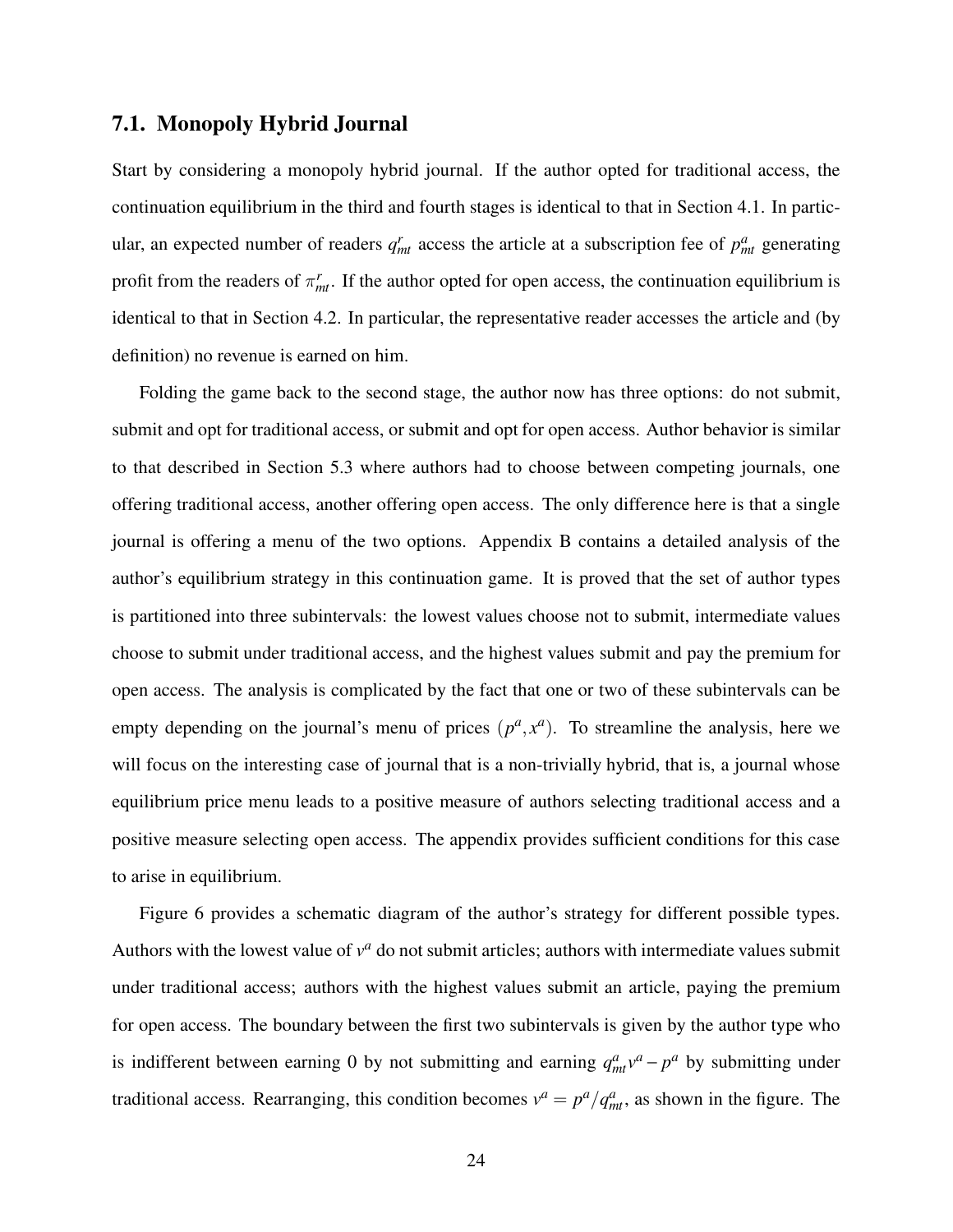boundary between the last two subintervalus is given by the type who is indifferent between earning  $q_{mt}^a v^a - p^a$  by submitting under traditional access and earning  $v^a - p^a - x^a$  by submitting under open access. Rearranging, this condition becomes  $v^a = x^a/(1 - q_{mt}^a)$ , as shown in the figure. If  $p^a = 0$ , then the first subinterval is empty. All authors then submit an article, in the non-trivial case some choosing traditional and others open access.

Folding the game back to the first stage, the hybrid journal chooses the price menu  $(p^a, x^a)$  to maximize profit:

$$
(p^a - c^a + \pi_{mt}^r) \left[ F^a \left( \frac{x^a}{1 - q_{mt}^r} \right) - F^a \left( \frac{p^a}{q_{mt}^r} \right) \right] + (p^a + x^a - c^a - c^r) \left[ 1 - F^a \left( \frac{x^a}{1 - q_{mt}^r} \right) \right],\tag{12}
$$

or, rearranging,

$$
(p^{a} - c^{a} + \pi_{mt}^{r}) Q^{a} (p^{a}, q_{mt}^{r}) + (x^{a} - c^{a} - \pi_{mt}^{r}) Q^{a} (x^{a}, 1 - q_{mt}^{r}). \tag{13}
$$

The first term is identical to the profit for a monopoly traditional journal from (6). The second term is independent of  $p^a$ , involving only  $x^a$ . Thus, it is immediate that we have a dichotomy result, whereby a hybrid journal ignores the open-access option when setting the basic submission fee  $p^a$ , setting this fee exactly as would a traditional journal.

The first-order condition for the open-access premium can be rearranged into the following Lerner index formula

$$
L_{m h x}^{a} \equiv \frac{x_{m h}^{a} - (1 - q_{m t}^{r}) c^{r}}{x_{m h}^{a}} = \frac{1}{|\eta_{m h x}^{a}|} + \frac{p_{m t}^{r} q_{m t}^{r}}{x_{m h}^{a}}.
$$
 (14)

where  $\eta_{mhx}^a$  is the elasticity of author demand for open access evaluated at the equilibrium premium, i.e.,

$$
\eta_{mhx}^a \equiv \frac{Q_1^a(x_{mh}^a, 1 - q_{mt}^r)x_{mh}^a}{Q^a(x_{mh}^a, 1 - q_{mt}^r)}.
$$
\n(15)

There are several points to notice about (14). The relevant marginal cost that is being subtracted in the numerator is the cost per reader  $c^r$  of serving the  $1 - q_{mt}^r$  readers attracted by open access. The Lerner index is positive and is higher than the standard inverse elasticity rule for a monopolist by the term  $p_{mt}^r q_{mt}^r / x_{mh}^a$ , reflecting the revenue lost from subscribers who would have paid for access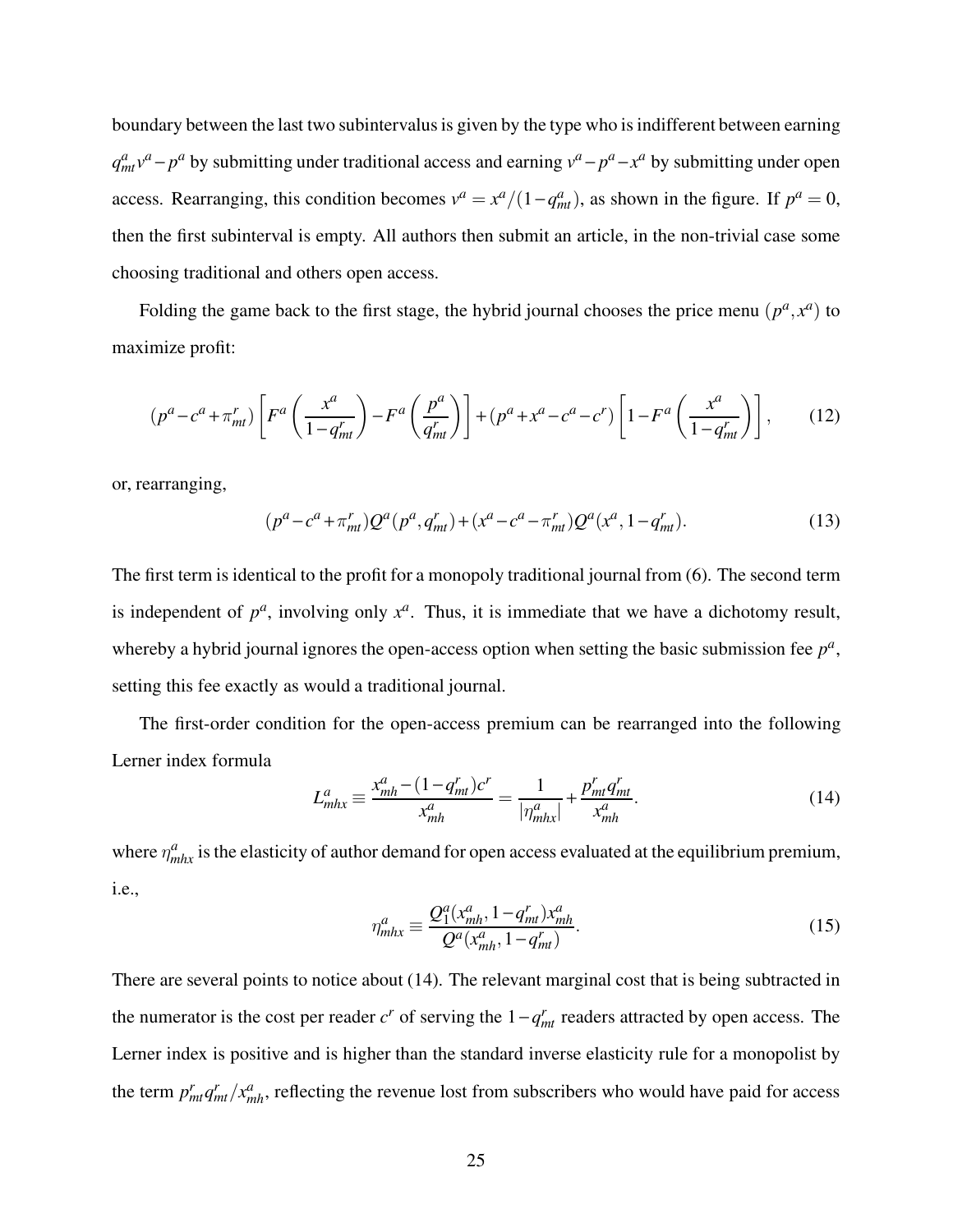to the article. The hybrid journal is reluctant to lose this revenue, and marks up the open-access premium accordingly.

Characterizing the remaining elements of the hybrid journal's equilibrium strategy is straightforward. As already noted, readers will be charged the monopoly price  $p<sub>mt</sub><sup>r</sup>$  if the representative author selected restricted access, and  $q_{mt}^r$  will subscribe to it. If the representative author selected open access, then all readers will access the article for free. Averaging across possible author choices, the expected subscription fee is

$$
[Q^{a}(p_{mt}^{a}, q_{mt}^{r}) - Q^{a}(x_{mh}^{a}, 1 - q_{mt}^{r})]p_{mt}^{r}
$$
 (16)

and number of readers with access to the article is

$$
Q^{a}(p_{mt}^{a}, q_{mt}^{r})q_{mt}^{r} + Q^{a}(x_{mh}^{a}, 1 - q_{mt}^{r})(1 - q_{mt}^{r}).
$$
\n(17)

Summarizing the preceding analysis, we have the following proposition.

**Proposition 10.** Assume that, in equilibrium, the monopoly hybrid journal serves a positive measure of authors choosing traditional access and a positive measure choosing open access (sufficient conditions given in Appendix B). Then its basic submission fee  $p_{mh}^a$  and number of submissions  $q_{mh}^a$  are the same as for a monopoly traditional journal stated in Proposition 2, i.e.,  $p_{mh}^a = p_{mt}^a$  and  $q_{mh}^a = q_{mt}^a$ . If the submitting author selects restricted access, readers pay the same subscription fee and the same number of readers subscribe as with a monopoly traditional journal, i.e.,  $p_{mh}^r = p_{mt}^r$ and  $q_{mh}^r = q_{mt}^r$ . If the submitting author selects open access, readers pay no subscription fee, and all readers access the article. Averaged across different author choices, the expected subscription fee is given by (16) and expected number of readers who access the article by (17).

Proposition 10 is consistent with some stylized empirical facts concerning economics journals. So far, the large commercial publishers, who recently moved to hybrid from the traditional pricing model have not made marked changes to their basic submission fees. Subscription fees have risen more slowly than historically, even declining slightly for some journals, perhaps reflecting an average fee for access to articles, a small proportion of which are now freely accessible on the Internet.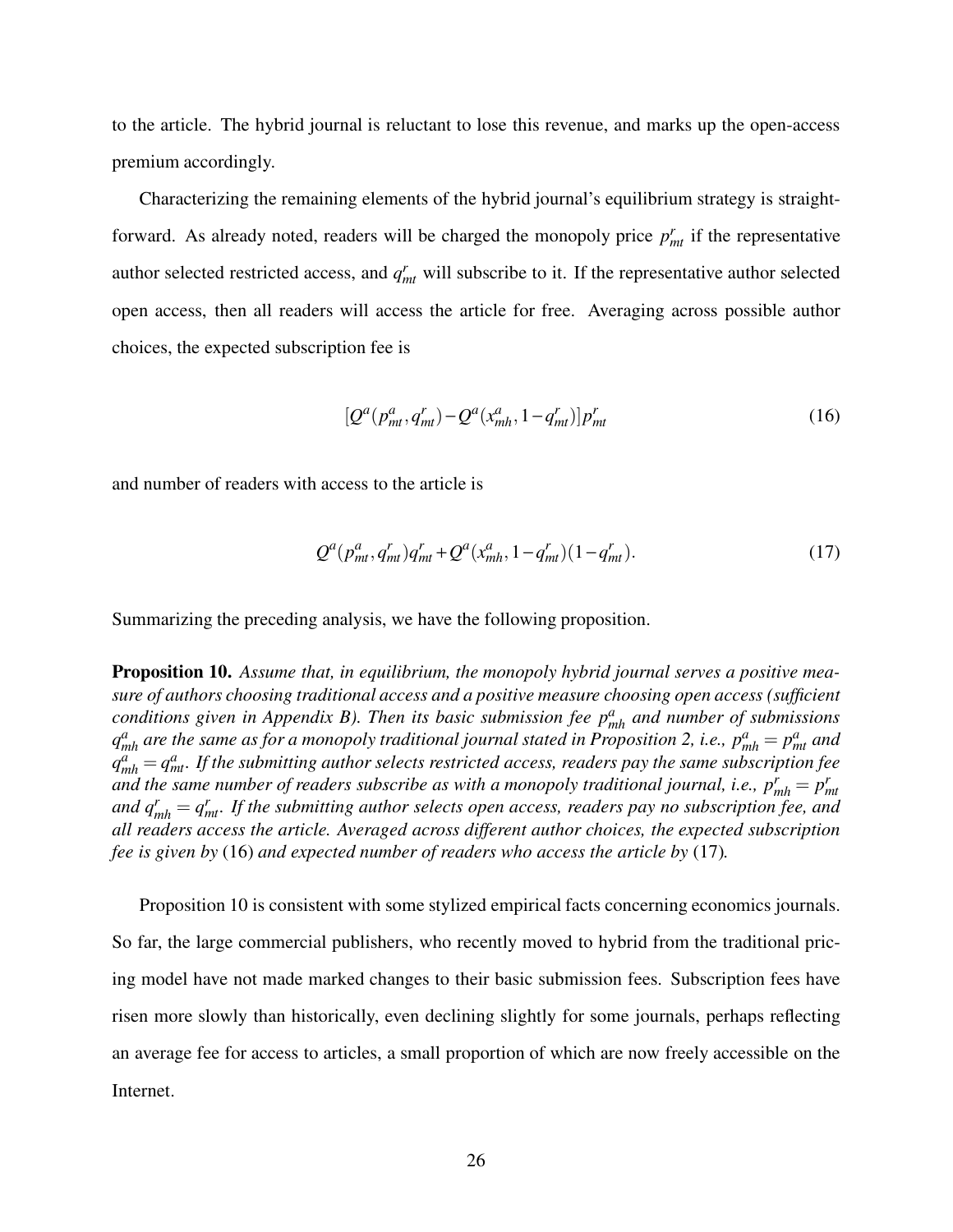### 7.2. Competition with a Hybrid Journal

Next we turn to the case in which a hybrid journal competes against other journals of different kinds, whether traditional, open-access, or themselves also hybrid. For concreteness, start by considering a market with one hybrid and one traditional journal. It would be in the hybrid journal's interest to cede traditional access to its competitor and commit to offer only open access. By so doing, it would end up at the point of intersection of the best response curves in Figure 5 labeled  $|T| = 1, |O| = 1$ . The outcome would be equivalent to competition between one traditional and one open-access journal. Facing only indirect competition, the traditional journal would maintain a reasonably high submission fee.

By assumption, however, the hybrid journal cannot commit not to offer a menu of options to the author. Standard Bertrand undercutting arguments can be used to show that both journals will compete the submission fee for traditional access down to  $p_{ct}^a = \max(0, c^a - \pi_{mt}^r)$ . The actual equilibrium would be given by the point labeled  $|T| \geq 2$ ,  $|O| = 1$  in Figure 5. Competition with the hybrid journal for traditional access leads the traditional journal to cut its submission fee to the lowest feasible level.

We see that competition between a hybrid and traditional journal leads to the same outcome as if the two segments of the hybrid journal's operation act as independent competitors in the market. This insight generalizes. Adding a hybrid journal to a market with other journals has the same effect on competition as adding two individual journals, one traditional and one open-access. Thus, competition between a hybrid and one or more traditional journals yields the same outcome as the point labeled  $|T| \geq 2$ ,  $|O| = 1$  in Figure 5. Competition between a hybrid and one or more open-access journals yields the same outcome as the point labeled  $|T| = 1, |O| \ge 2$ . Competition among two or more hybrid journals (as well as any number of other types of journal) yields the same outcome as the point labeled  $|T| \geq 2$ ,  $|O| \geq 2$ .

Hybrid journals tend to be quite profitable in the monopoly setting (see Proposition 11 for a result on this count) because it provides the journal with another instrument for surplus extraction. Unfortunately for the journal, this extra instrument intensifies competition when other journals are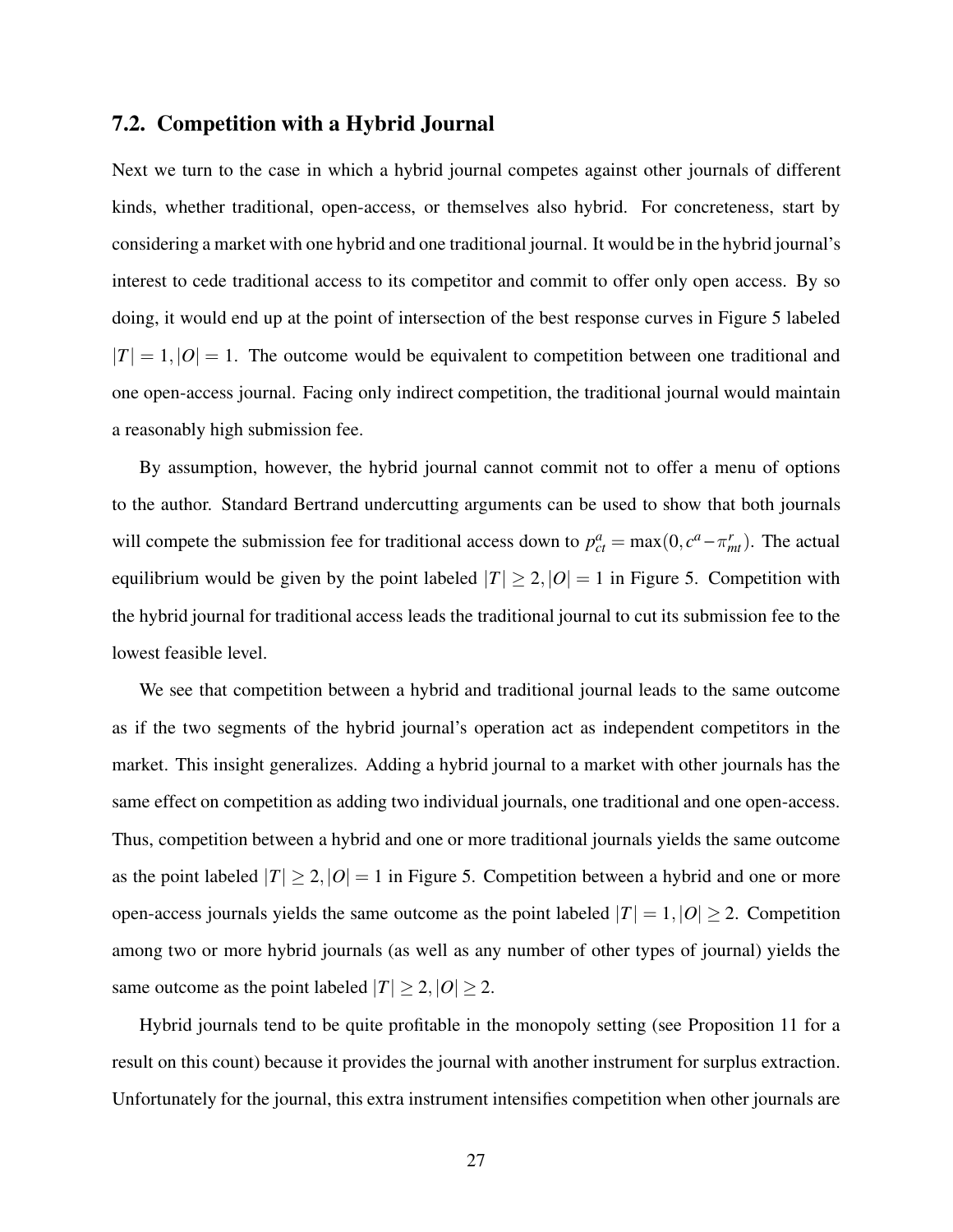present in the market, reducing profits.

### 7.3. Predation

The results from the previous section imply that a single traditional journal competing against an open-access journal would find it unprofitable to move to a hybrid model by adding an openaccess option. Such a move would shift the competitive outcome in Figure 5 from the point labeled  $|T| = 1, |O| = 1$  to the point labeled  $|T| = 1, |O| > 2$ . The open-access price would be driven down to cost, so the hybrid journal would earn no profit on any submissions to its open-access operations, and it would lose some of its previous traditional submissions, cannibalized by the reduced openaccess price.

Outside of the model, predation would provide one reason for the traditional journal to move to hybrid access. The journal would sacrifice profits in the short run for the long-term gain of curtailing the operations of an open-access competitor or leading to its exit.<sup>12</sup> The analysis would be identical for the case of a traditional journal creating a spin-off journal offering open access as a sort of fighting brand to reduce the profits of an open-access competitor. One recently publicized case is the launch by Nature of Scientific Reports as a direct competitor to the open-access journal PLoS One. The new journal's mission statement is similar to PLoS One's and it has an identical author fee of  $$1,350$ <sup>13</sup>

We emphasize that our results on predation are speculative because they are outside the model. We have no evidence that any particular journal initiative is predatory. A reasonable alternative in each instance is that the changes in the journal market made the initiative profitable.

 $12$ See Milgrom and Roberts (1982) for a model of rational limit pricing to signal product-market information and Bolton and Scharfstein (1990) for a model of rational predation to exhaust limited financial capital.

<sup>&</sup>lt;sup>13</sup>Commentators such as Davis (2011) have warned of possible predatory effects of the launch Scientific Reports: "... Nature has entered the ring fighting with both fists. And if Nature fails to deliver a knockout, BMJ Open is standing right behind them with gloves ready."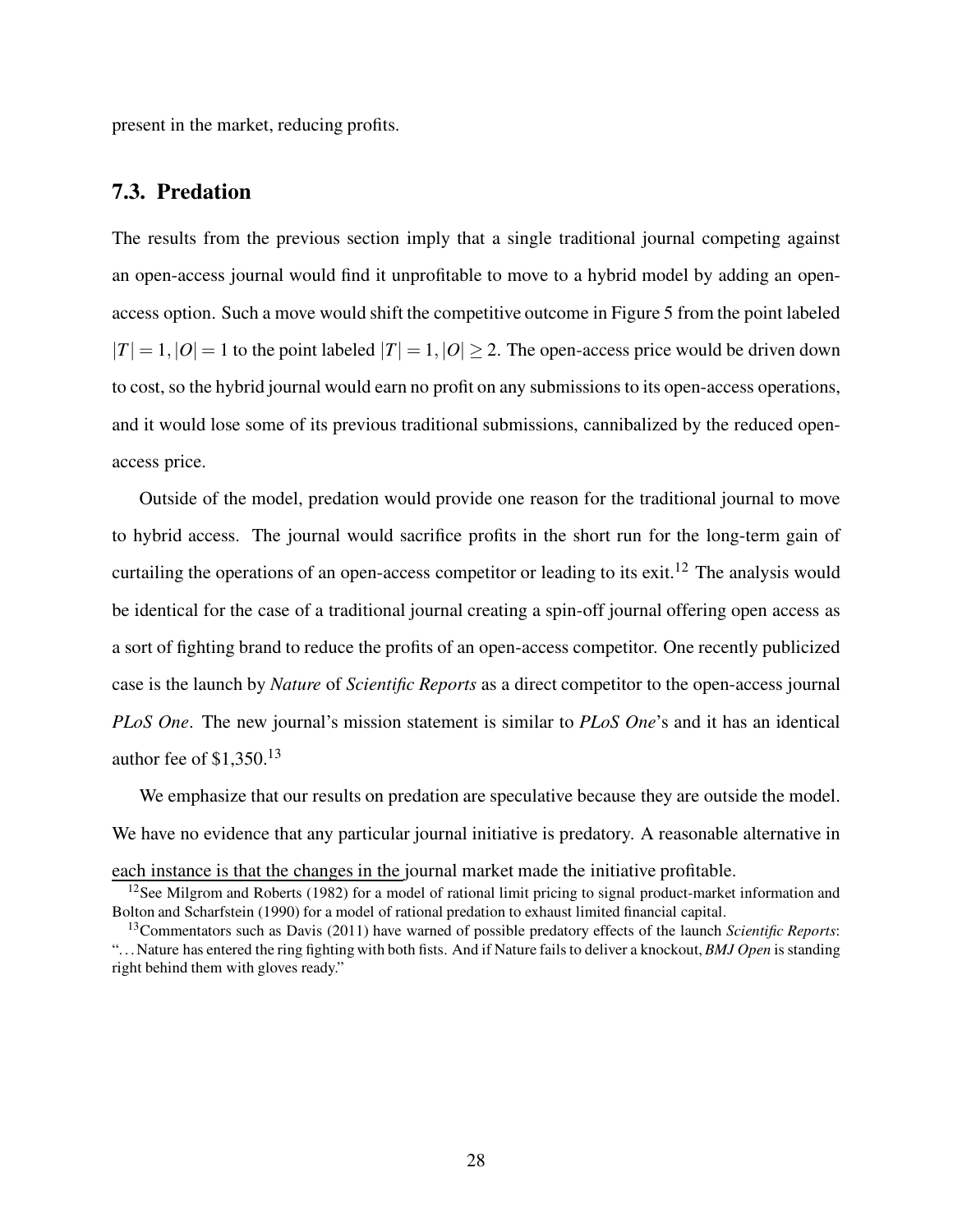# 8. Endogenous Reader Cost

Thus far, we have assumed that the marginal cost of serving a reader,  $c^r$ , can take on any nonnegative value and is the same across traditional and open-access journals. This allows for a general analysis of the journals market applicable to the earlier print era, when the cost of delivering a hard copy to each reader certainly entailed  $c^r > 0$  as well as the Internet era, in which delivery costs are effectively reduced to near zero.

In this section, we analyze an alternative assumption about costs that is increasingly relevant as the journal market moves further away from print toward digital access. Assume that articles are delivered to readers over the Internet at no cost. The only remaining cost of serving a reader is the cost of processing the reader's account. This may differ across kinds of journals. Hence we introduce new notation to distinguish between the reader cost for traditional journals  $(c<sub>t</sub>)$  and open-access journals  $(c_o^r)$ . An open-access journal does not need to keep track of reader accounts because articles are freely posted. Hence we assume  $c_o^r = 0$ . Traditional journals may face a cost of processing reader accounts, so  $c_t^r \geq 0$ .

The possibility that  $c_o^r < c_t^r$  provides an additional advantage to open over traditional access. The analysis behind Proposition 4 could be used to prove that the submission fee for a monopoly open-access is lower after imposing the new cost assumption, but it would still charge a weakly higher submission fee than a monopoly traditional journal. Of course, the reduction in an openaccess journal's costs would mean that it is more profitable than a traditional journal under a broader range of parameters (see Proposition 5 for a comparison of profits). Regarding competition, a reduction in the reader cost only for an open-access journal would show up as a (weak) leftward shift in the best-response function  $BR_o^a$  of an open-access journal. Effectively, this increase in the competitiveness of open-access journals would lead to weakly lower author fees in any configuration involving some of this kind of journal.

Traditional journals would have a natural response to the existence of high costs of processing reader accounts. By bundling journals together, a publisher can spread the fixed cost of negotiating with a reader and servicing the reader's account over the number of journals in the bundle. For the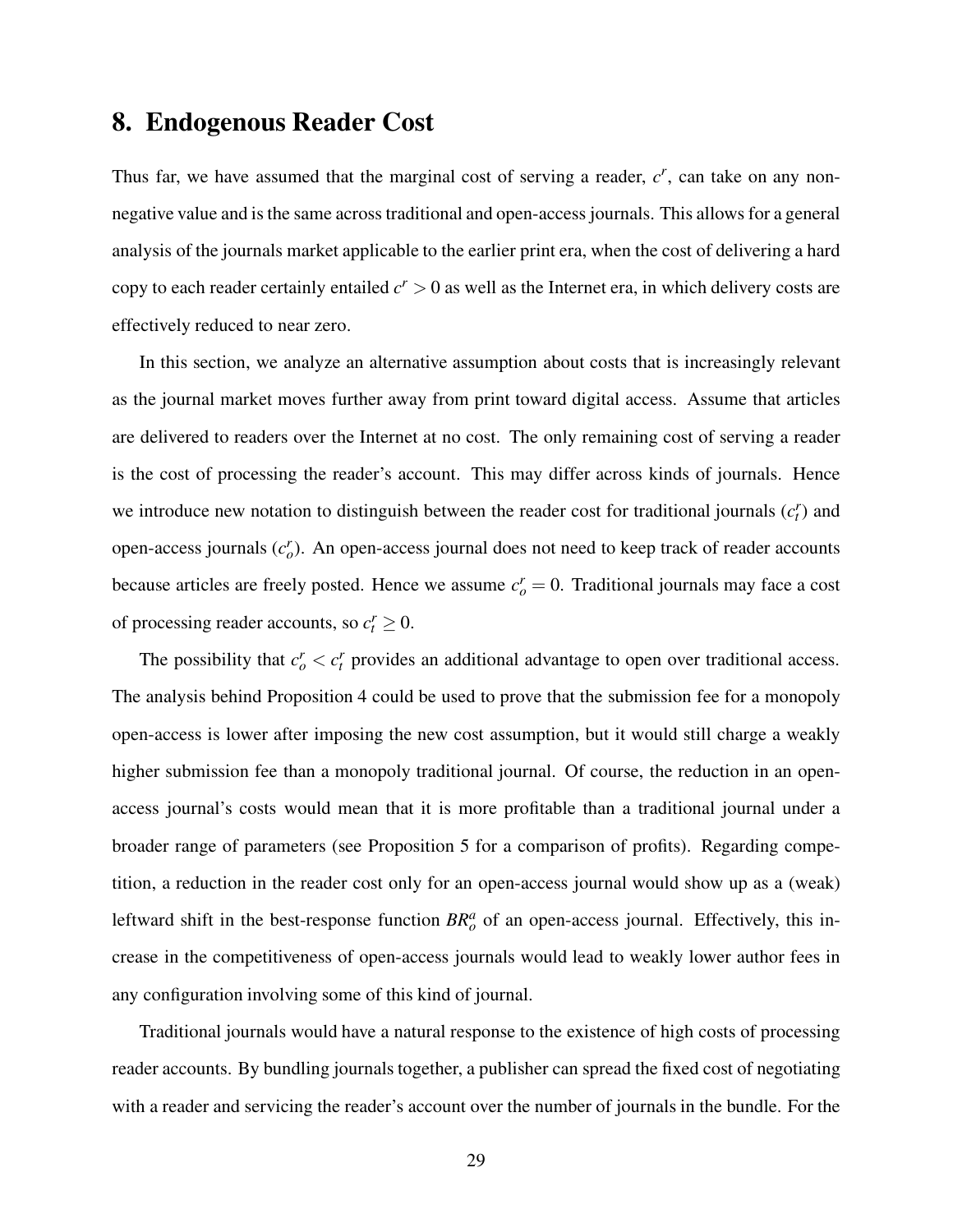largest publishers, this can result in substantial savings on reader costs per journal. Elsevier, which publishes over 2,000 journals, this reader cost is spread over enough journals that it is effectively zero for any single journal.

One implication of the model of this section is that bundling reduces reader costs more for traditional than for open-access journals, because bundling would have no effect on the (zero) reader cost for the latter kind of journal. A possible empirical implication is that a higher proportion of traditional than open-access journals would be offered as a bundle.<sup>14</sup>

## 9. Conclusion

In this conclusion, we will summarize the theoretical results, focusing on the most empirically or policy relevant findings. With virtually free electronic distribution and no need to administer reader accounts, it is approximately true that reader costs are zero (i.e.,  $c^r = 0$ ) under open access. When  $c^r = 0$ , our results showed that open access is first-best efficient.

This result should not be taken to say that open access is universally better than traditional access. Take the case of a for-profit monopoly journal, which may serve as a simple metaphor for a market in which journals have a source of market power from outside the model even if incomplete. Equilibrium with a traditional journal may be more efficient than with an open-access journal. The traditional journal earns some profit from the reader side. To boost these profits, the journal seeks to obtain more submissions by shading its author fees below what a for-profit open-access journal would charge. Offsetting the lower author prices are excessively high reader prices. By excessively high, we mean that the subscription fees are higher than the journal itself would like to charge if it could commit to the fees ex ante. This inability to commit leads to a hold-up problem between the journal and authors, which is addressed by the crude commitment on the part of open-access journals to zero submission fees.

<sup>&</sup>lt;sup>14</sup>A possible complication is that bundling may produce efficiencies on the author side. There may be fixed costs of setting up an Internet portal to post the articles that can be spread across a number of journals published by the same enterprise. Because there is less need to restrict access for individual journals, there may be bigger scope economies associated with publishing open-access journals through a common portal than with traditional journals.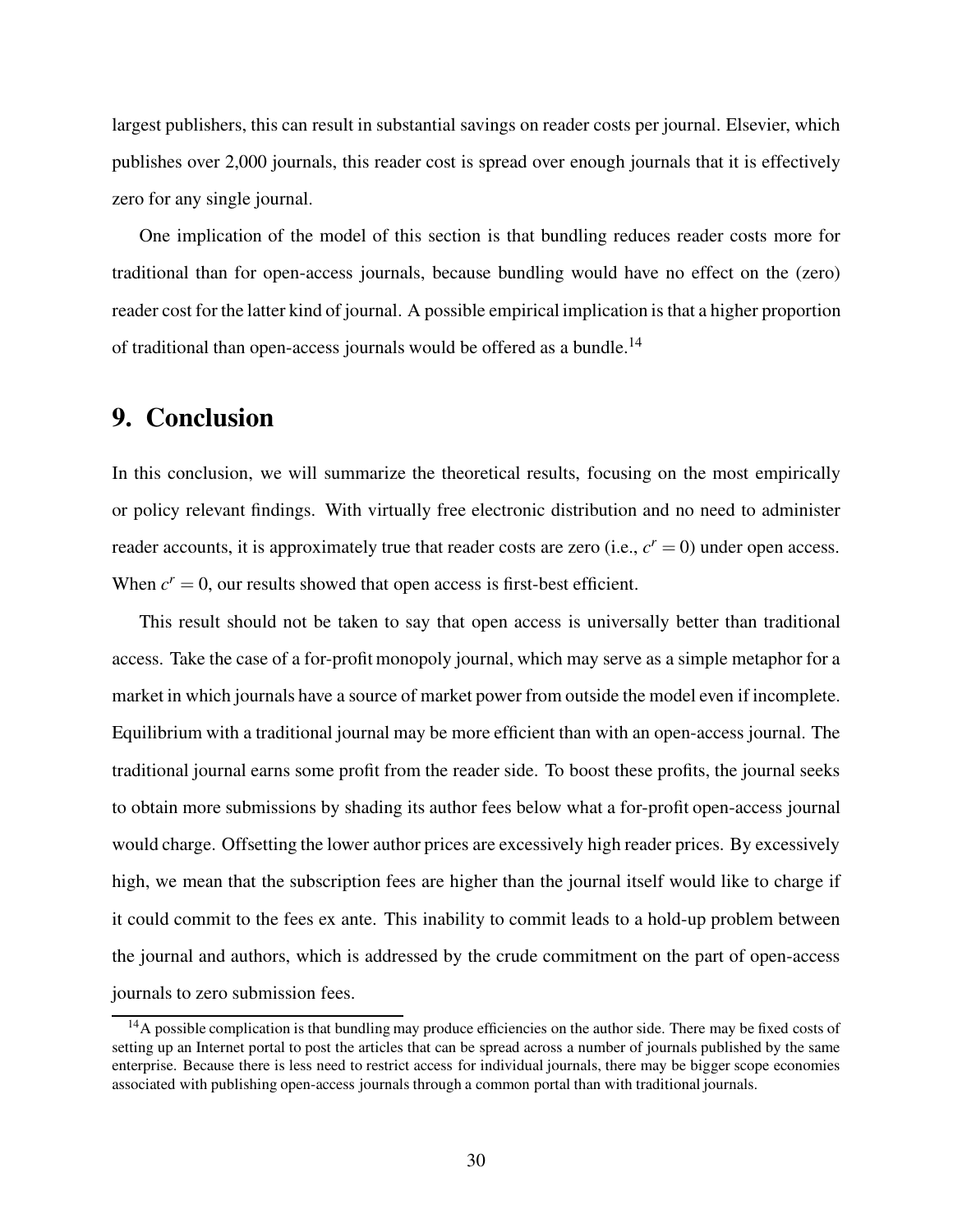Whether traditional or open-access journals are more efficient depends on whether low author or reader fees contribute more to social surplus. If the distribution of author benefits from readership are sufficiently high, then ensuring wide readership with low subscription fees is more important, and open-access is socially more efficient. If the distribution of author benefits is scaled up enough, equilibrium ends up selecting open access. Conversely, if the distribution of author benefits shrinks, then under an additional condition that reader benefits are at least moderate, ensuring enough submissions from which readers benefit becomes important. This is accomplished with traditional access.

Notice that the conditions under which alternative forms of access are efficient are the converse of conventional wisdom. Commentators have argued in favor of open access mainly from the perspective of the reader benefits it provides. The relative efficiency of open access in fact is from the indirect benefits derived by authors. This result is paradoxical at first glance, but follows from further consideration from the logic of two-sided markets. An examination of Figure 4 does provide some basis for the scholarly community's concern about traditional access. While there is a region in which open-access is inefficiently selected in equilibrium just as there is a region in which traditional access is inefficiently selected, the former region involves low values of author and reader benefits, bounding how much surplus can be lost. Traditional access is inefficiently selected for higher benefit levels, leading so the losses from inefficiencies are magnified.

We also analyzed the case of competing journals. Perhaps the most striking finding here is that traditional journals, though offering perfect substitutes in the model, can still earn positive profits. They do not dissipate all profit in the competition for authors because they cannot charge negative submission fees and cannot commit to low subscription fees, which would be attractive to authors. The subscription fee is the same with competing traditional journals as a monopoly journal would charge. Somewhat paradoxically, a necessary condition for traditional journals to earn positive profits is a zero submission fee. This indicates that journals hit a zero-price constraint before they hit a zero-profit constraint, and thus can retain some profits. Competition is in a sense more severe among open-access journals. While competing traditional journals can earn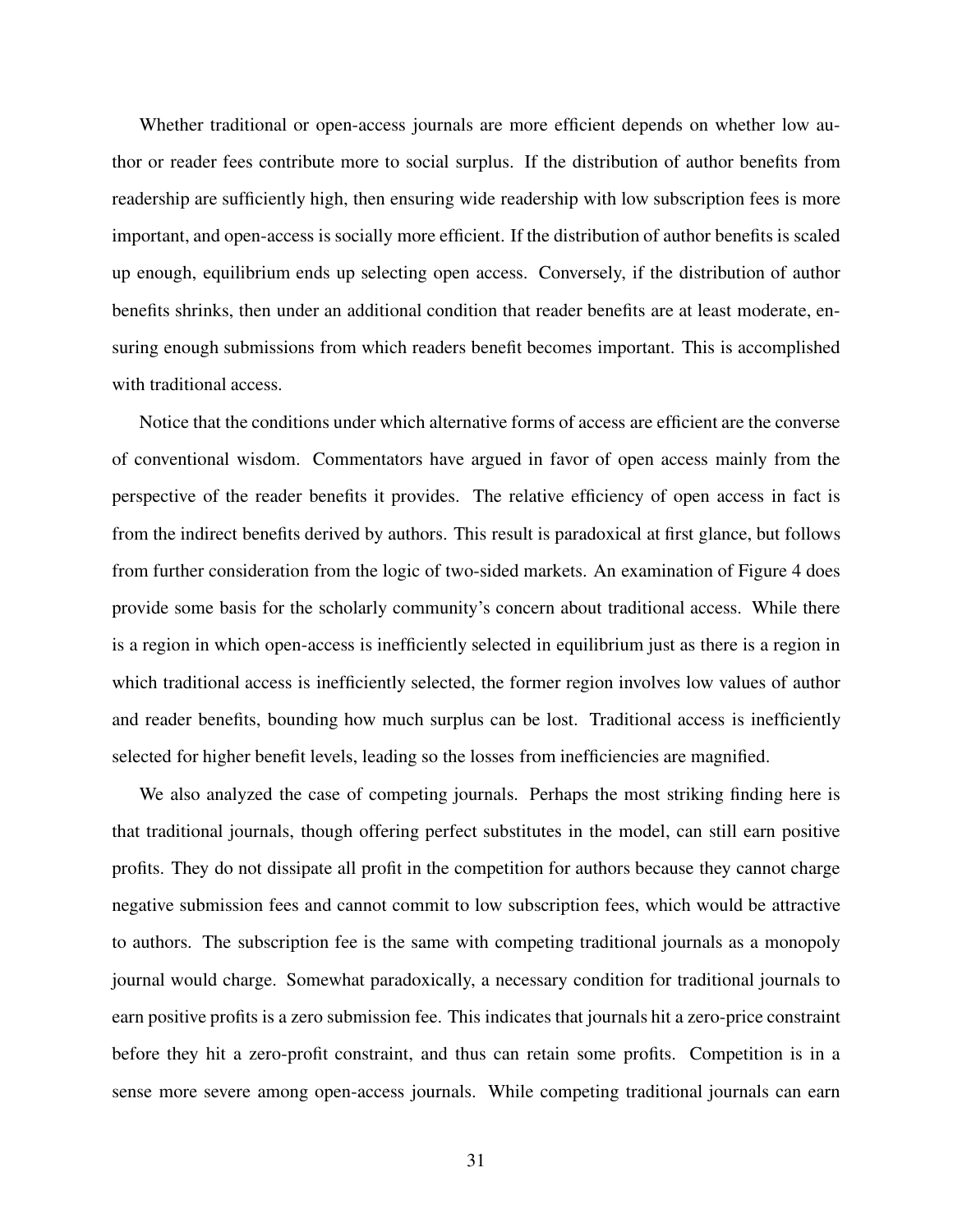positive profit, competing open-access journals always earn zero profit in the model. This sort of asymmetry in competitive effects follows because open-access journals earn no profit from readers. As Bertrand competition for authors drives submission fees down, open-access journals hit the zero-profit bound before they hit the zero-price bound.

Competition between a traditional and an open-access journal delivers a similar outcome as competition in vertical-quality models. An open-access journal is a commitment to high quality valued by an author in the sense of wide access. Thus the open-access journal serves author types who value wide access, charging them a high submission fee; the traditional journal serves author types who do not value access as much, at a lower submission fee. Our results imply that entry of an open-access journal in a market with an existing monopoly traditional journal would have no effect on subscription fee the traditional journal charges conditional on receiving a submission. However, in a model with multiple authors rather than a representative one, the total subscription fee would fall for the traditional journal because it would publish fewer articles, losing some to the open-access journal. This result would explain a a striking finding from our empirical analysis in the introduction. While past empirical studies consistently documented price increases even beyond 2000, our results suggest a large recent drop. While Bergstrom (2001) found that the ratio between the average submission fee for the top-ten for-profit economics journals was 7.1 times higher than that for the top-ten non-profit journals at the end of the 1990s, and our own analysis showed this ratio rose to 8.5 by the middle of the 2000s, using the data in Table 1 one can show that this ratio has recently fallen in half to 3.9 (taking the ratio of means). To our knowledge, we are the first to document this recent price fall. While there may be a number of explanations for this price fall—reduction in journal demand due to falling library budgets in the economic downturn, coordinated pressure by scholarly societies to keep prices down with the threat of boycotts at the author and editorial levels—our model offers another explanation in the form of actual and potential competition for traditional journals from open-access journals.

We analyzed a number of extensions to the model that have empirical and policy relevance. Our extension to non-profit journals provided mixed messages for whether open access is more or less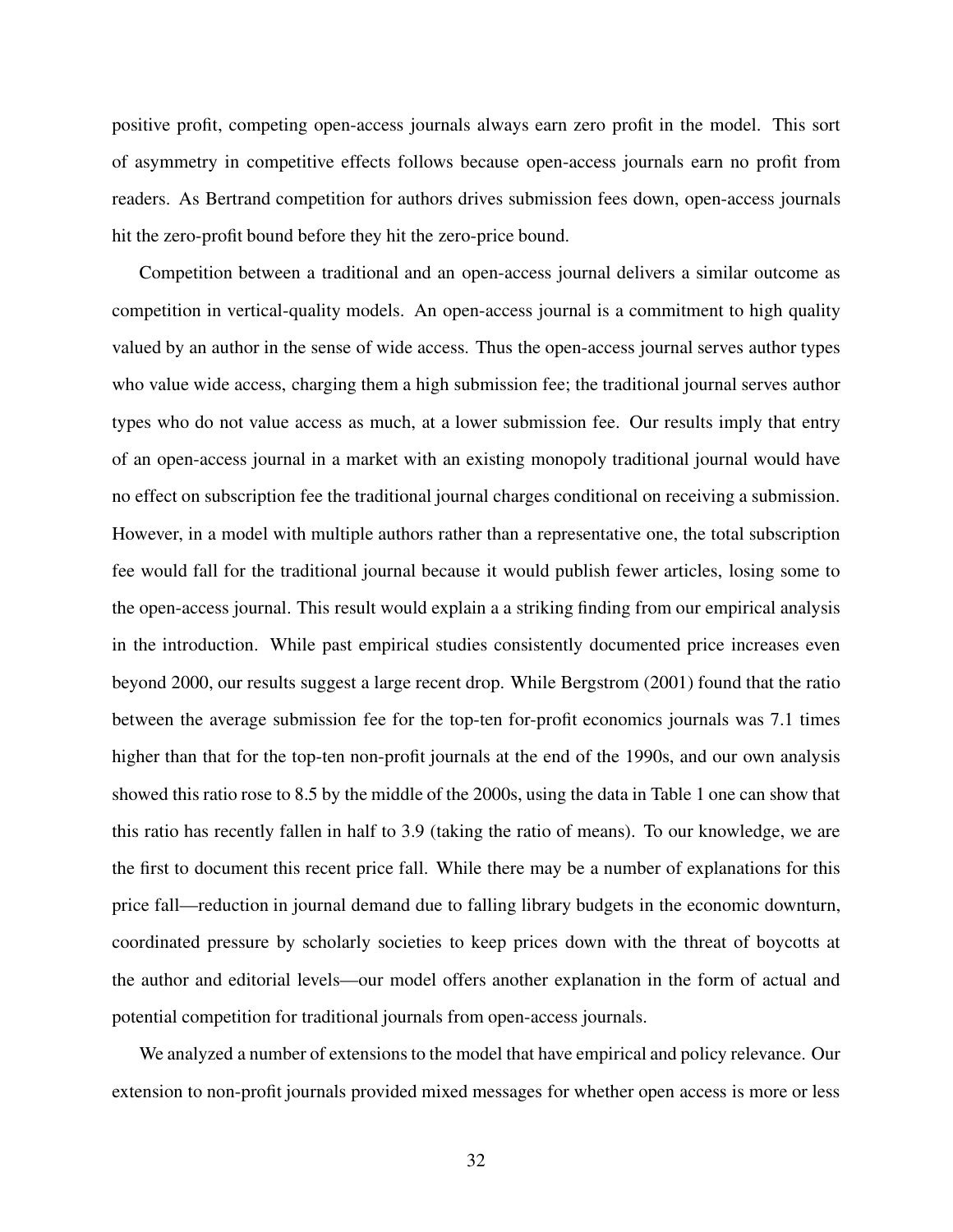likely to be observed for such journals. On the one hand, because they do not claim residual profits, non-profit journals do not necessarily suffer as much from the hold-up problem of excessively high subscription fees. Thus the main benefit of open access in our model—commitment to low reader prices—may not be as valuable to a non-profit journal. A non-profit journal with the mission of maximizing social welfare may through its very mission statement be able to achieve a more nuanced commitment to efficient prices, which might be positive on the reader side in a secondbest world, not zero. That said, if the non-profit journal adopts wide access as its core mission rather than social-welfare maximization, it can use whatever rents are generated to subsidize open access.

The analysis of hybrid pricing, whereby a traditional journal adds an option for authors to pay an extra fee to have their articles available to readers for free, is relevant to the market because the major publishers have all added such options. In a monopoly market, having a richer menu of prices increases profits. In an competitive environment, we found that the hybrid strategy makes the journal a fiercer competitor, as if two separate journals, one traditional, one open-access, were added to the market.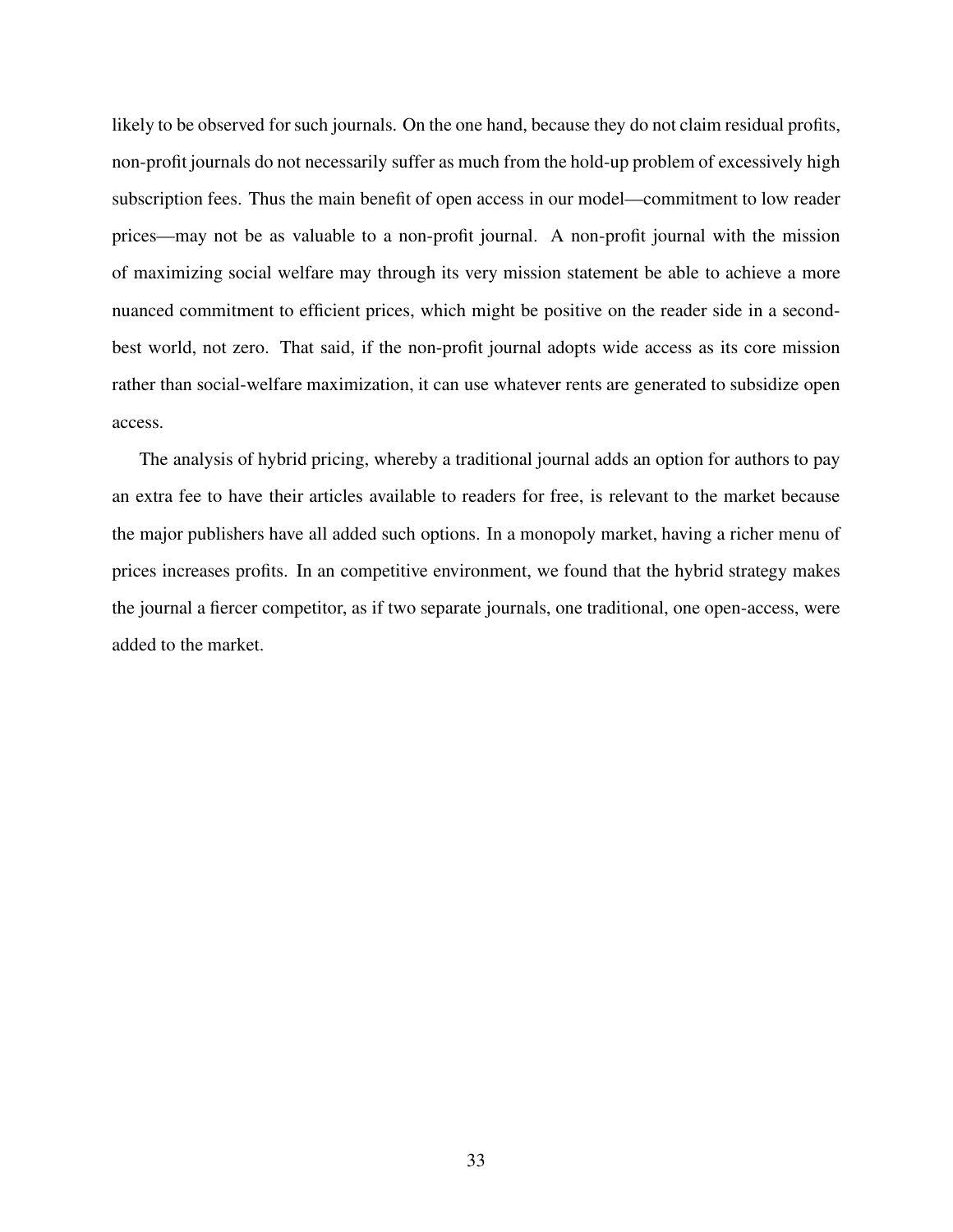# Appendix A: Proofs of Propositions

This appendix provides proofs of the propositions stated in the text.

**Proof of Proposition 1:** Differentiating (2) with respect to  $p^r$  gives

$$
\left[\int_{p^r}^{\bar{v}^r} \left(c^r - \frac{p^a}{Q^r(p^r)} - v^r\right) dF^r(v^r) + c^a\right] \frac{p^a f^r(p^r)}{Q^r(p^r)^2}
$$
(A1)

+ 
$$
\int_{p^a/Q^r(p^r)}^{\bar{v}^a} (c^r - v^a - p^r) f^r(p^r) dF^a(p^a)
$$
. (A2)

Differentiating (2) with respect to  $p^a$  gives

$$
\int_{p^r}^{\bar{v}^r} \left( c^r - \frac{p^a}{Q^r(p^r)} - v^r \right) dF^r(v^r) + c^a. \tag{A3}
$$

If  $p_s^a$  is an interior solution, then (A3) equals 0 by the first-order condition, implying that the first factor in (A1) equals 0. If  $p_s^a = 0$ , then the second factor in (A2) equals 0. In either case, only the term (A2) remains. Setting (A2) equal to 0 and solving the resulting first-order condition for  $p<sup>r</sup>$ gives

$$
c^r - \frac{\int_{p^a/\mathcal{Q}^r(p^r)}^{\bar{v}^a} v^a dF^a(v^a)}{1 - F^a(p^a/\mathcal{Q}^r(p^r))} = c^r - E(v^a|v^a > p^a/\mathcal{Q}^r(p^r)).
$$

The first-best subscription fee  $p_{fb}^r$  equals (A4) or 0, whichever is greater. Setting (A3) equal to 0 and solving the resulting first-order condition for  $p^a$  gives

$$
c^{a} - \int_{p^{r}}^{\bar{v}^{r}} (v^{r} - c^{r}) dF^{r}(v^{r}) = c^{r} - E(v^{r} - c^{r}|v^{r} > p^{r}) \Pr(v^{r} > p^{r}).
$$
 (A4)

The first-best submission fee  $p_{fb}^a$  equals (A4) or 0, whichever is greater. $\Box$ 

**Proof of Proposition 4:** We prove the result by nesting the objective functions of the two types of journal together using the parameter  $\theta$  and then applying Edlin and Shannon's (1998) Strict Monotonicity Theorem 1 to provide the necessary comparative statics result with respect to  $\theta$ .

Nesting the ex-ante expected profit function for a traditional journal, (6), with that for an openaccess journal, (9), yields

$$
\pi_m = \left[ p^a - c^a + (1 - \theta) \pi_{mt}^r - \theta c^r \right] \left[ 1 - F^a \left( \frac{p^a}{(1 - \theta) q_{mt}^r + \theta} \right) \right],\tag{A5}
$$

where  $\theta = 0$  for a traditional journal and  $\theta = 1$  for an open-access journal. A few remarks about this objective function are in order. First, the reader can verify that (A5) is a total (ex-ante) profit function because it includes the continuation profits from ex post stages. Note second that this is a single-dimensional choice problem. Only  $p^a$  is an endogenous variable; the rest including  $\pi^r_{mt}$  and  $q_{mt}^r$  are independent of  $p^a$ .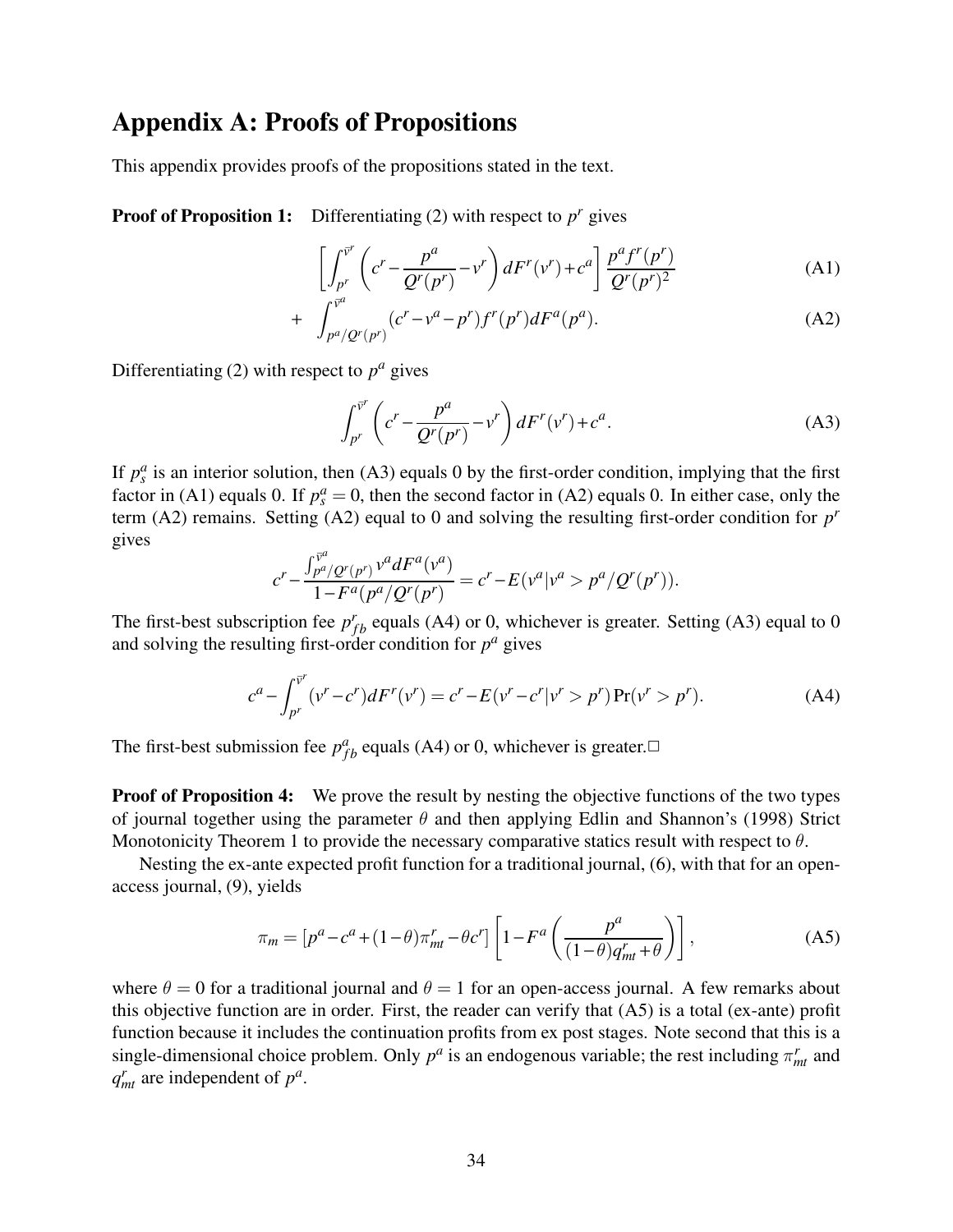The first-order condition associated with (A5) is

$$
\frac{\partial \pi_m}{\partial p^a} = 1 - F^a - \frac{[p^a - c^a + (1 - \theta)\pi_{mt}^r - \theta c^r]f^a}{(1 - \theta)q_{mt}^r + \theta},
$$
\n(A6)

where the argument of  $F^a$ , shown in (A5), has been supressed for brevity, as has the argument of  $f<sup>a</sup>$ . Differentiating this condition again,

$$
\frac{\partial^2 \pi_m}{\partial p^a \partial \theta} = \frac{(1 - q_m^r) f^a}{(1 - \theta) q_m^r + \theta} \left\{ \frac{\pi_m^r + c^r}{1 - q_m^r} + \frac{2p^a - c^a + (1 - \theta) \pi_m^r - \theta c^r}{(1 - \theta) q_m^r + \theta} + \frac{[p^a - c^a + (1 - \theta) \pi_m^r - \theta c^r] p^a}{[(1 - \theta) q_m^r + \theta]^2} \left( \frac{f^{a'}}{f^a} \right) \right\}.
$$
 (A7)

To determine the sign of (A6), we now impose the condition that the distribution of author benefits has a nondecreasing hazard rate. Then

$$
\frac{f^{al}}{f^a} \ge -\frac{f^a}{1 - F^a} \tag{A8}
$$

$$
= -\frac{(1-\theta)q_{mt}^r + \theta}{p^a - c^a + (1-\theta)\pi_{mt}^r - \theta c^r}.
$$
 (A9)

To see (A8), define the hazard rate  $h^a \equiv f^a/(1 - F^a)$ . The monotone hazard rate condition  $h^{a'} \ge 0$ implies (A8). Equation (A9) follows from setting (A6) equal to zero and rearranging.

Substituting (A9) into (A7) and collecting terms yields

$$
\frac{\partial^2 \pi_m}{\partial p^a \partial \theta} \geq \frac{(1 - q_m^r) f^a}{(1 - \theta) q_m^r + \theta} \left[ \frac{\pi_m^r + c^r}{1 - q_m^r} + \frac{p^a - c^a + (1 - \theta) \pi_m^r - \theta c^r}{(1 - \theta) q_m^r + \theta} \right]
$$
(A10)

$$
> 0. \tag{A11}
$$

Condition (A11) holds because the monopoly journal makes strictly positive profit, so the unit margin  $p^a - c^a + (1 - \theta)\pi_{mt}^r - \theta c^r$  must be strictly positive.

We have thus shown that (A5) has strictly increasing marginal returns. Proposition 3 states that  $p_{mo}^a$  is an interior solution. Strict Monotonicity Theorem 1 then implies  $p_{mo}^a > p_{mt}^a$ .

**Proof of Proposition 5:** To prove the first statement of the proposition, let random variable  $\omega^a = \theta^a v^a$  denote the scaled author value, with distribution function  $\Phi^a$ , density  $\phi^a$ , and support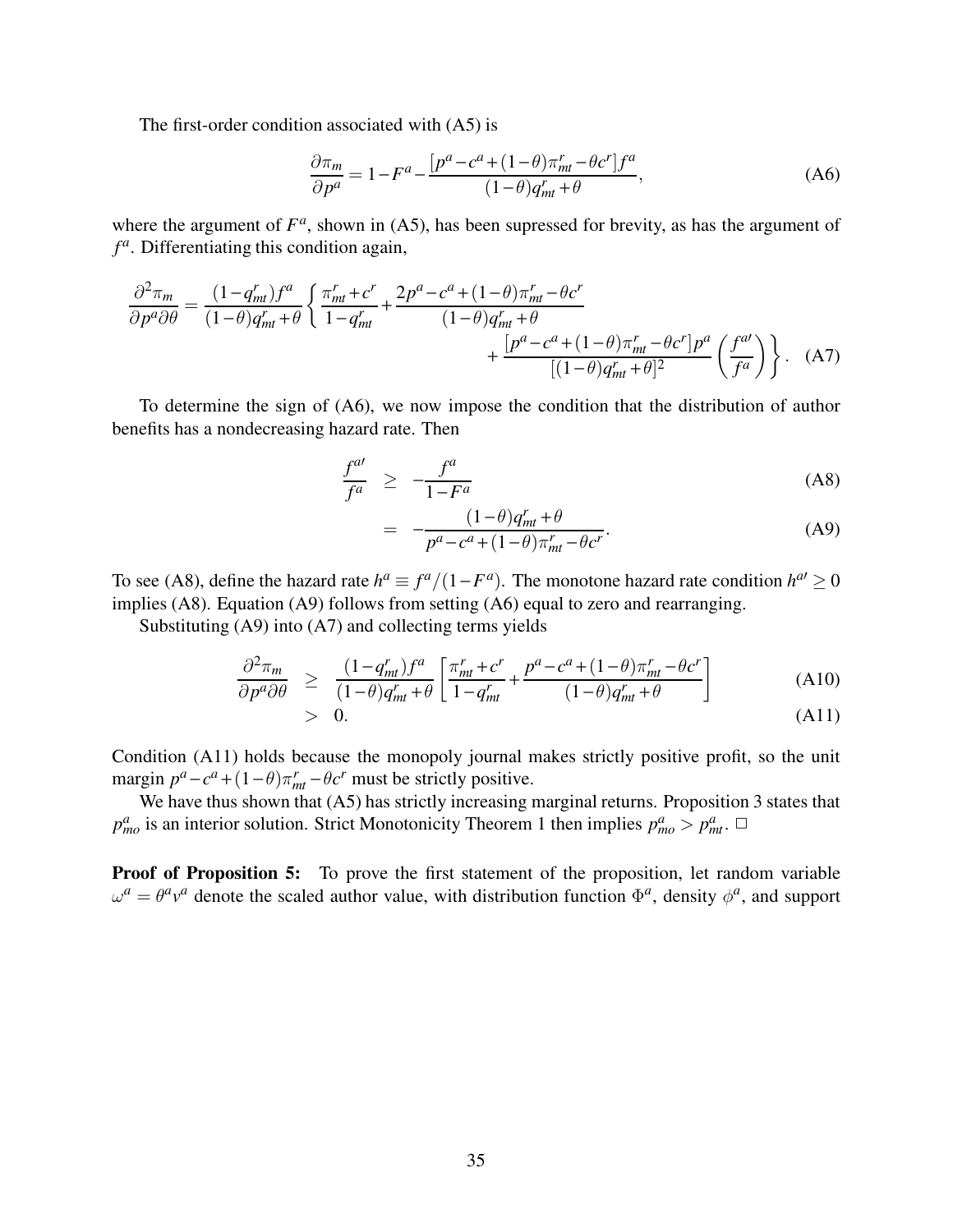$[0, \bar{\omega}^a]$ . Total profit for a monopoly traditional journal is

$$
\pi_{mt} = \max_{p^a \ge 0} \left\{ (p^a - c^a + \pi_{mt}^r) \left[ 1 - \Phi^a \left( \frac{p^a}{q_{mt}^r} \right) \right] \right\} \tag{A12}
$$

$$
= \max_{p^a \ge 0} \left\{ (p^a - c^a + \pi_{mt}^r) \left[ 1 - F^a \left( \frac{p^a}{\theta^a q_{mt}^r} \right) \right] \right\} \tag{A13}
$$

$$
= \theta^a \max_{z^a \ge 0} \left\{ \left( q^r_{mt} z^a + \frac{\pi^r_{mt} - c^a}{\theta^a} \right) \left[ 1 - F^a(z^a) \right] \right\} \tag{A14}
$$

$$
= \theta^a \left( q_{mt}^r z_{mt}^a + \frac{\pi_{mt}^r - c^a}{\theta^a} \right) [1 - F^a(z_{mt}^a)], \tag{A15}
$$

where  $z_{mt}^a$  is the maximizer of (A14). Equation (A13) follows from the formula for the distribution function of a transformed random variable, (A14) from the change of variables  $z^a = p^a/\theta^a q_{tm}^r$ , and (A15) from the definition of  $z_{mt}^a$  as a maximizer. Applying similar steps to the total profit for a monopoly open-access journal,

$$
\pi_{mo} = \max_{p^a \ge 0} \{ (p^a - c^a - c^r) [1 - \Phi^a(p^a)] \}
$$
\n(A16)

$$
= \max_{p^a \ge 0} \left\{ (p^a - c^a - c^r) \left[ 1 - F^a \left( \frac{p^a}{\theta^a} \right) \right] \right\} \tag{A17}
$$

$$
= \theta^a \max_{z^a \ge 0} \left\{ \left( z^a - \frac{c^a + c^r}{\theta^a} \right) \left[ 1 - F^a(z^a) \right] \right\} \tag{A18}
$$

$$
= \theta^a \left( z_{mo}^a - \frac{c^a + c^r}{\theta^a} \right) [1 - F^a(z_{mo}^a)], \tag{A19}
$$

where  $z_{mo}^a$  is the maximizer of (A18).

Before proceeding, we prove two useful equalities. First,

$$
\lim_{\theta^a \to \infty} z_{mt}^a = \underset{z^a \ge 0}{\operatorname{argmax}} \{ z^a [1 - F^a(z^a)] \} = \lim_{\theta^a \to \infty} z_{m0}^a,
$$
\n(A20)

where the first equality holds because  $z_{mt}^a$  maximizes (A14) and the second because  $z_{mo}^a$  maximizes (A18). But (A20) implies

$$
\lim_{\theta^a \to \infty} \{ z^a_{mt} [1 - F^a(z^a_{mt})] \} = \lim_{\theta^a \to \infty} \{ z^a_{m0} [1 - F^a(z^a_{m0})] \}. \tag{A21}
$$

Returning to the proof, substituting from (A15) and (A19) and simplifying yields

$$
\frac{\pi_{mt}}{\pi_{mo}} = \frac{[q_{mt}^r z_{mt}^a + (\pi_{mt}^r - c^a)/\theta^a][1 - F^a(z_{mt}^a)]}{z_{mo}^a - (c^a + c^r)/\theta^a][1 - F^a(z_{mo}^a)]}.
$$
\n(A22)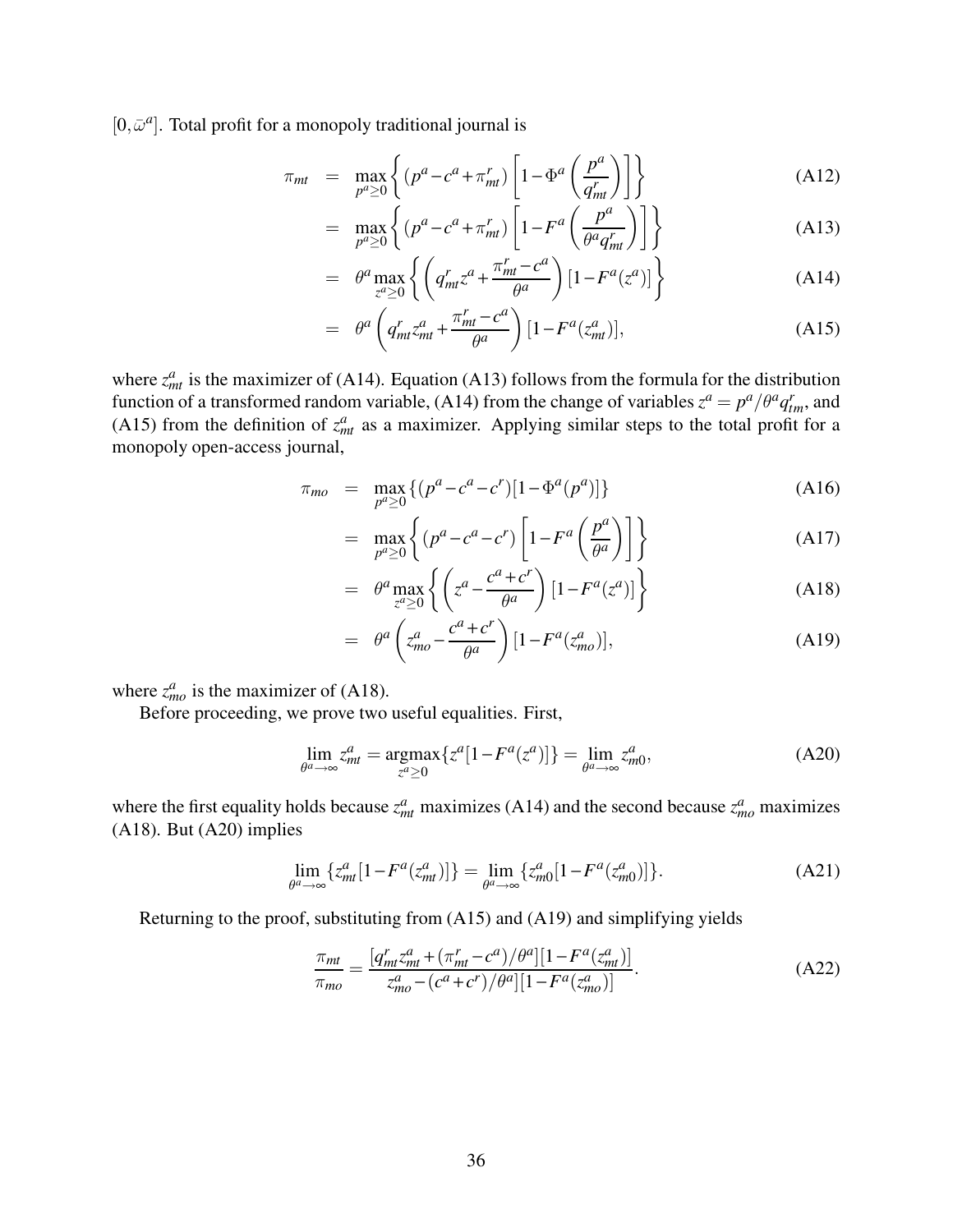Thus

$$
\lim_{\theta^a \to \infty} \frac{\pi_{mt}}{\pi_{mo}} = \frac{q_{mt}^r \lim_{\theta^a \to \infty} \{z_{mt}^a [1 - F^a(z_{mt}^a)]}{\lim_{\theta^a \to \infty} \{z_{mo}^a [1 - F^a(z_{mo}^a)]\}}
$$
(A23)

$$
= q_{mt}^{r} \tag{A24}
$$

$$
\langle 1, \tag{A25}
$$

where  $(A23)$  follows from taking limits in  $(A22)$  and  $(A24)$  follows from  $(A21)$ . To see  $(A25)$ , note Proposition 3 states that  $p_{mt}^r > 0$ . Thus  $q_{mt}^r < 1$  because the support of  $v^a$  begins at 0, so the interval [0,  $p_{mt}^a$ ] has positive measure. Thus  $\pi_{mt} < \pi_{mo}$  for sufficiently high  $\theta^a$ .

To prove the second statement of the proposition, let random variable  $\omega^r = \theta^r v^r$  denote the scaled reader value, with distribution function  $\Phi^r$ , density  $\phi^r$ , and support  $[0,\bar{\omega}^r]$ . Total profit from a monopoly open-access journal  $\pi_{mo}$  is a constant, independent of  $\theta^r$ . Total profit from a monopoly traditional journal is

$$
\pi_{mt} = \max_{p^a \ge 0} \left\{ (p^a - c^a + \pi_{mt}^r) \left[ 1 - F^a \left( \frac{p^a}{q_{mt}^r} \right) \right] \right\} \tag{A26}
$$

$$
\geq \pi_{mt}^r - c^a \tag{A27}
$$

$$
= \max_{p^r \ge 0} \left\{ (p^r - c^r) [1 - \Phi^r(p^r)] \right\} - c^a \tag{A28}
$$

$$
= \max_{p' \ge 0} \left\{ (p^r - c^r) \left[ 1 - F^r \left( \frac{p^r}{\theta^r} \right) \right] \right\} - c^a \tag{A29}
$$

$$
\geq \theta^r \max_{z' \geq 0} \{z'[1 - F^r(z')] \} - c^a - c^r. \tag{A30}
$$

Step (A27) holds because  $p^a = 0$  is not necessarily a maximizer of (A26), (A28) holds by definition, (A29) holds by the formula for the distribution of a transformed random variable, and (A30) holds by change of variable  $z^r = p^r / \theta^r$  and by subtracting off a full  $c^r$ . Now

$$
\max_{z' \ge 0} \{ z'[1 - F'(z')] \} > 0.
$$
 (A31)

Hence (A30) implies  $\lim_{\theta^r \to \infty} \pi_{mt} = \infty > \pi_{mo}$ .  $\Box$ 

**Proof of Proposition 6:** To prove the first statement of the proposition, let random variable  $\omega^r = \theta^r v^r$  denote the scaled reader value, with distribution function, density, and support as given in the proof of Proposition 5. Total profit for a monopoly open-access journal is

$$
\pi_{mo} = \max_{p^a \ge 0} \left\{ (p^a - c^a - c^r) [1 - F^a(p^a)] \right\}.
$$
 (A32)

Note  $\pi_{mt}$  is independent of  $\theta^r$  and is positive when  $\bar{v}^a > c^a + c^r$  because the interval  $[c^a + c^r, \bar{v}^a]$  has positive measure.

To bound total profit for a monopoly traditional journal, first examine equilibrium in the reader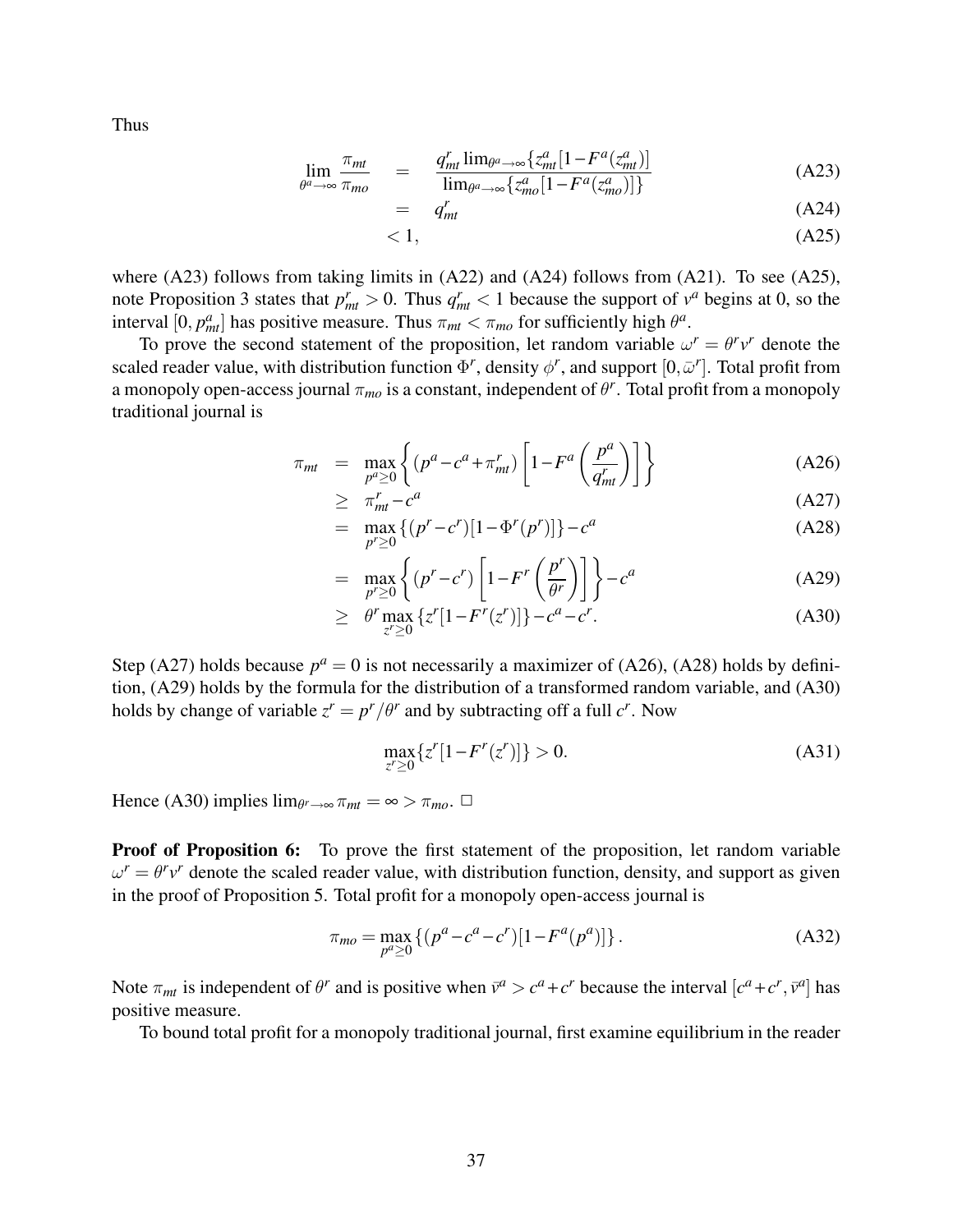stage. Continuation profit from readers can be bounded as follows:

$$
\pi_{mt}^r = \max_{p' \ge 0} \{ (p^r - c^r) [1 - \Phi^r(p^r)] \}
$$
 (A33)

$$
\leq \max_{p' \geq 0} \{ p' [1 - \Phi^r(p')] \} \tag{A34}
$$

$$
= \max_{p^r \ge 0} \left\{ p^r \left[ 1 - F^r \left( \frac{p^r}{\theta^r} \right) \right] \right\} \tag{A35}
$$

$$
= \theta^r \max_{z^r \ge 0} \{ z^r [1 - F^r(z^r)] \}, \tag{A36}
$$

following steps similar to those used in the proof of Proposition 5. But  $E(v^r)$  is finite, and

$$
z^{r}[1 - F^{r}(z^{r})] \leq E(v^{a}),
$$

implying  $z^r[1-F^r(z^r)]$  is finite. Equation (A36) then implies  $\lim_{\theta^r \to 0} \pi_{mt}^r = 0$ . Reader quantity can also be bounded. We have  $q_{mt}^r \leq 1 - \Phi^r c^r = 1 - F^r (c^r / \theta^r)$ . Hence  $0 \leq \lim_{\theta^r \to 0} q_{mt}^r \leq \lim_{\theta^r \to 0} [1 F^r(c^r/\theta^r)]=0$ , implying  $\lim_{\theta^r\to 0}q_{mt}^r=0$ .

Applying these insights to total profit for a monopoly traditional journal, for any given author price  $p^a$ , the limit of author quantity is  $\lim_{\theta^r \to 0} [1 - F^a(p^a/q^r_m)] = 0$ . Thus  $\lim_{\theta^r \to 0} \pi_{mt} = 0 < \pi_{mo}$ under the condition  $\bar{v}^a > c^a + c^r$ .

To prove the second statement of the proposition, let random variable  $\omega^a = \theta^a v^a$  denote the scaled author value, with distribution function, density, and support as given in the proof of Proposition 5. We have  $0 \le q_{mo}^a \le 1 - \Phi^a c^a = 1 - F^a(c^a/\theta^a)$ . But  $c^a > 0$  implies  $\lim_{\theta^a \to 0} [1 - F^a(c^a/\theta^a)] =$ 0, in turn implying  $\lim_{\theta^a \to 0} q_{mo}^a = 0$ . But then  $\lim_{\theta^a \to 0} \pi_{mo} = 0$  because the open-access journal earns non-positive profit from readers in all cases and makes no sales to authors, and so earns no profit from them, in the limit.

On the other hand, total profit for a monopoly traditional journal is

$$
\pi_{mt} = \max_{p^a \ge 0} \{ (p^a - c^a + \pi_{mt}^r) [1 - \Phi^a(p^a)] \}
$$
 (A37)

$$
\geq \pi_{mt}^r - c^a \tag{A38}
$$

$$
> 0, \tag{A39}
$$

where (A38) holds upon substituting  $p^a = 0$ , which is not necessarily a maximizer of (A37), and (A39) holds under the maintained condition  $\pi_{mt}^r > c^a$ . Under that condition,  $\pi_{mt} > 0 = \pi_{mo}$ .  $\Box$ 

**Proof of Proposition 7:** To prove the first statement of the proposition, let random variable  $\omega^a = \theta^a v^a$  denote the scaled reader value, with distribution function, density, and support as given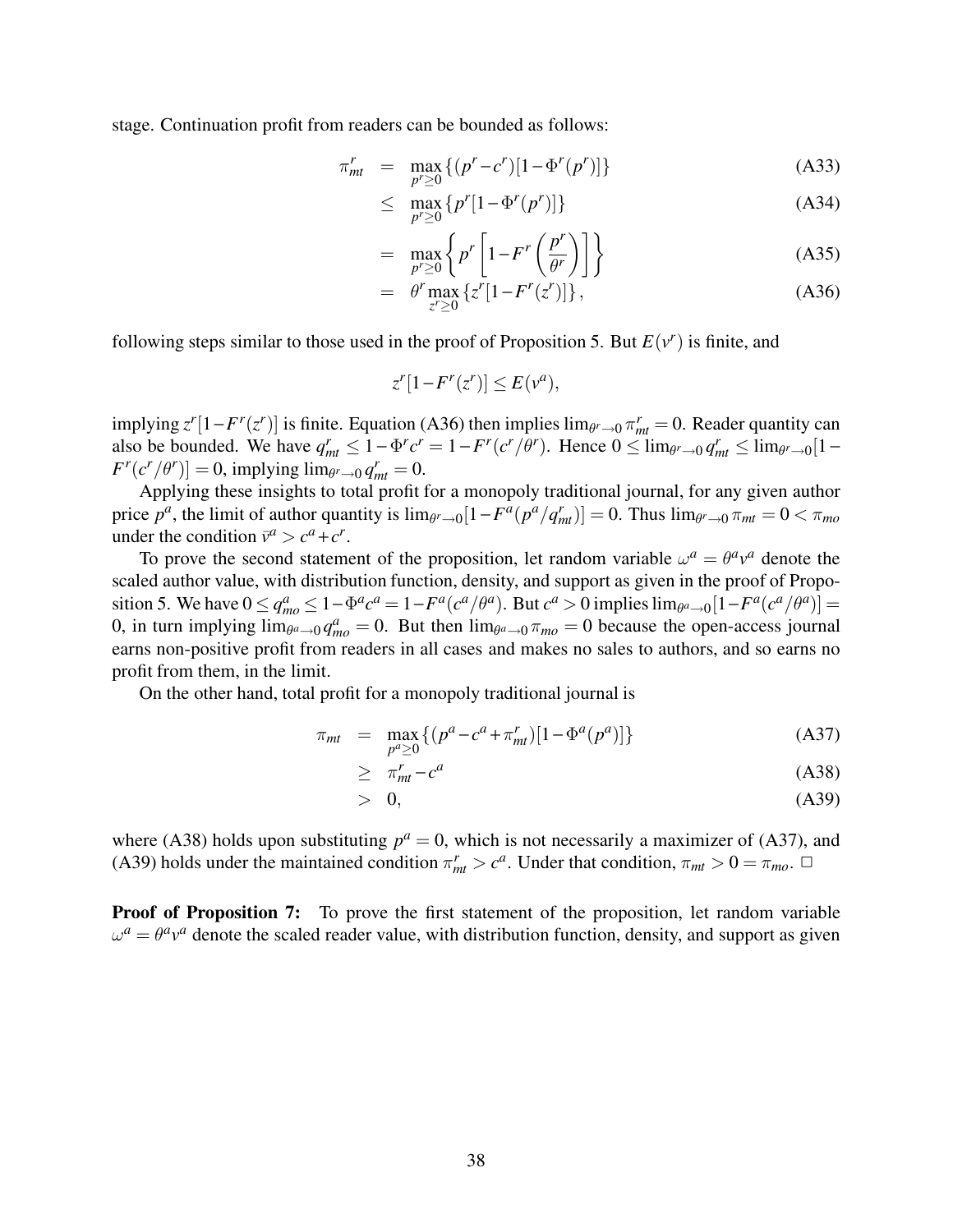in the proof of Proposition 5. Equilibrium social welfare with a monopoly traditional journal is

$$
SW_{mt} = \int_{p_{mt}^a/q_{mt}^r}^{\bar{\omega}^a} \left[ \int_{p_{mt}^r}^{\bar{v}^r} (\omega^a + v^r - c^r) dF^r(v^r) - c^a \right] \phi^a(\omega^a) d\omega^a \tag{A40}
$$

$$
= \int_{\substack{p_{m}^{a} \neq q_{m}^{r} \\ \sigma_{m}^{q}}}^{\bar{\omega}^{a}} \left[ \int_{\substack{p_{m}^{r} \\ \sigma_{m}^{q}}}^{\bar{v}^{r}} (\omega^{a} + v^{r} - c^{r}) dF^{r} (v^{r}) - c^{a} \right] f^{a} \left( \frac{\omega^{a}}{\theta^{a}} \right) d\omega^{a}
$$
(A41)

$$
= \int_{p_{mt}^a/\theta^a q_{mt}^r}^{\overline{v}^a} \left[ \int_{p_{mt}^r}^{\overline{v}^r} (\theta^a v^a + v^r - c^r) dF^r(v^r) - c^a \right] dF^a(v^a) \tag{A42}
$$

$$
= \theta^a \int_{z_{mt}^a}^{\overline{v}^a} \left\{ q_{mt}^r v^a + \frac{1}{\theta^a} \left[ \int_{p_{mt}^r}^{\overline{v}^r} (v^a - c^r) dF^r(v^r) - c^a \right] \right\} dF^a(v^a), \tag{A43}
$$

$$
(A44)
$$

where (A40) follows from (2), (A41) from the formula for the density of a transformed random variable, (A42) by the change of variables  $\omega^a = \theta^a v^a$  in the integral, and (A43) by substituting the maximizer  $z_{mt}^a$  of (A14) and rearranging. Similar steps show that equilibrium social welfare with a monopoly open-access journal is

$$
SW_{mo} = \int_{P_{mo}^a}^{\overline{\omega}^a} \left[ \int_0^{\overline{v}^r} (\omega^a + v^r - c^r) dF^r(v^r) - c^a \right] \phi^a(\omega^a) d\omega^a \tag{A45}
$$

$$
= \theta^a \int_{z_{mo}^a}^{\overline{v}^a} \left\{ v^a + \frac{1}{\theta^a} [E(v^r) - c^a - c^r] \right\} dF^a(v^a), \tag{A46}
$$

(A47)

where  $z_{mo}^a$  is the maximizer of (A18). Dividing,

$$
\frac{SW_{mt}}{SW_{mo}} = \frac{\int_{z_{mt}^a}^{\bar{v}^a} \left\{ q_{mt}^r v^a + \frac{1}{\theta^a} \left[ \int_{p_{mt}^r}^{\bar{v}^r} (v^a - c^r) dF^r (v^r) - c^a \right] \right\} dF^a (v^a)}{\int_{z_{mo}^a}^{\bar{v}^a} \left\{ v^a + \frac{1}{\theta^a} [E(v^r) - c^a - c^r] \right\} dF^a (v^a)}.
$$
\n(A48)

Taking limits,

$$
\lim_{\theta^a \to \infty} \frac{SW_{mt}}{SW_{mo}} = \frac{q_{mt}^r \int_{\lim_{\theta^a \to \infty} z_{mt}^a}^{\bar{v}^a} v^a dF^a(v^a)}{\int_{\lim_{\theta^a \to \infty} z_{mo}^a} v^a dF^a(v^a)}
$$
(A49)

$$
= q_{mt}^r \tag{A50}
$$

- $< 1.$  (A51)
	- (A52)

Equation (A49) follows from substituting limits, (A50) from  $\lim_{\theta^a \to \infty} z_{mt}^a = \lim_{\theta^a \to \infty} z_{m0}^a$  by (A20), and (A51) from (A25).  $\Box$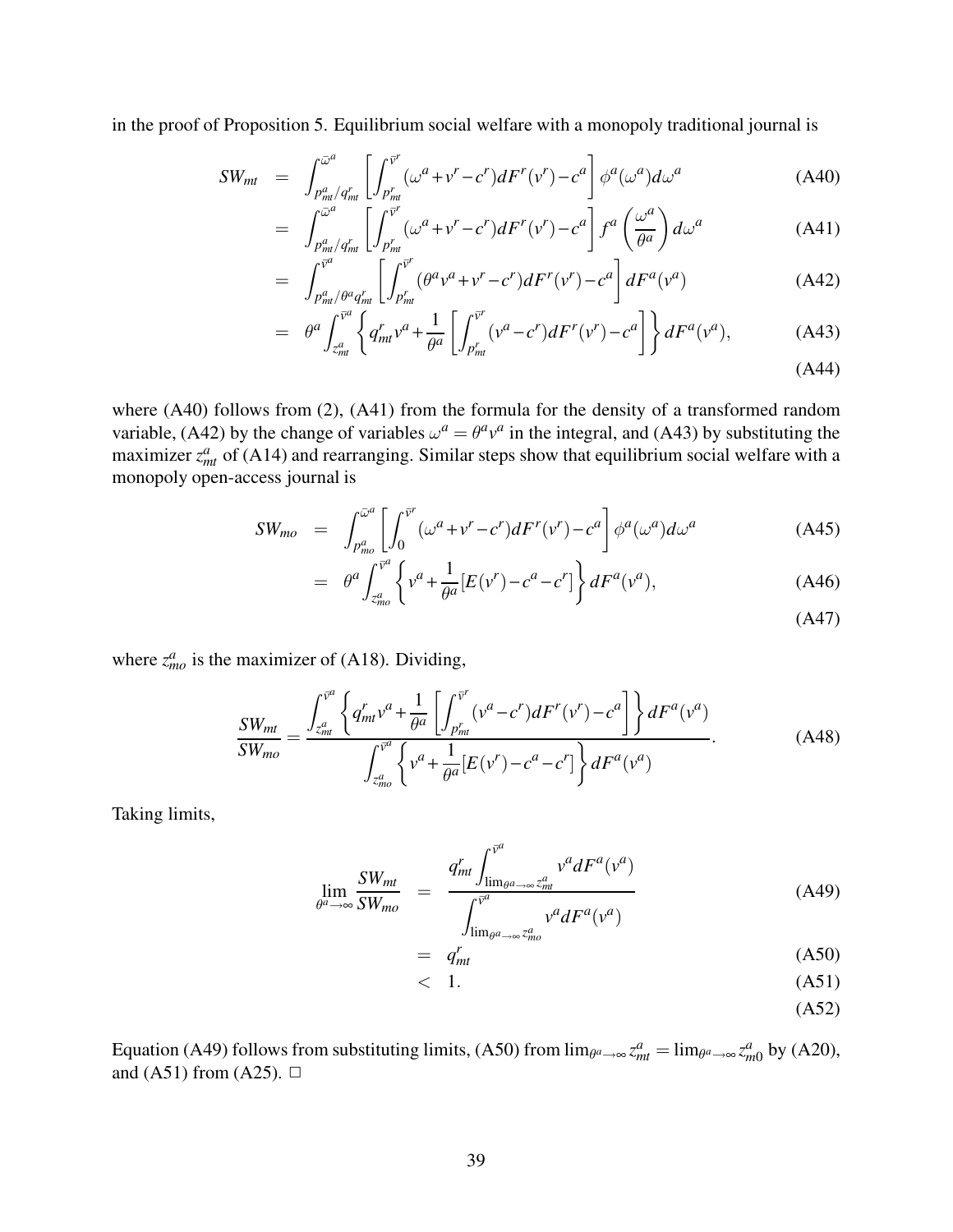**Proof of Proposition 8:** Suppose a traditional journal charging  $p^a$  receives a submission. Its continuation profit is

$$
p^a - c^a + \pi_{mt}^r,\tag{A53}
$$

the margin earned on the author plus the expected continuation profit earned from the reader. Setting (A53) equal to zero, the zero-profit submission fee is  $c^a - \pi_{mt}^r$ . Standard arguments used in the Bertrand game apply here to show that  $p_{ct}^a = c^a - \pi_{mt}^r$  if  $c^a - \pi_{mt}^r \ge 0$ . If  $c^a - \pi_{mt}^r < 0$ , the zeroprofit submission fee violates the non-negativity constraint on prices. The equilibrium submission fee is then determined by the binding constraint:  $p_{ct}^a = 0$ .  $\Box$ 

# Appendix B: Detailed Analysis of Hybrid Journal

This appendix provides a full analysis of a monopoly hybrid journal. The text focuses on the non-trivial case in which a hybrid journal provides traditional access to a positive measure of author types and open access to another positive measure of author types. This appendix provides sufficient conditions under which the case analyzed in the text arises.

As discussed in the text, analyses of the reader-pricing stage and the subscription stage are identical to those already given. Thus the game can be folded back to the author submission stage. The author has three options: not submitting, providing him with surplus 0; submitting under traditional access, providing him with surplus  $v^a q_{mt}^r - p^a$ ; and submitting under open access, providing him with surplus  $v^a - p^a - x^a$ . The author chooses the option providing him with the highest surplus. Not submitting provides strictly more surplus than the other options if  $0 > v^q q_{mt}^r$  $p^a$  and  $0 > v^a - p^a - x^a$ , which upon combining conditions yields

$$
v^a < \min\left(p^a + x^a, \frac{p^a}{q_m^r}\right). \tag{B1}
$$

Submitting under open access provides strictly more surplus than the other options if  $v^a - p^a - x^a >$ 0 and  $v^a - p^a - x^a > v^a q_{mt}^r - p^a$ , which upon combining conditions yields

$$
v^a > \max\left(p^a + x^a, \frac{x^a}{1 - q_{mt}^r}\right). \tag{B2}
$$

Because

$$
\min\left(p^a + x^a, \frac{p^a}{q_{mt}^r}\right) \le p^a + x^a
$$
  

$$
\le \max\left(p^a + x^a, \frac{x^a}{1 - q_{mt}^r}\right),
$$

it is immediate that the interval of author values is partitioned into three subintervals as shown in Figure B1, with no submission for the lowest values, submission under traditional access for intermediate values, and submission under open access for the highest values.

Zero, one, or two of the subintervals in Figure B1 can be empty in specific cases. There are seven ways this can happen, leading to the seven cases. The seven cases are detailed in Figure B2. The necessary and sufficient conditions are mutually exclusive and exhaustive. Which case to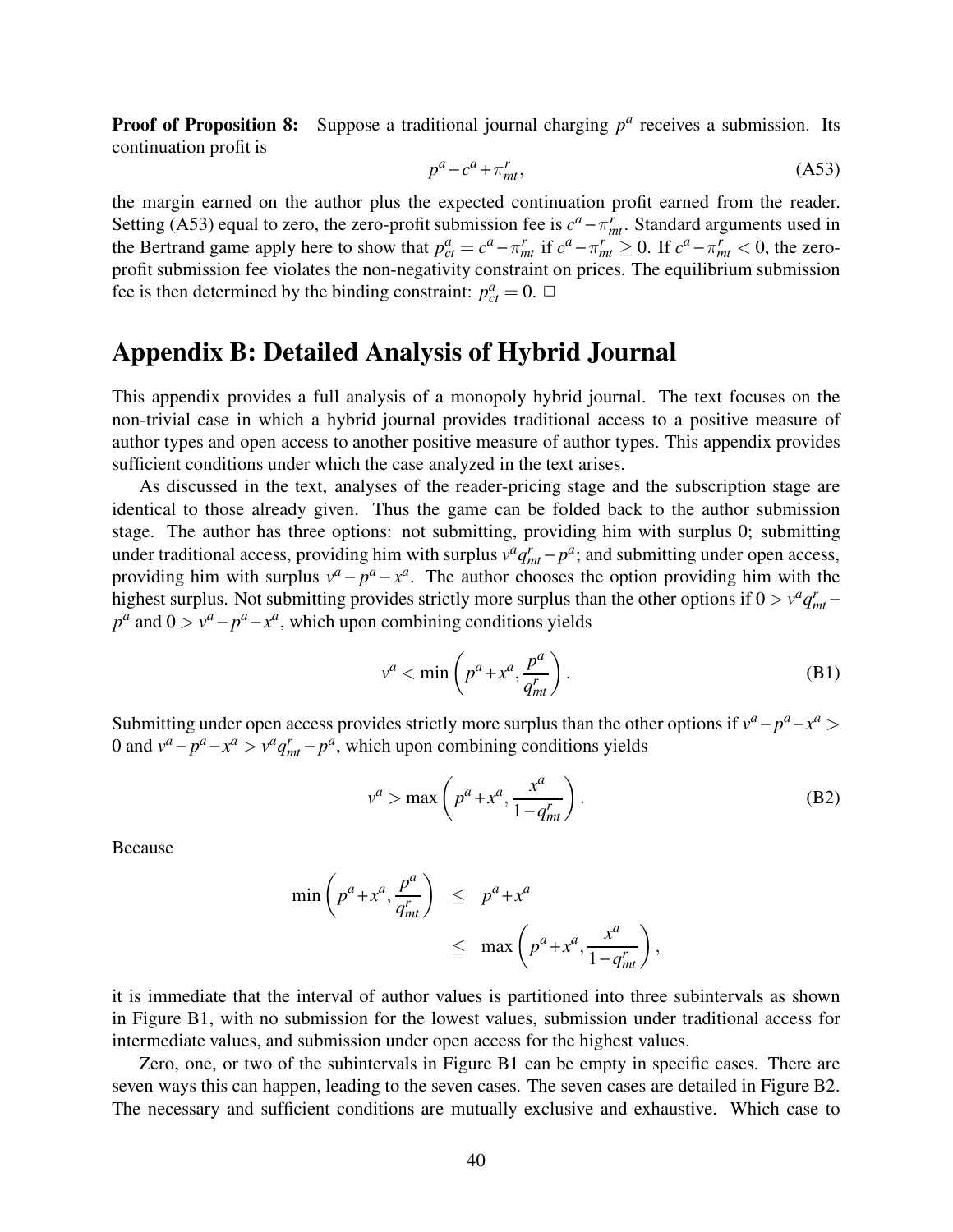place the boundaries between them is somewhat arbitrary. We adopted the convention of setting the inequalities (strict or weak) such that a partition is displayed only if it contains a positive measure of types.

We will establish the necessary and sufficient conditions behind each case in Figure B2 in turn, starting with case (i). For there to be a positive measure of non-submitting authors,

$$
0 < \min\left(p^a + x^a, \frac{p^a}{q_{mt}^r}\right). \tag{B3}
$$

But (B3) requires  $p^a > 0$ , implying

$$
\frac{p^a}{q_{mt}^r} > 0. \tag{B4}
$$

Next, for there to be a positive measure of authors submitting under traditional access,

$$
\min\left(p^a + x^a, \frac{p^a}{q_{mt}^r}\right) < \max\left(p^a + x^a, \frac{x^a}{1 - q_{mt}^r}\right). \tag{B5}
$$

For (B5) to hold,  $x^a > 0$ . Furthermore, one of the following two conditions must hold:

$$
p^a + x^a > \frac{p^a}{q_{mt}^r} \tag{B6}
$$

$$
p^a + x^a < \frac{x^a}{1 - q_{mt}^r}.\tag{B7}
$$

Some algebra shows (B6) and (B7) are equivalent to each other and furthermore are both equivalent to

$$
\frac{p^a}{q_{mt}^r} < \frac{x^a}{1 - q_{mt}^r}.\tag{B8}
$$

Condition (B6) implies that the cutoff between types who do not submit and types who submit under traditional access is  $v^a = p^a/q_{mt}^r$ . Condition (B7) implies that the cutoff between types who submit under traditional access and types who submit under open access is  $v^a = x^a/(1-q_{mt}^r)$ . These simple expression for the boundaries are reflected in case (i) of Figure B2. Finally, for there to be a positive measure of authors submitting under open access, the boundary between traditional and open access must be strictly below  $\bar{v}^a$ :

$$
\frac{p^a}{q_{mt}^r} < \bar{v}^a. \tag{B9}
$$

Collecting conditions (B3), (B8), and (B9) yields the necessary and sufficient condition shown in case (i) of Figure B2.

Case (ii) can be analyzed using similar arguments maintaining the assumption  $p^a = 0$ . Turn therefore to case (iii). For there to be a zero measure of types submitting under traditional access,

$$
\max\left(p^a + x^a, \frac{x^a}{1 - q_{mt}^r}\right) \le \min\left(p^a + x^a, \frac{p^a}{q_{mt}^r}\right). \tag{B10}
$$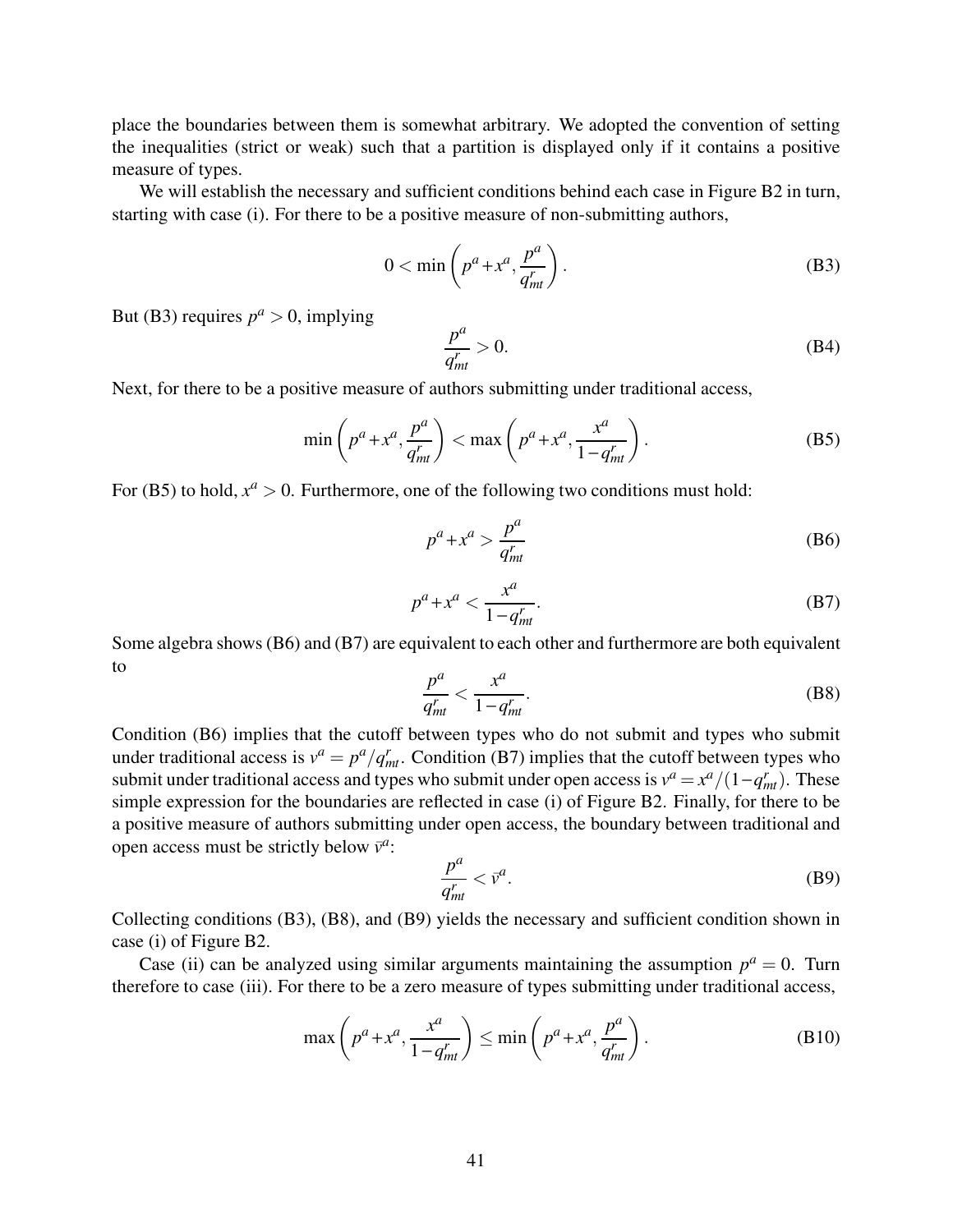Condition (B10) implies

$$
\max\left(p^a + x^a, \frac{x^a}{1 - q_{mt}^r}\right) = \min\left(p^a + x^a, \frac{p^a}{q_{mt}^r}\right) = p^a + x^a. \tag{B11}
$$

Hence the cutoff between types who do not submit and types who submit under open access is  $v^a = p^a + x^a$ . For there to be a positive measure of authors submitting under open access, this cutoff type must be strictly below  $\overline{v}^a$ :

$$
p^a + x^a < \bar{v}^a. \tag{B12}
$$

The final step in deriving the necessary and sufficient condition for case (iii) in Figure B2 is to note that (B11) is equivalent to

$$
\frac{x^a}{1 - q_{mt}^r} \le p^a + x^a \le \frac{p^a}{q_{mt}^r}.
$$
\n(B13)

Case  $(v)$  is analyzed similarly to case (iii). Case  $(vi)$  can then be analyzed using arguments similar to case (v), but maintaining the assumption  $p^a = 0$ . The details of these cases are omitted for brevity. This leaves cases (iv) and (vii). Consider each case in turn. For there to be a zero measure of submitting types (whether under traditional or open access),

$$
\bar{v}^a \le \min\left(p^a + x^a, \frac{p^a}{q_{mt}^r}\right),\tag{B14}
$$

the necessary and sufficient condition shown in case (iv) of Figure B2. For there to be a zero measure of both types who either do not submit or submit under traditional access,

$$
\max\left(p^a + x^a, \frac{x^a}{1 - q_{mt}^r}\right) \le 0,\tag{B15}
$$

which is equivalent to  $p^a = x^a = 0$ , the indicated condition in case (vii) of Figure B2.

The algebraic conditions for the seven cases in Figure B2 are difficult to envision. Figure B3 graphs them in the price space for a hybrid journal,  $(p^a, x^a)$ . The cases form four regions, two segments, and one point.

We next provide sufficient conditions under which equilibrium falls into the cases—(i) and (ii)—analyzed in the text. The first step is to restrict attention to the case in which a monopoly journal, if it were prevent from choosing a hybrid strategy and had to be either a purely traditional or purely open-access journal, would find the traditional strategy more profitable. Proposition 5 provided a sufficient condition for this outcome, and we will maintain that sufficient condition here. This rules out cases (iv), (v), and (vi) from Figure B2 as possible equilibria. The next step is to provide a further condition under which a traditional journal would find it profitable to move to a hybrid model if it could. This rules out cases (iii) and (vii) from Figure B2 as possible equilibria, leaving cases (i) and (ii) as the only possibilities, as desired. We have the following proposition.

**Proposition 11.** A profitable monopoly traditional journal would strictly profit from moving to hybrid pricing if  $\bar{v}^a$  is high enough, a sufficient condition being

$$
\bar{v}^a > \frac{c^r + \pi_{mt}^r}{1 - q_{mt}^r}.\tag{B16}
$$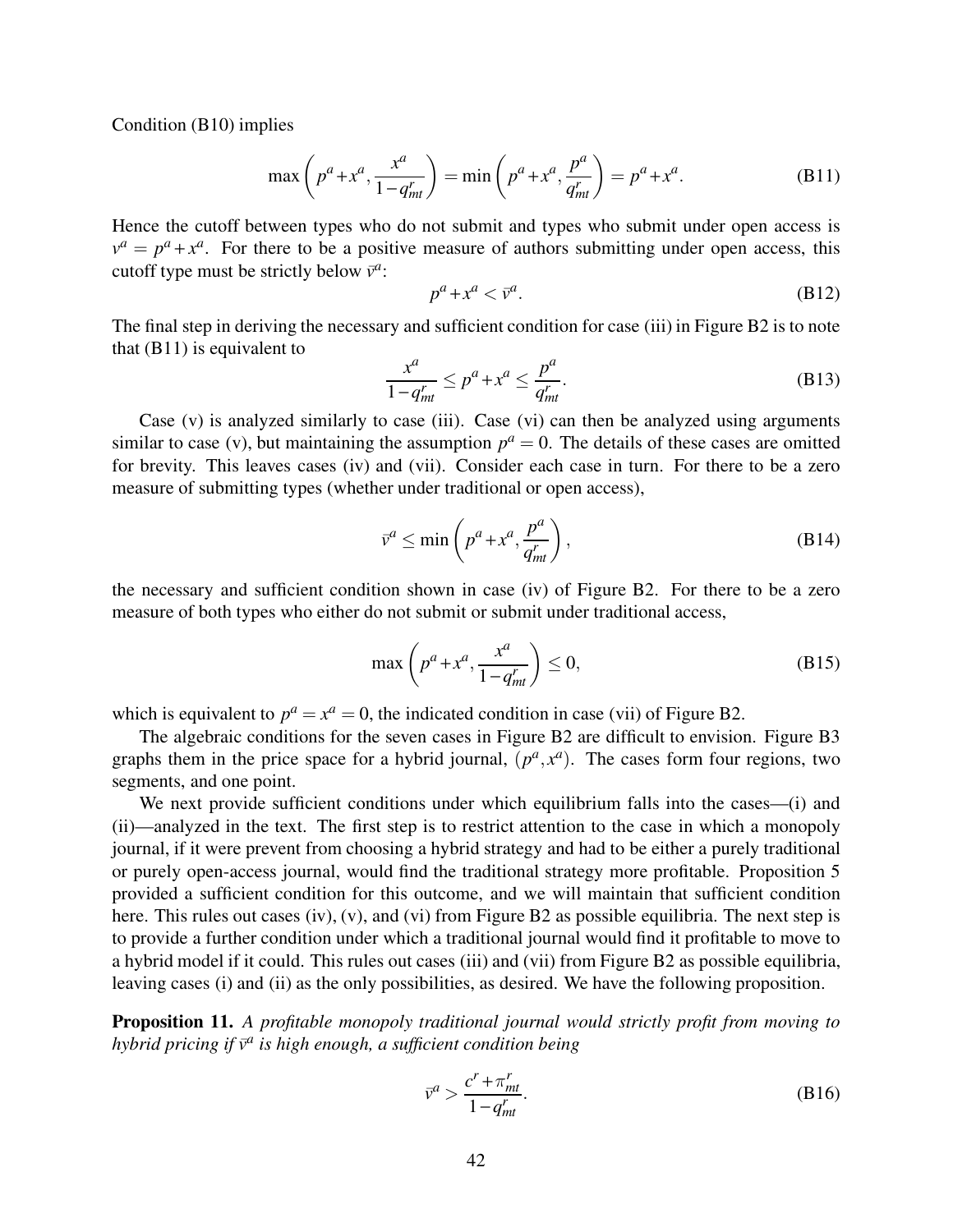**Proof.** Suppose a traditional journal currently charging author price  $p^a$  maintains that author price but adds the option of open access for a premium of  $x^a = \pi_{mt}^r + c^r + \epsilon$  for some  $\epsilon > 0$ . For each author type who now chooses open access, the journal earns continuation profit

$$
p^{a} + x^{a} - c^{a} - c^{r} = p^{a} - c^{a} + \pi_{mt}^{r} + \epsilon,
$$

 $\epsilon > 0$  more than it earned under the original traditional strategy. We need to check that a positive measure of author types choose open access. An author chooses open access if his benefit  $v^a$ satisfies  $v^a - p^a - x^a > q_{mt}^r v^a - p^a$ , or upon substituting for  $x^a$  and rearranging,

$$
v^a > \frac{c^r + \pi_{mt}^r + \epsilon}{1 - q_{mt}^r}.
$$
 (B17)

But (B16) ensures that (B17) holds for some  $\epsilon > 0$ .  $\Box$ 

The proof works by having the journal add an open access option, priced according to what in the context of telecommunications regulation is called the Efficient Components Pricing Rule (ECPR) (Baumol and Sidak 1994). To see this, consider the open-access premium for small  $\epsilon$ :

$$
\lim_{\epsilon \to 0} x^a = c^r + \pi_{mt}^r
$$
  
= 
$$
(1 - q_{mt}^r)c^r + p_{mt}^r q_{mt}^r.
$$

As specified by the ECPR, the open-access premium reflects two terms, a standard marginal cost term—in the present case the cost per reader  $c^r$  of serving the  $1 - q_{mt}^r$  additional readers attracted by open access—and a second, opportunity cost term—in this case the lost revenue from these readers  $p_{mt}^r q_{mt}^r$ .

It remains to check that the sufficient conditions allowing us to focus on cases (i) and (ii) in equilibrium are not mutually inconsistent. This is easy to verify. We can ensure that hybrid pricing is more efficient than traditional by taking a distribution of author values with  $\bar{v}^a = \infty$ . Fixing this distribution and all other parameters, by Proposition 5 we can then ensure that a traditional journal is more profitable than an open-access journal by scaling the reader benefit as  $\theta^r v^r$  and considering a sufficiently high value of  $\theta^r$ .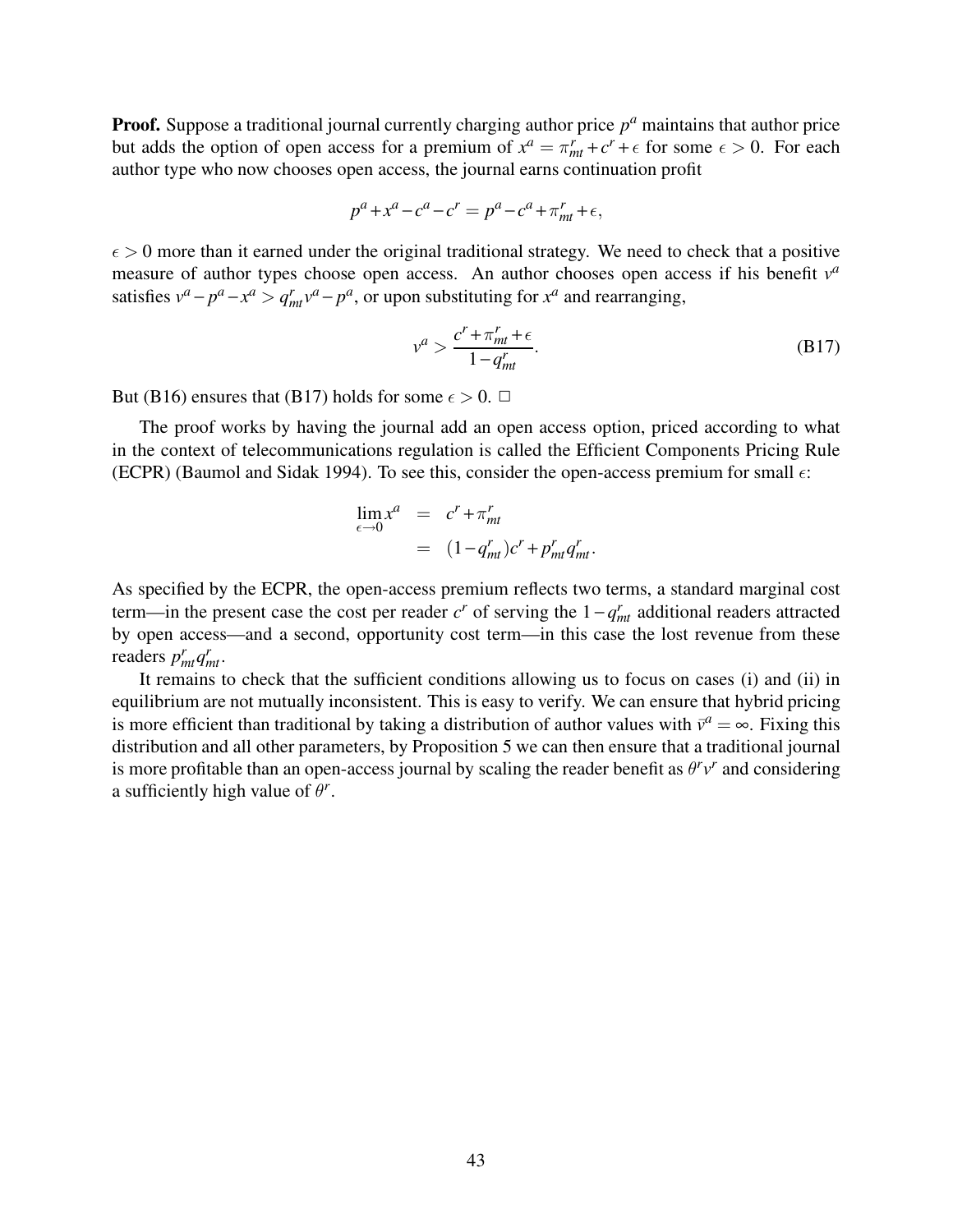# References

- Ambrus, Atilla and Rossella Argenziano. (2009) "Asymmetric Networks in Two-Sided Markets," American Economic Journal: Microeconomics 1: 17–52.
- Anderson, Simon P. and Stephen Coate. (2005) "Market Provision of Broadcasting: A Welfare Analysis," Review of Economic Studies 72: 947–972.
- Antelman, Kristin. (2004) "Do Open-Access Articles Have a Greater Research Impact?" College and Research Libraries 65: 372–382.
- Armstrong, Mark. (2006) "Competition in Two-Sided Markets," Rand Journal of Economics 37: 668–691.
- Armstrong, Mark. (2009) "Collection Sales: Good or Bad for Journals?" Economic Inquiry 48: 163–176.
- Baumol, William J. and J. Gregory Sidak. (1994) "The Pricing of Inputs Sold to Competitors," Yale Journal on Regulation 11: 171–202.
- Baye, Michael and John Morgan. (2001) "Information Gatekeepers on the Internet and the Competitiveness of Homogeneous Product Markets," American Economic Review 91: 454–474.
- Bergstrom, Theodore. (2001) "Free Labor for Costly Journals?" Journal of Economic Perspectives 15: 183–198.
- Bergstrom, Theodore and Carl T. Bergstrom. (2004) "The Costs and Benefits of Library Site Licenses to Academic Journals," Proceedings of the National Academy of Sciences 101: 897–902.
- Bolton, Patrick and David S. Scharfstein. (1990) "A Theory of Predation Based on Agency Problems in Financial Contracting," American Economic Review 80: 93–106.
- Caillaud, Bernard and Bruno Jullien. (2001) "Competing Cybermediaries," European Economic Review 45: 797–808.
- Caillaud, Bernard and Bruno Jullien. (2003) "Chicken & Egg: Competition Among Intermediation Service Providers," RAND Journal of Economics 34: 309-328.
- Davis, Philip M. (2011) "NatureŠs Foray Into Full Open Access Journals," Scholarly Kitchen, posted January 11. Accessed on August 23, 2011 from http://scholarlykitchen.sspnet.org- /2011/01/13/natures-foray-into-full-open-access-journals.
- Davis, Philip M., et al. (2008) "Open Access Publishing, Article Downloads, and Citations: Randomized Controlled Trial," British Medical Journal 337: 331–345.
- Dewatripont, Mathias, et al. (2006) Study on the Economic and Technical Evolution of the Scientific Publication Markets in Europe. Brussels: European Commission Directorate General for Research.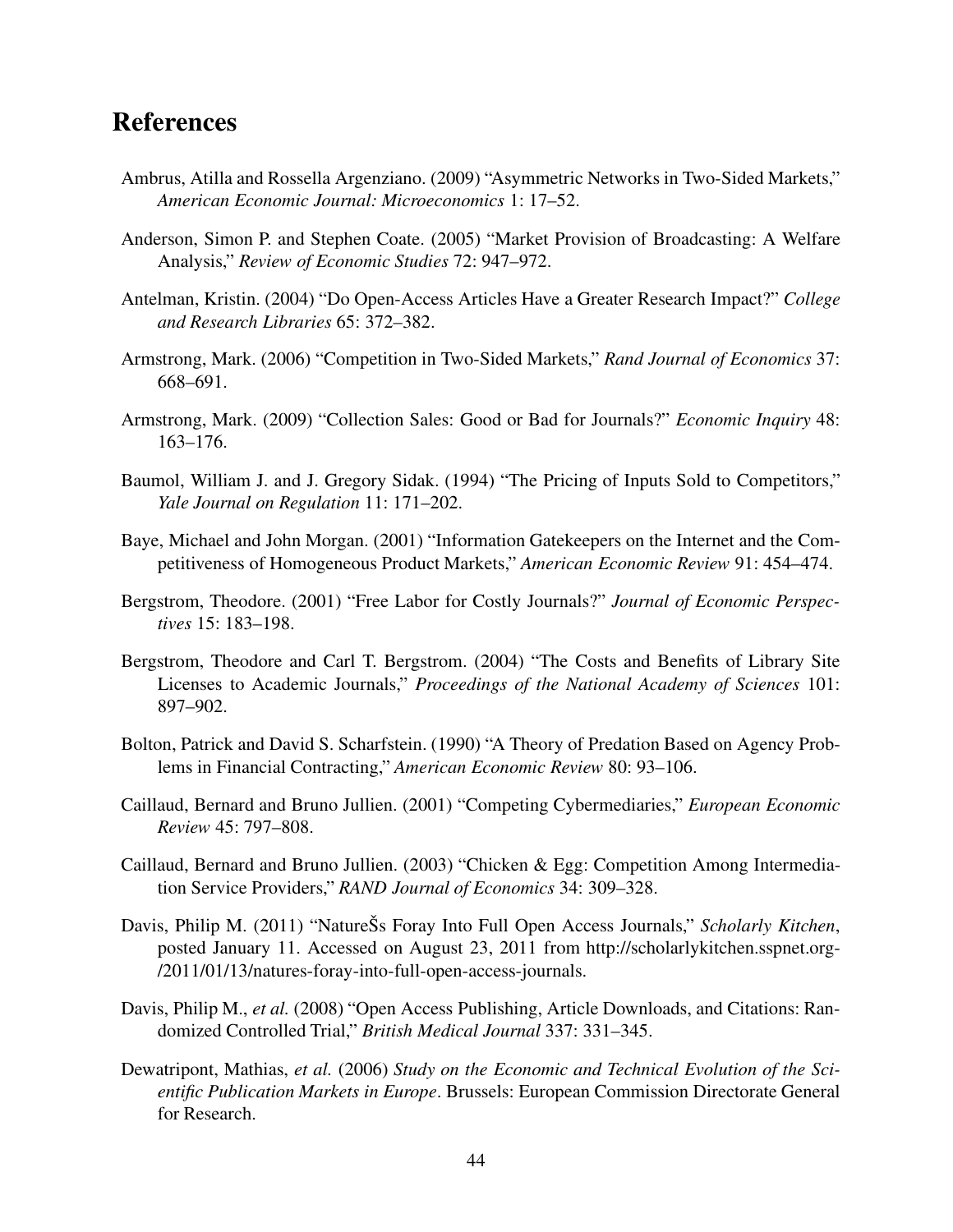- Edlin, Aaron S. and Chris Shannon. (1998) "Strict Monotonicity in Comparative Statics," Journal of Economic Theory 81: 201–219.
- Evans, David. (2003) "The Antitrust Economics of Multi-Sided Platform Industries," Yale Journal on Regulation 20: 325–382.
- Gargouri, Yassine, et al. (2010) "Self-Selected or Mandated, Open Access Increases Citation Impact for Higher Quality Research," PLoS One 5: e13636.
- Gaule, Patrick and Nicolas Maystre. (2008) "Getting Cited: Does Open Access Help?" SSRN working paper.
- Grout, Paul A. (1984) "Investment and Wages in the Absence of Binding Contracts: A Nash Bargaining Approach," *Econometrica* 52: 449-Ú460.
- Hagiu, Andrei. (2006) "Pricing and Commitment by Two-Sided Platforms," Rand Journal of Economics 37: 720–737.
- Harnad, Steven and Tim Brody. (2004) "Comparing the Impact of Open Access (OA) vs. Non-OA Articles in the Same Journals," D-Lib Magazine, vol. 10, June. Accessed on October 15, 2004 from http://www.dlib.org.
- Hermalin, Benjamin and Michael Katz. (2004) "Sender or Receiver: Who Should Pay to Exchange an Electronic Message?" RAND Journal of Economics 35: 423–448.
- Howard, Jennifer. (2010) "U. of California Tries Just Saying No to Rising Journal Costs," Chronicle of Higher Education, June 8.
- Jeon, Doh-Shin, Jean-Jacques Laffont, and Jean Tirole. (2004) "On the Receiver Pays Principle," RAND Journal of Economics 35: 85–110.
- Jeon, Doh-Shin and Domenico Menicucci. (2006) "Bundling Electronic Journals and Competition among Publishers," Journal of the European Economic Association 4: 1038–1083.
- Jeon, Doh-Shin and Jean-Charles Rochet. (2010) "The Pricing of Academic Journals: A Two-Sided Market Perspective," American Economic Journal: Microeconomics 2: 222–255.
- Kaiser, Ulrich and Julian Wright. (2006) "Price Structure in Two-sided Markets: Evidence from the Magazine Industry," International Journal of Industrial Organization 24: 1– 28.
- Lawrence, Steve. (2001) "Free Online Availability Substantially Increases a Paper's Impact," Nature (correspondence) 411: 521.
- McCabe, Mark. (2002) "Journal Pricing and Mergers: A Portfolio Approach," American Economic Review 92: 259–269.
- McCabe, Mark. (2004) "Information Goods and Endogenous Pricing Strategies: The Case of Academic Journals," Economics Bulletin 12 (issue 10): 1–11.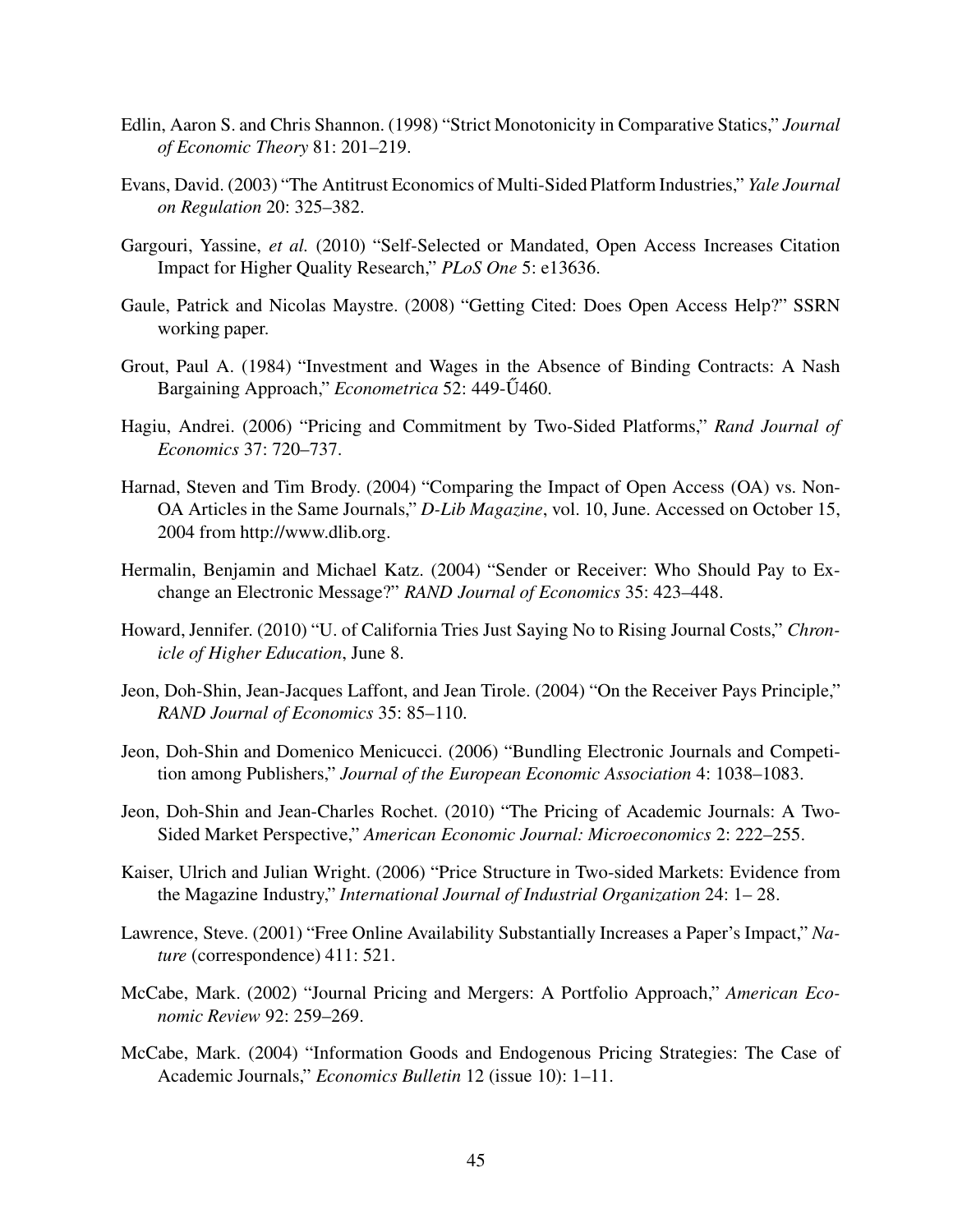- McCabe, Mark and Christopher M. Snyder. (2005) "Open Access and Academic Journal Quality," American Economic Review Papers and Proceedings 95: 453–458.
- McCabe, Mark and Christopher M. Snyder. (2007) "Academic Journal Pricing in a Digital Age: A Two-Sided-Market Model," B.E. Journal of Economic Analysis & Policy (Contributions) vol. 7, no. 1, article 2.
- Milgrom, Paul and John Roberts. (1982) "Limit Pricing and Entry Under Incomplete Information: An Equilibrium Analysis," Econometrica 50: 443–460.
- Morrison, Heather. (2011) "PLoS One: Now the World's Largest Journal?" Poetic Economics Blog posted January 5. Accessed on August 24, 2011 from http://poeticeconomics.blogspot.com- /2011/01/plos-one-now-worlds-largest-journal.html.
- Rochet, Jean-Charles and Jean Tirole. (2002) "Cooperation among Competitors: Some Economics of Payment Card Associations," RAND Journal of Economics 33: 549–570.
- Rochet, Jean-Charles and Jean Tirole. (2003) "Platform Competition in Two-Sided Markets," Journal of the European Economic Association 1: 990–1029.
- Rochet, Jean-Charles and Jean Tirole. (2006) "Two-Sided Markets: A Progress Report," Rand Journal of Economics 37: 645–667.
- Rysman, Marc. (2004) "Competition Between Networks: A Study of the Market for Yellow Pages," Review of Economic Studies 71: 483-Ű512.
- Rysman, Marc. (2009) "The Economics of Two-Sided Markets," Journal of Economic Perspectives 23: 125- $\tilde{U}$ 143.
- Schmalensee, Richard. (2002) "Payment Systems and Interchange Fees," Journal of Industrial Economics 50: 103–122.
- Shaked, Avner and John Sutton. (1982) "Relaxing Price Competition through Product Differentiation," Review of Economic Studies 49: 3–13.
- Weiss, Rick. (2003) "A Fight for Free Access to Medical Research: Online Plan Challenges Publishers' Dominance," Washington Post, August 5, page A1.
- Wilbur, Kenneth C. (2008) "A Two-Sided, Empirical Model of Television Advertising and Viewing Markets," Marketing Science 27: 356–378.
- Willinsky, John. (2006) The Access Principle: The Case for Open Access to Research and Scholarship. Cambridge, Massachusetts: MIT Press.
- Wooldridge, Jeffrey M. (1999) "Distribution-Free Estimation of Some Nonlinear Panel Data Models," Journal of Econometrics 90: 77–97.
- Wright, Julian. (2004a) ""The Determinants of Optimal Interchange Fees in Payment Systems," Journal of Industrial Economics 52: 1–26.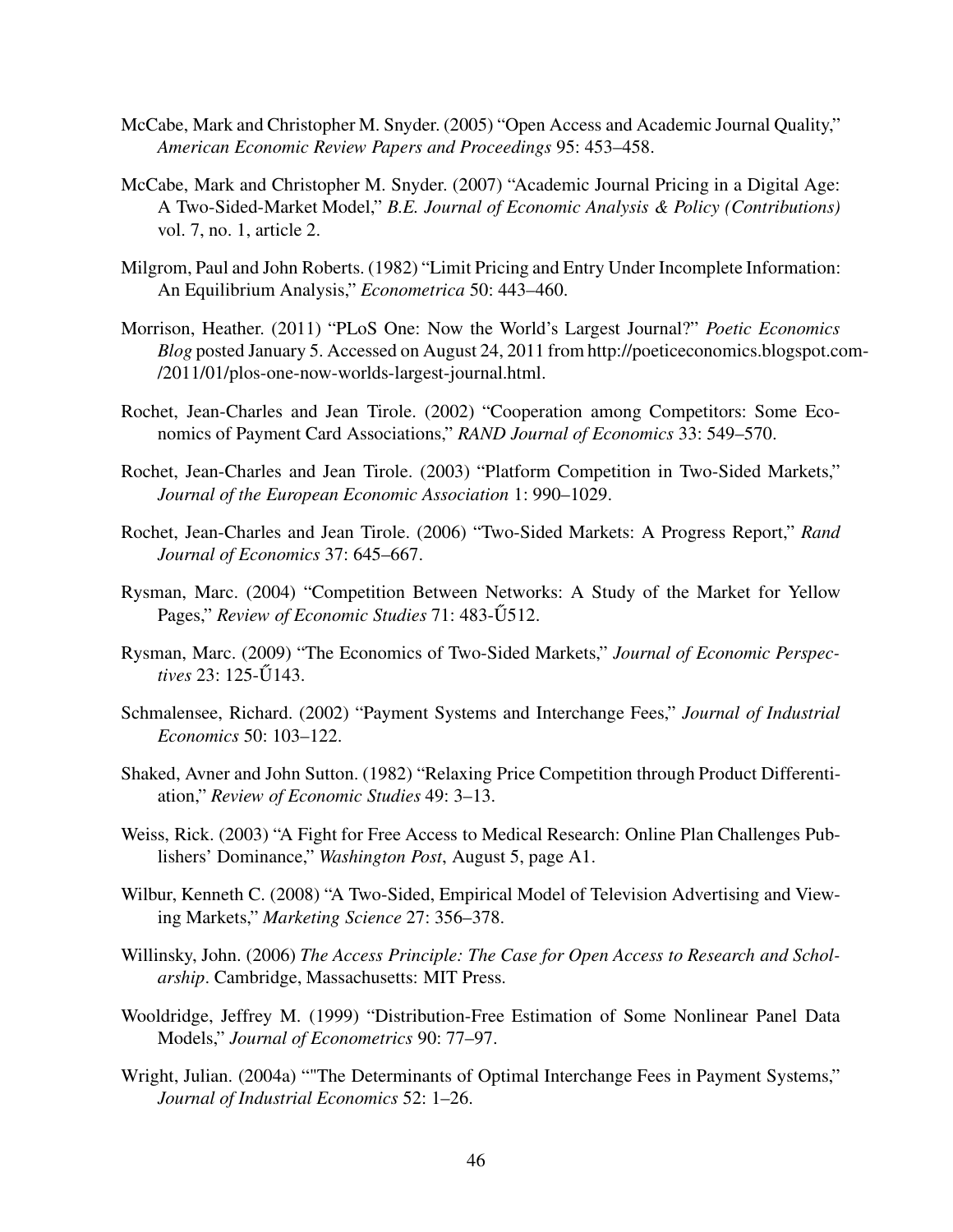Wright, Julian. (2004b) "One-Sided Logic in Two-Sided Markets," Review of Network Economics 3: 42–63.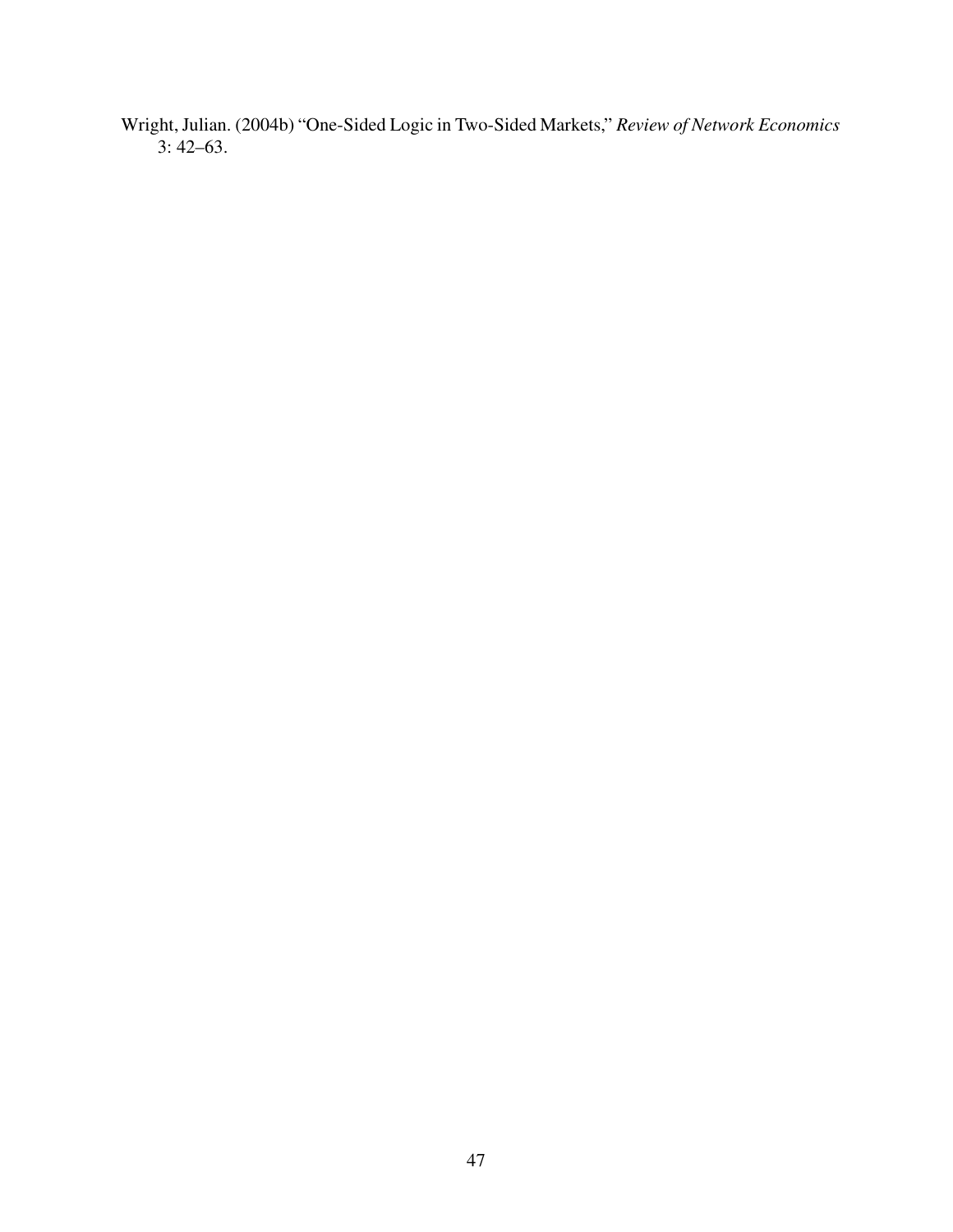| Journal                            | Subscription<br>fee | Submission<br>fee | Author fee<br>for open access |
|------------------------------------|---------------------|-------------------|-------------------------------|
| Top ten non-profit journals        |                     |                   |                               |
| Quarterly Journal of Economics     | 523                 | $\overline{0}$    |                               |
| Econometrica                       | 550                 | 55                |                               |
| Journal of Political Economy       | 777                 | 125               |                               |
| American Economic Review           | 420                 | 200               |                               |
| Review of Economic Studies         | 488                 | $\overline{0}$    |                               |
| Journal of Finance                 | 670                 | 140               |                               |
| Journal of Labor Economics         | 633                 | $\overline{0}$    |                               |
| Economic Journal                   | 721                 | 79                | 3,000                         |
| Review of Economics & Statistics   | 500                 | 64                |                               |
| <b>RAND Journal of Economics</b>   | 381                 | 100               |                               |
| Median                             | 537                 | 72                | 3,000                         |
| Top ten for-profit journals        |                     |                   |                               |
| Journal of Economic Growth         | 803                 | $\overline{0}$    | 3,000                         |
| Journal of Monetary Economics      | 2,364               | 250               | 3,000                         |
| Journal of Financial Economics     | 2,826               | 550               | 3,000                         |
| Journal of Econometrics            | 3,378               | 50                |                               |
| Journal of International Economics | 1,697               | 85                | 3,000                         |
| Journal of Economic Theory         | 3,232               | $\overline{0}$    |                               |
| Journal of Public Economics        | 2,814               | $\overline{0}$    | 3,000                         |
| Journal of Development Economics   | 2,314               | $\Omega$          | 3,000                         |
| European Economic Review           | 1,835               | 195               | 3,000                         |
| Review of Economic Dynamics        | 641                 | $\overline{0}$    | 3,000                         |
| Median                             | 2,339               | 25                | 3,000                         |

#### Table 1: Fees for Top Economics Journals by Profit Status

Sources: Journal ranking from IDEAS/RePEc "Aggregate Ranking for Journals" (website ideas.repec.org/top/ top.journals.all.html), which ranks journals by taking the harmonic mean of seven different individual ranking methods, after dropping the best and worst ranking. Journals that mainly publish solicited articles have been omitted (Journal of Economic Literature, Brookings Papers on Economic Activity, Journal of Economic Perspectives omitted non-profit journals and Economic Policy omitted for-profit journal). Profit status from Ted Bergstrom and R. Preston McAfee's website journalprices.com. Subscription fees from Ulrich's Periodicals Directory (website www.ulrichsweb.com/ulrichsweb). Submission and author fees for open-access from individual journal websites. All downloads made on July 7, 2011.

Notes: Dash indicates option for author to pay for open access not available. All fees converted into US\$. Subscription fees generally for a single print copy of a volume for an institutional subscriber.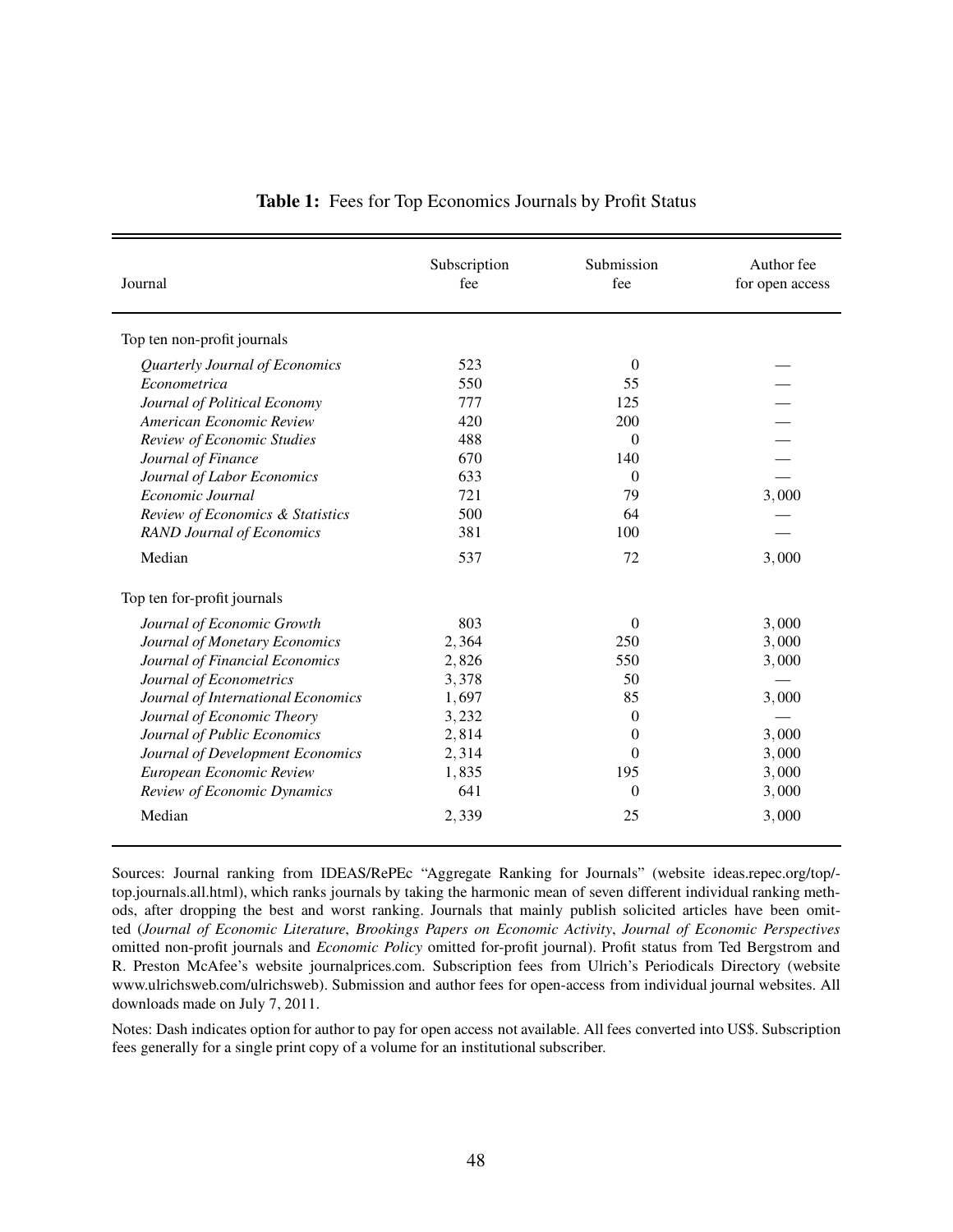| Journal                                                        | <b>IDEAS/RePEC</b><br>ranking | Year listed<br>on DOAJ | Country        |
|----------------------------------------------------------------|-------------------------------|------------------------|----------------|
| <i>Theoretical Economics</i>                                   | 126                           | 2006                   | <b>USA</b>     |
| <i>Economics Bulletin</i>                                      | 144                           | 2003                   | <b>USA</b>     |
| Economics: The Open-Access, Open-Assessment e-Journal          | 261                           | 2007                   | Germany        |
| <b>European Journal of Comparative Economics</b>               | 337                           | 2004                   | Italy          |
| Demographic Research                                           | 351                           | 2003                   | Germany        |
| Int'l Journal of Applied Econometrics and Quantitative Studies | 369                           | 2007                   | Spain          |
| <b>CESifo Forum</b>                                            | 431                           | 2004                   | Germany        |
| <b>AUCO Czech Economic Review</b>                              | 460                           | 2009                   | Czech Republic |
| <b>Weekly Report</b>                                           | 482                           | 2008                   | Germany        |
| Annals of the University of Petrosani: Economics               | 490                           | 2009                   | Romania        |
| Information Technologies and Int'l Development                 | 673                           | 2007                   | <b>USA</b>     |

#### Table 2: Ranked Open-Access Journals in Economics

Sources: Journals from Directory of Open Access Journals (DOAJ) dataset (downloaded June 22, 2010 from www.doaj.org) with economics as primary subject area, English as sole language, and appearing on IDEAS/RePEc ranking. The remaining 19 of 31 journals enumerated in Panel B of Figure 1 but not appearing in this table did not obtain a ranking. IDEAS/RePEc ranking taken from "Aggregate Ranking for Journals" (downloaded July 5, 2010 from ideas.repec.org/top/top.journals.all.html).

Notes: See the notes to Table 1 for the IDEAS/RePEc ranking method. Not listed is the Review of Network Economics, which offers quasi-open-access, charging a US\$300 library subscription fee but allowing free access if a guest-access form is filled out. The Review of Network Economics ranked 186. The Int'l Journal of Applied Econometrics and Quantitative Studies ceased publishing new articles after 2009.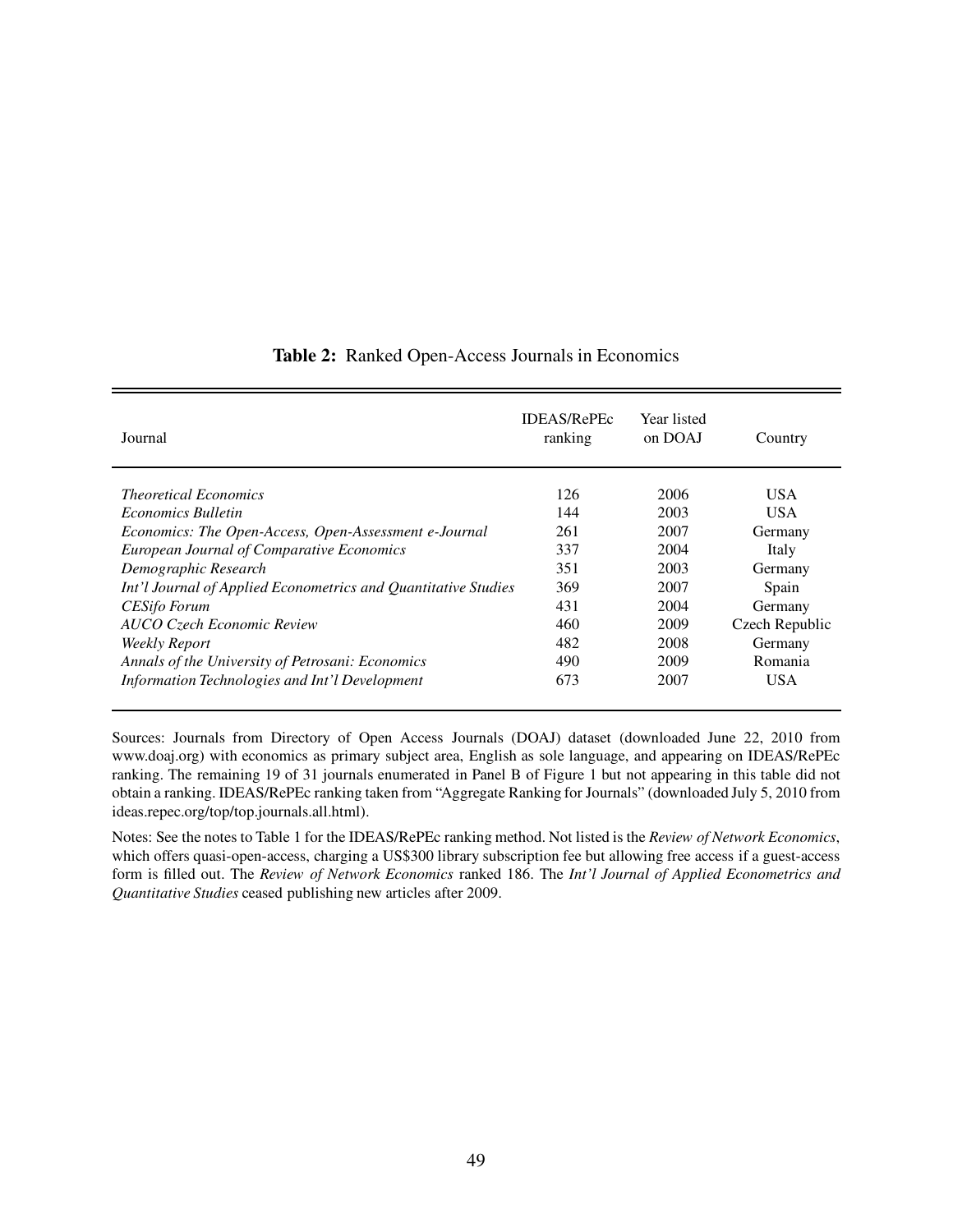

**Figure 1: Entry of open-access journals.** Shows all disciplines in Panel A and economics in Panel B.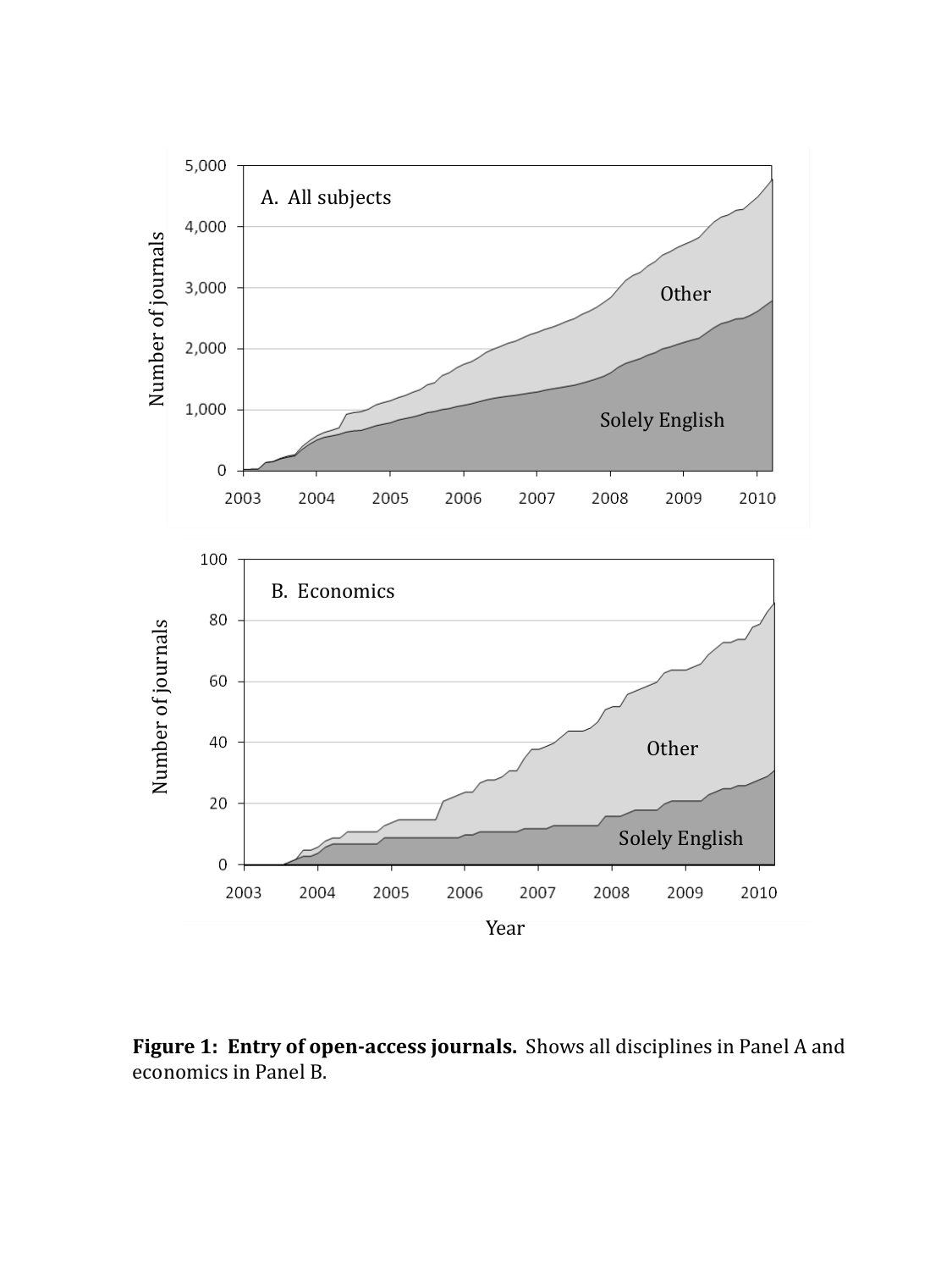

**Figure 2: Number of open-access journals.** Broken down by country in Panel A and subject in Panel B.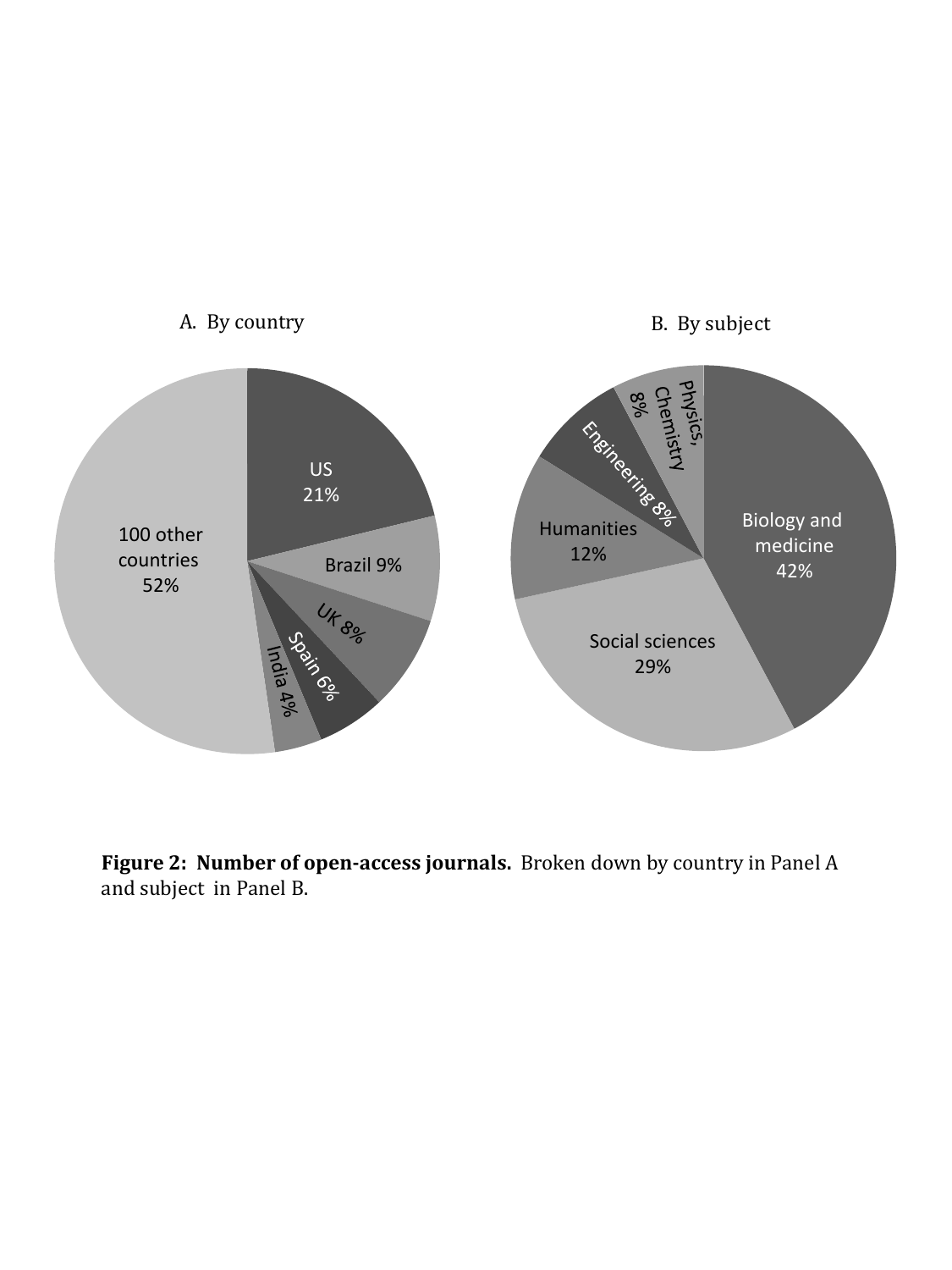

**Figure 3: Estimated survival function for economics citations.** Measures the citations a volume receives after a given age as a percentage of total citations in the 30 years after publication. Computed from coefficients on fixed age effects from a regression of 1980-2005 cites to all volumes published by 100 of the top economics journals during 1956-2005. Uses Poisson quasi-maximum likelihood procedure (Wooldridge 1999) and includes citation-year and journal fixed effects and digitization indicators. Outside lines bound 95% confidence interval based on robust standard errors clustered by journal.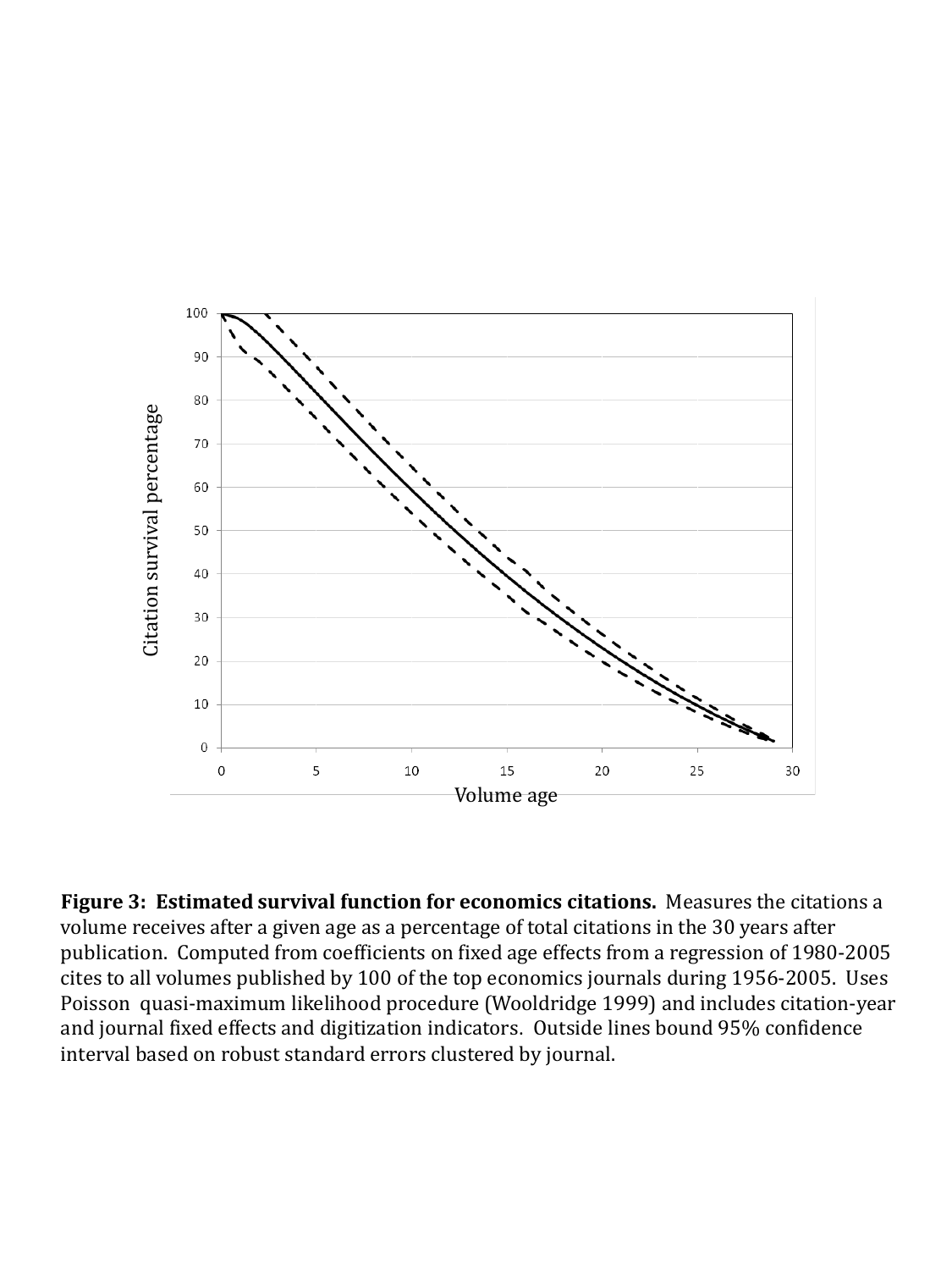

**Figure 4: Numerical example illustrating social welfare possibilities.** Example involves  $c^a = 1/2$ ,  $c^r = 0$ ,  $v^a$  uniformly distributed on  $[0, \bar{v}^a]$ , and  $v^r$  uniformly distributed on  $[0, \bar{v}^r]$ . Above solid line, open access is more profitable than traditional pricing. Above dotted curve, open access is socially more efficient than traditional pricing.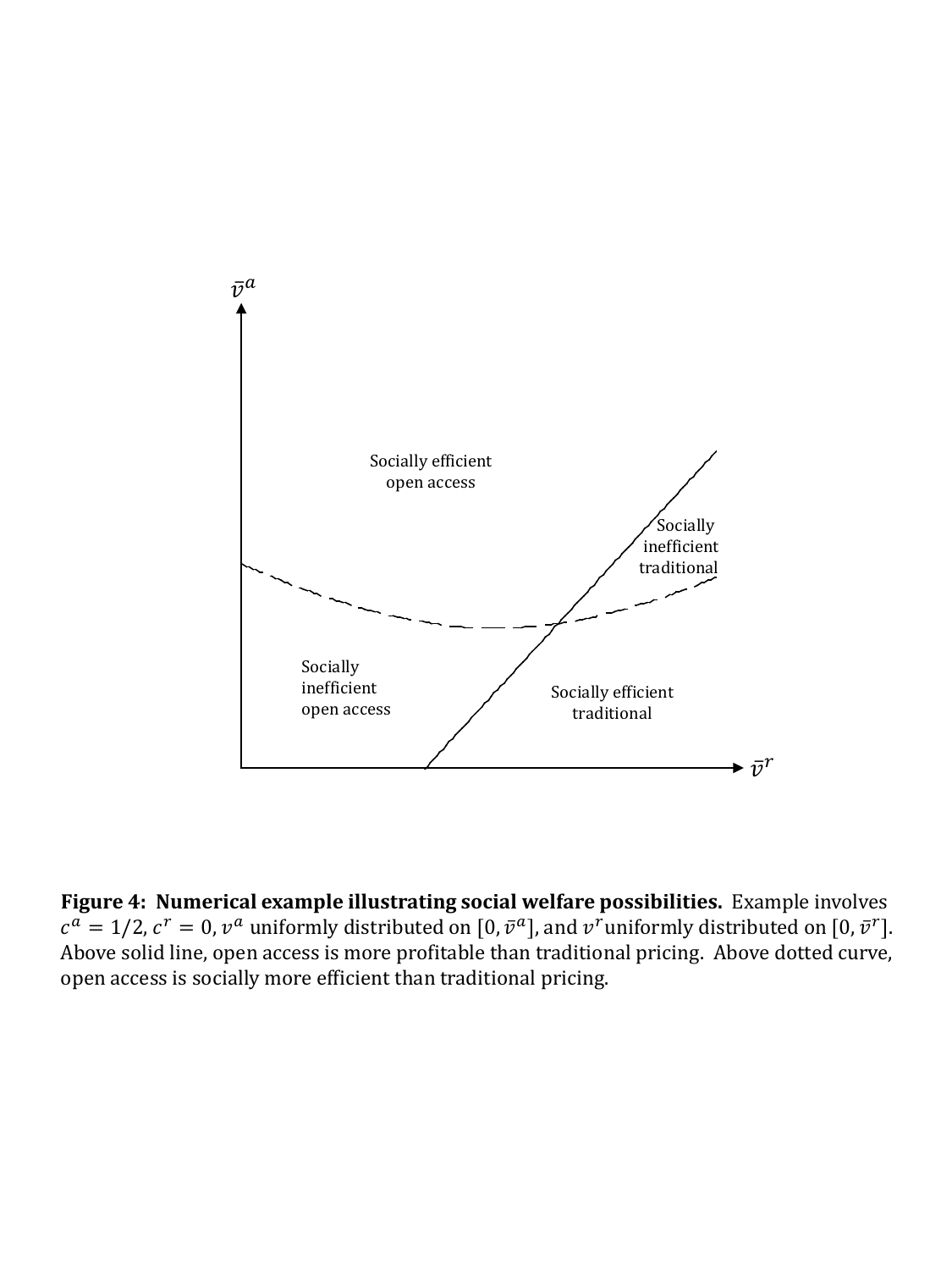

**Figure 5: Best-response functions for competition between a traditional and openaccess journal.** Drawn for the numerical example in which  $c^a = 1/2$ ,  $c^r = 0$ , and  $v^a$  and  $v^r$ uniformly distributed on [0,1]. Also serves as a schematic diagram for the general case. For reference, equilibria for all other possible market structures have been identified. The coordinates of the origin are  $(c^a + c^r, \max(0, c^a - \pi_{mt}^r))$ , reflecting the zero-profit constraint on prices. The price space is not a square because of this origin shift.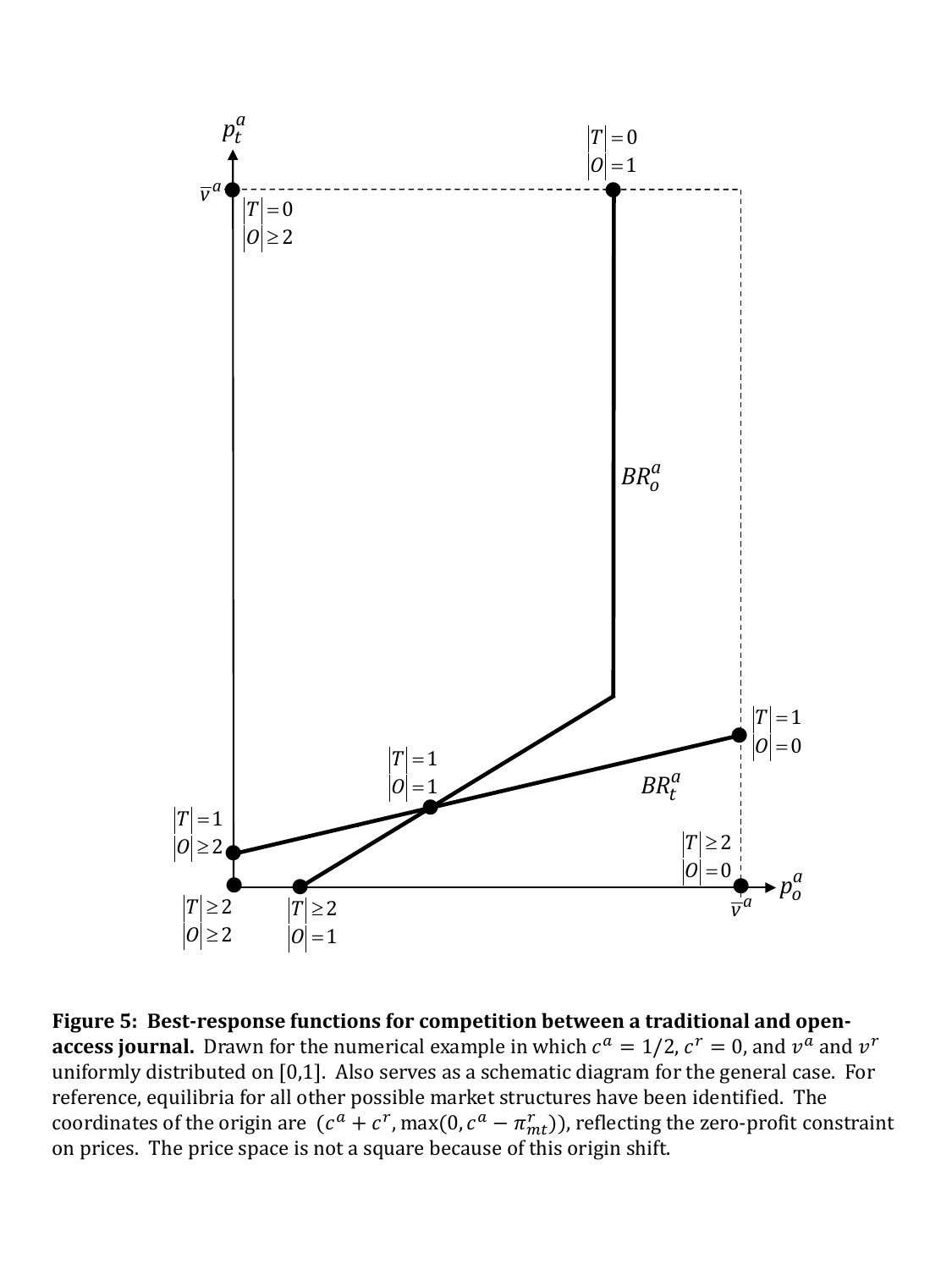

### **Figure 6: Author's equilibrium continuation strategy when facing a hybrid journal.**

If all author prices are positive, author values are partitioned into three subintervals. The lowest values do not submit articles, intermediate values submit under traditional access, and the highest values pay the premium for open access. If basic submission is free ( $p^a = 0$ ), then the first subinterval is empty; hence all types submit an article.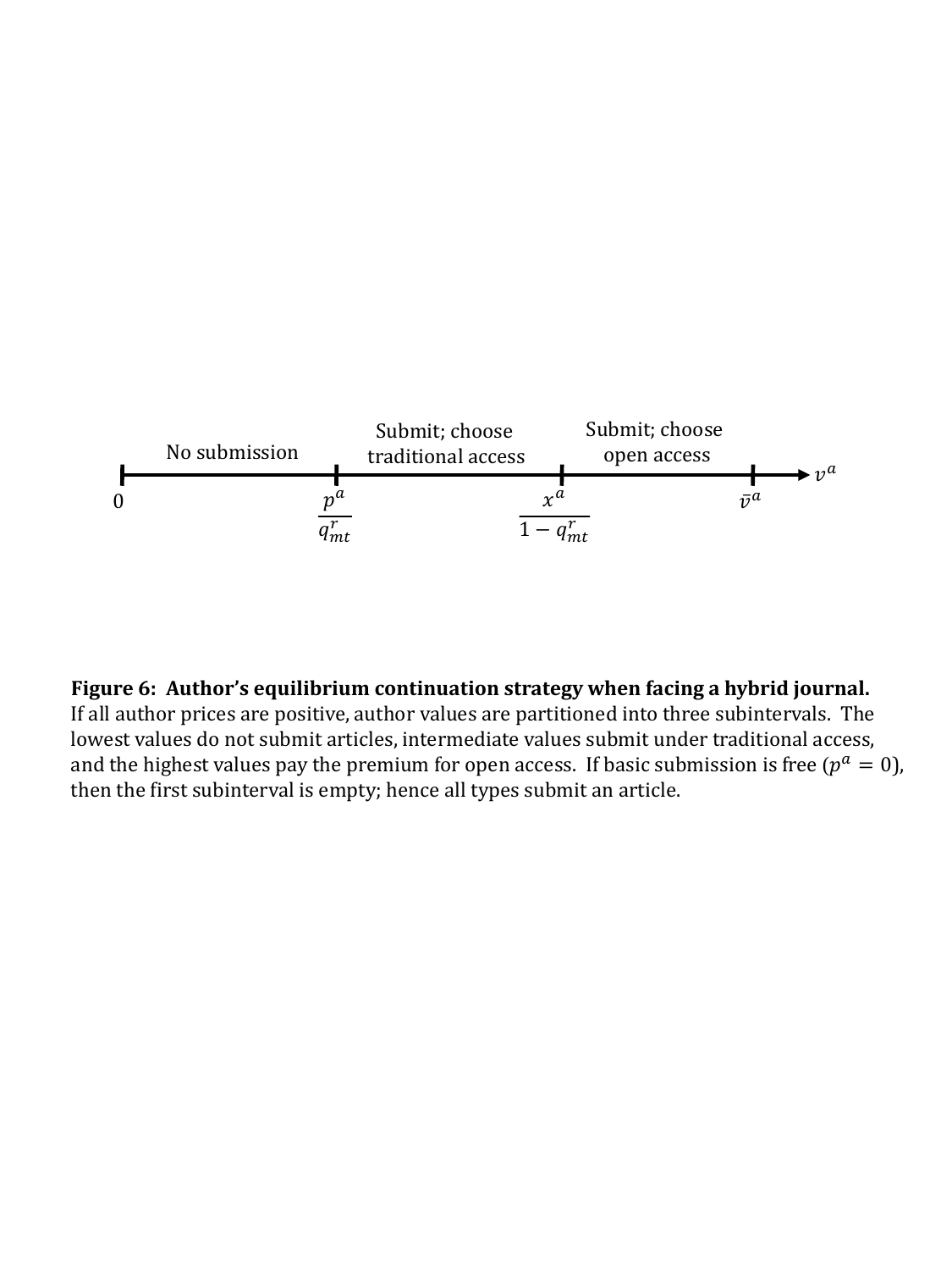

**Figure B1: General characterization of author's equilibrium continuation strategy when facing a hybrid journal.** Author value per reader partitioned into three subintervals. Author does not submit article for lowest values, submits under traditional access for intermediate values, and pays premium for open access for highest values. Depending on the prices  $(p^a, x^a)$  set by the hybrid journal, up to two subintervals may be empty.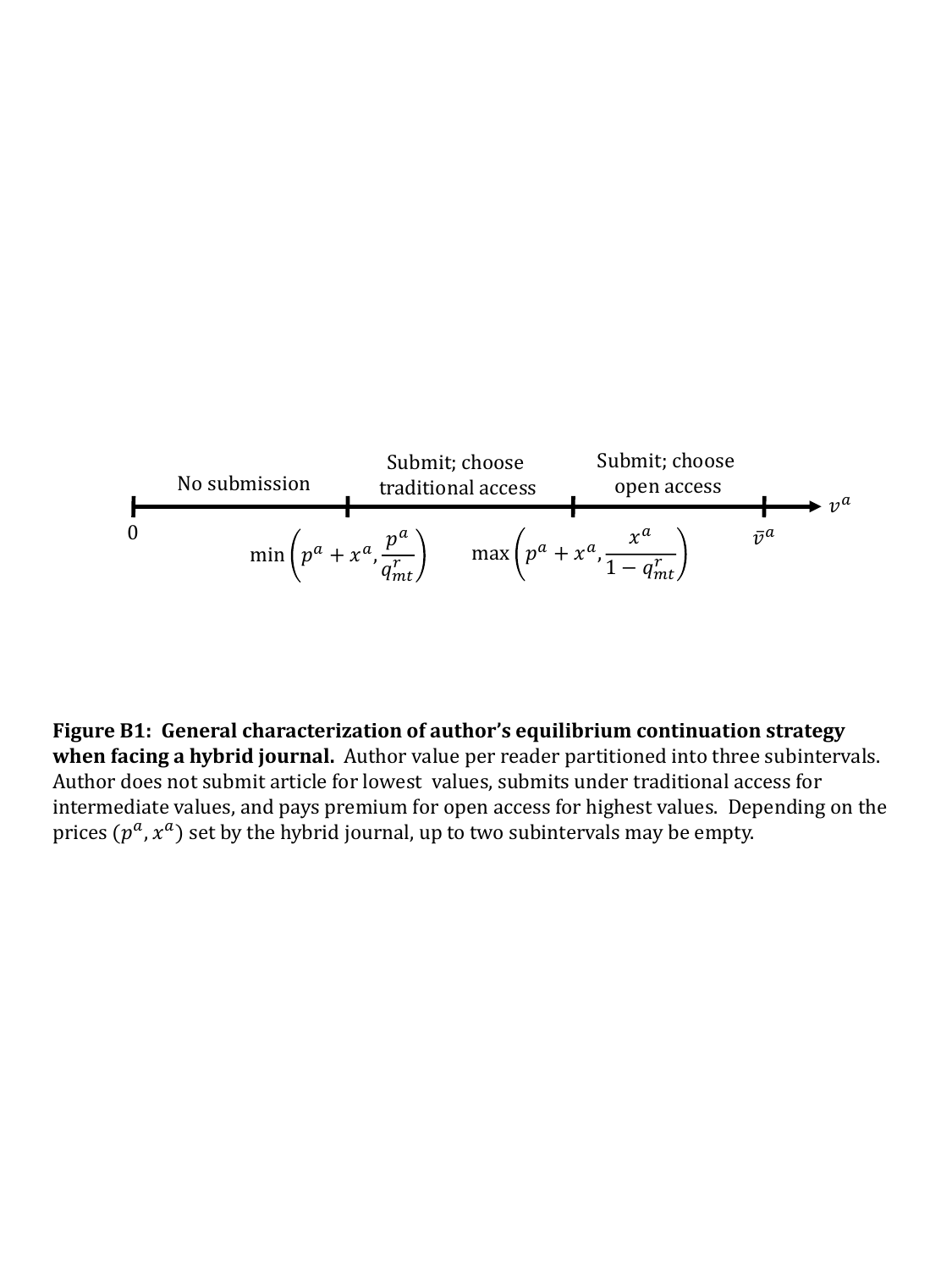



**Figure B2: Detailed characterization in specific cases of author's equilibrium continuation strategy when facing a hybrid journal.** General characterization leads to even cases depending on which partitions from Figure B1 are empty.